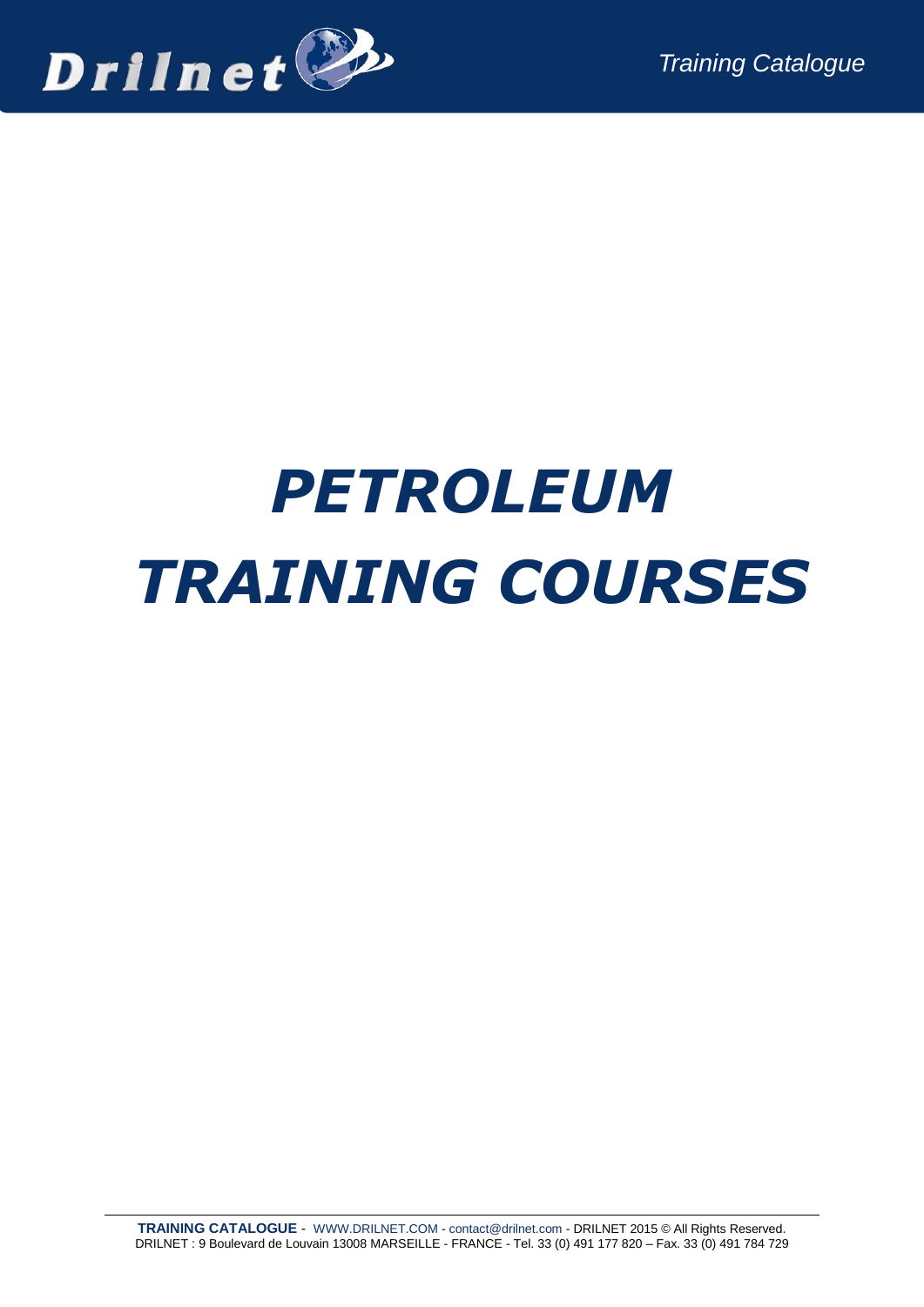

# **CONTENTS**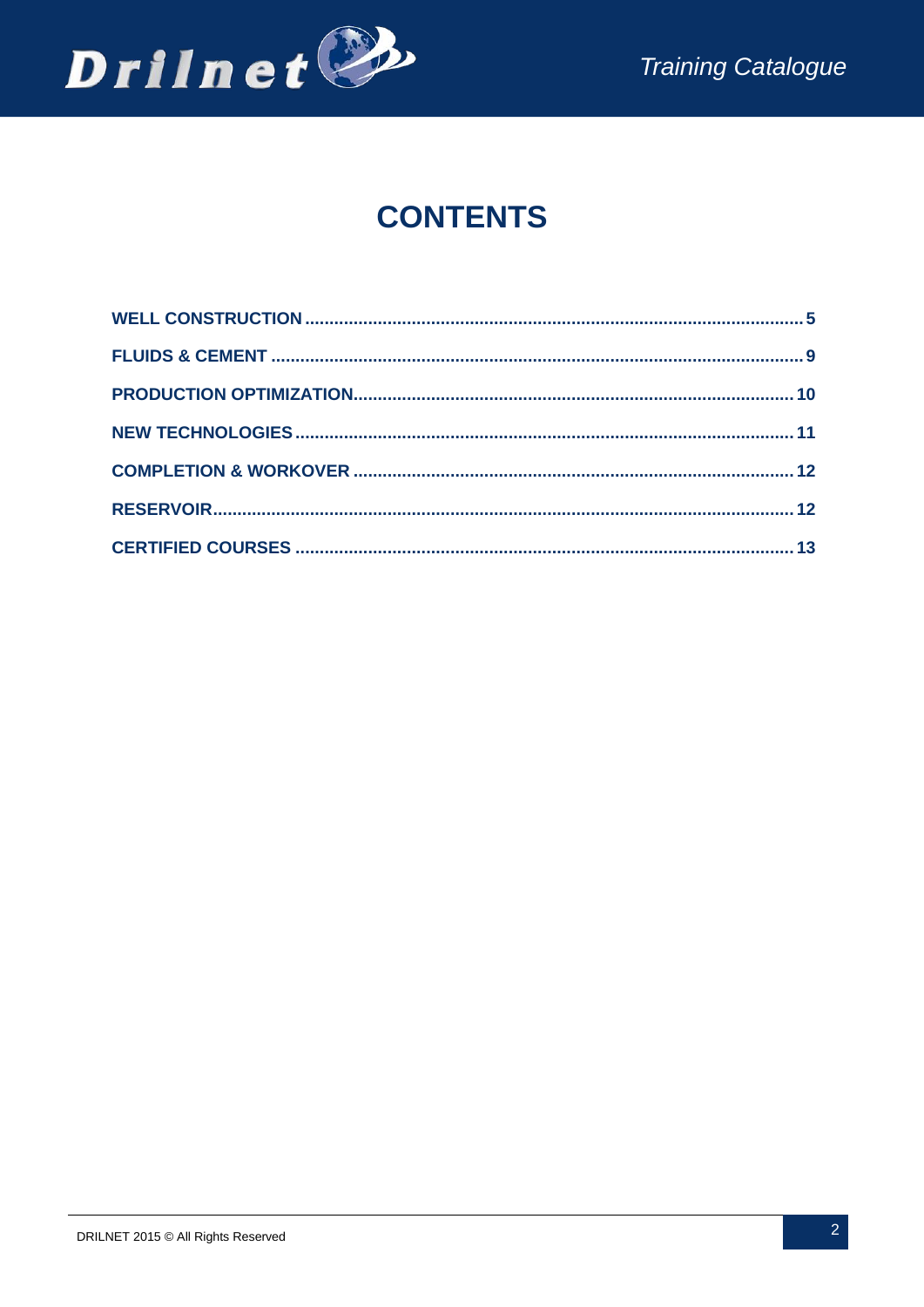

# **INTRODUCTION**

DRILNET is specialized in the technology transfer in the petroleum and para petroleum sector. Our expertise covers all sectors of the oil industry: Oil, Gas and Energy Project Management, Exploration, Production, Development, Refining and Logistics, but also Safety, Maintenance and Management.

Training is the first activity of our company, that has been accredited since 2000 by the French competent bodies as a training center under the number 93 13 0999613. Thus, we are entitled to offer training services: training engineering (training needs audit, training programs creation, manual editing), conventional training presentation (in premises and on site), coaching (on-the-job training), blended learning and e-learning. In addition to this, DRILNET offers the possibility to train your future trainers.

We are recognized worldwide as an expert in this field, as we train the personnel of the biggest international petroleum companies. DRILNET develops drilling training programs and trains engineers and technicians of international companies such as ADCO (UAE), BOUMERDES UNIVRSITY (Algeria), COFOR (France), DELTAWELL (Italy), DIETSMANN (Monaco), DRILLMEC (Iraq, Italy), ENI and ENI CORPORATE UNIVERSITY (UAE, Malaysia, Kazakhstan, Iraq, Italy), FORASOL (France), GAZ DE FRANCE (France), GSP (Romania), GTSC (UAE), HALLIBURTON (Algeria), OMV-PETROM (Romania), PRIDE (France, Kazakhstan), POLITECHNICO (Italy), RST GLOBAL SOLUTIONS (Singapore, Netherlands, UAE), SCHLUMBERGER (France, UK, Algeria), SONATRACH (Algeria), TNK-BP ROSNEFT (Russia), TOTAL (France, Syria) and others.

Through our partnerships and associations we provide all existing certifications: **American Safety & Health Institute, AWS, Chartered Institute of Environmental Health, Crane Certification Association of America, Croix Rouge Internationale, Emergency First Response, IADC, IASST, IMI Awards, IOSH Managing Safety, LEEA, MCA, National Safety Council, NEBOSH, NFPA, OPITO, STCW 95, UK Spill, etc.**

DRILNET is a proud Member of the **Society of Petroleum Engineers**, the **International Well Control Forum** and also the **Romanian Association of Drilling Contractors.**

The training catalogue represents an assembly of technical guide sheets. The durations and the subjects introduced can be adapted in accordance with the context and the objectives of the client. Depending on your needs, you can choose a course in our training catalogue, and we propose to help you to adapt it in accordance with your objectives and your means.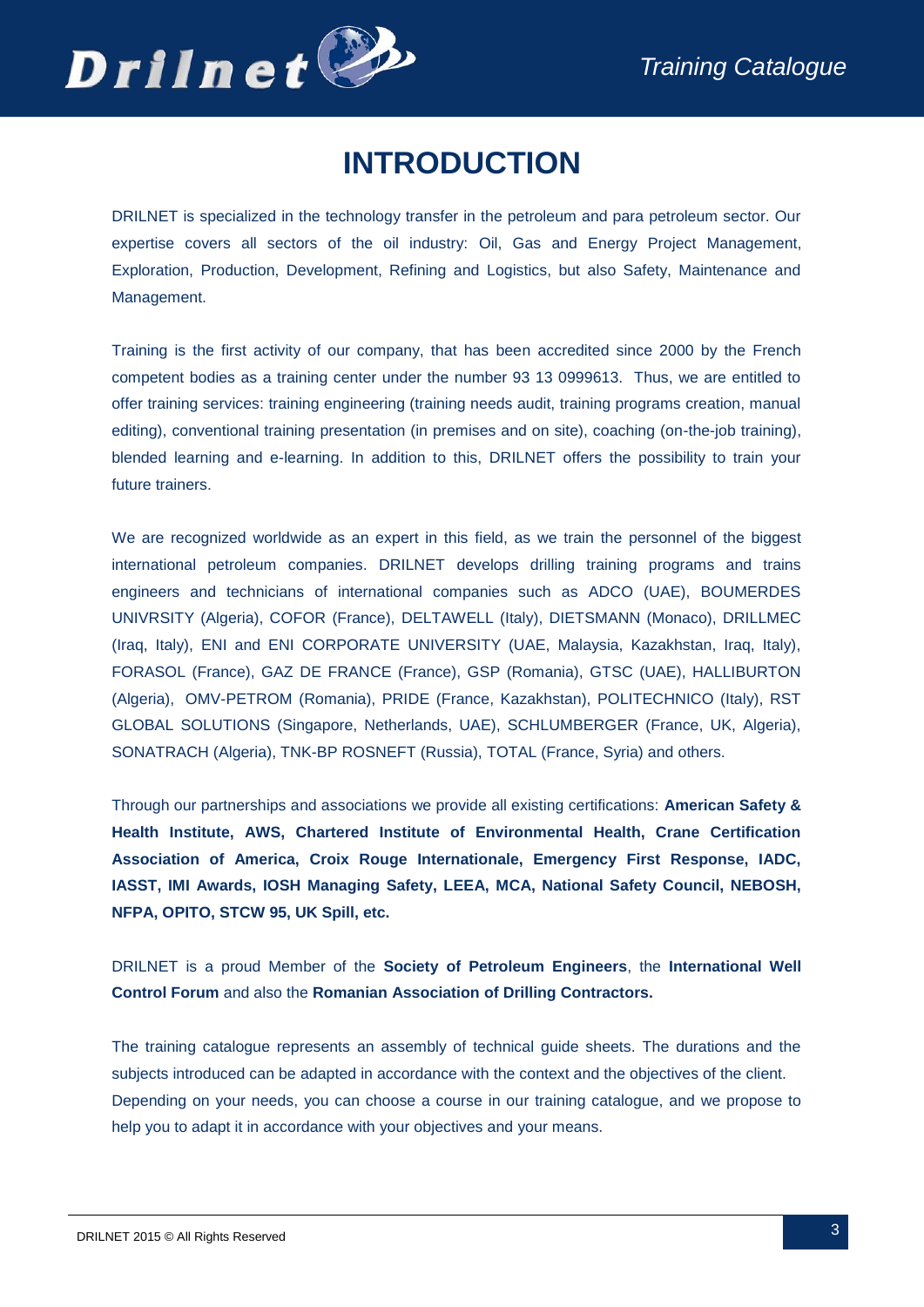

You will find hereafter a list of petroleum courses covering well construction, fluids & cement, well completion & workover, production optimization, new technologies and reservoir topics, and also IADC and IWCF certified courses.

All training programs can be developed for different skill levels depending on client's request. The basic level training can be presented as introductory (in 3 days instead of 5 as for basic course). Also, any training program can be developed as an advanced or specialization level training to meet the client's specific needs and requirements. The duration of such training can vary from 1 to several weeks or planned out over a period.

All training courses can be completed by the practical application period on site.

In addition to the courses listed hereafter, we propose general training programs. You can receive the related catalogue upon request.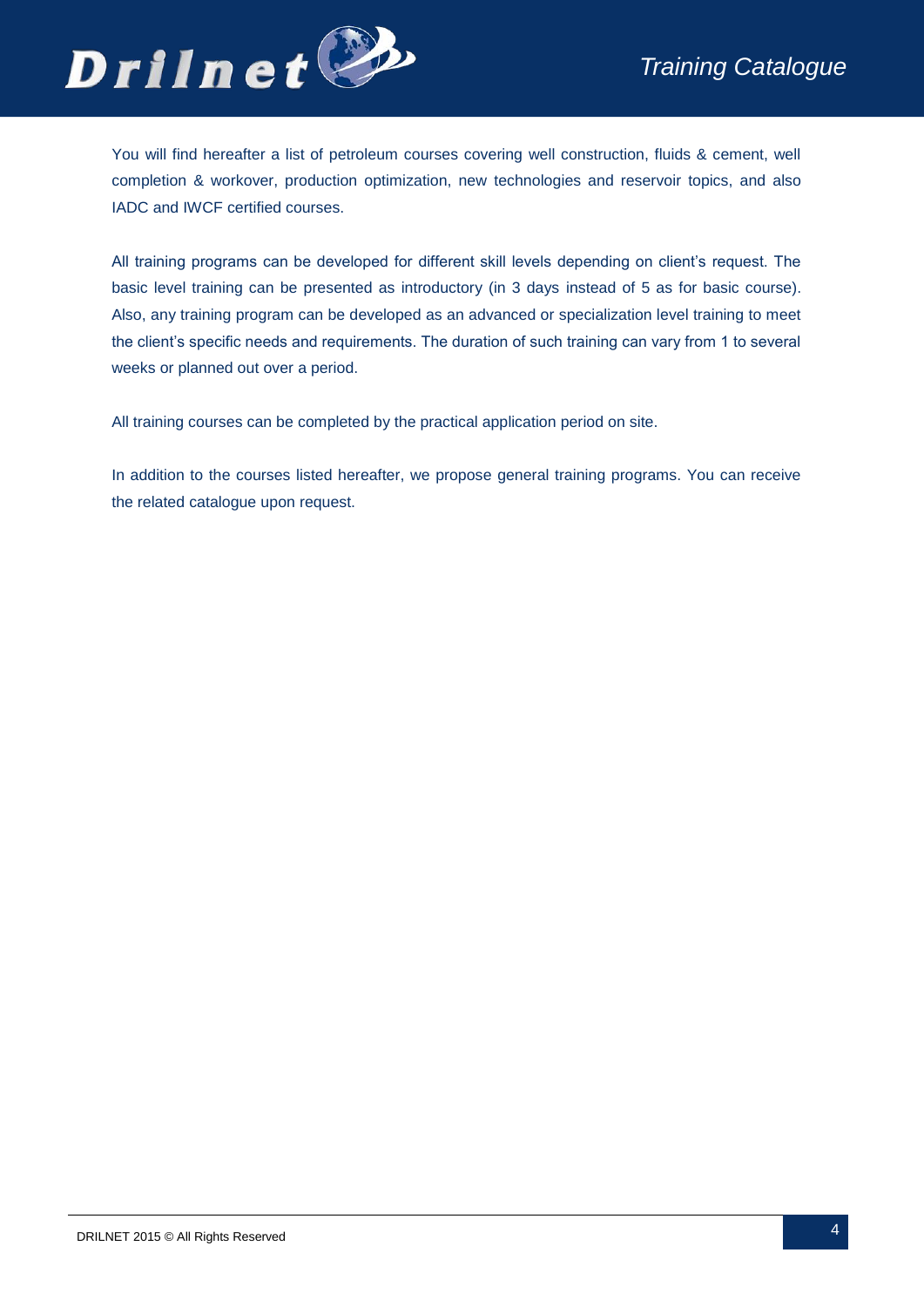

<span id="page-4-0"></span>

| <b>WELL CONSTRUCTION</b>                                       |                                                                                                              |                 |              |                 |                |  |
|----------------------------------------------------------------|--------------------------------------------------------------------------------------------------------------|-----------------|--------------|-----------------|----------------|--|
| <b>Course Title</b>                                            | <b>Who should attend</b>                                                                                     | <b>Level</b>    |              | <b>Duration</b> | <b>Content</b> |  |
|                                                                |                                                                                                              | <b>Basic</b>    | X            |                 |                |  |
| <b>Introduction to</b><br><b>Petroleum Industry</b>            | • Operating staff beginners<br>• Clerical and support services staff                                         | Advanced        |              | 5 days          | Page 15        |  |
|                                                                |                                                                                                              | Specialization* |              |                 |                |  |
|                                                                |                                                                                                              | <b>Basic</b>    | X            |                 |                |  |
| <b>Introduction to Drilling</b><br><b>Theoretical Training</b> | • Engineers and technicians<br>interested but not involved in<br>drilling                                    | Advanced        |              | 4 days          | Page 16        |  |
|                                                                |                                                                                                              | Specialization* |              |                 |                |  |
|                                                                | • Drilling staff beginners before their<br>first job experience on the on land<br>drilling rig               | <b>Basic</b>    | X            |                 |                |  |
| <b>Introduction to Drilling</b><br><b>Practical Training</b>   |                                                                                                              | Advanced        |              | 5 days          | Page 17        |  |
|                                                                |                                                                                                              | Specialization* |              |                 |                |  |
|                                                                | <b>Drilling supervisors</b><br>$\bullet$<br><b>Drilling engineers</b><br>$\bullet$<br>• Operations engineers | <b>Basic</b>    | X            | 5 days          |                |  |
| <b>Drilling Rigs &amp; Rig</b><br><b>Equipment</b>             |                                                                                                              | Advanced        | $\mathsf{x}$ | 10 days         | Page 18        |  |
|                                                                |                                                                                                              | Specialization* | $\mathbf{x}$ | 15 days         |                |  |
|                                                                |                                                                                                              | <b>Basic</b>    | X            |                 |                |  |
| <b>Drilling Rig &amp; Rig</b><br><b>Inspection</b>             | <b>Drilling supervisors</b><br>$\bullet$<br><b>Drilling engineers</b><br>• Operations engineers              | Advanced        |              | 5 days          | Page 20        |  |
|                                                                |                                                                                                              | Specialization* |              |                 |                |  |
|                                                                |                                                                                                              | <b>Basic</b>    | X            |                 |                |  |
| <b>Rig Mud Equipment &amp;</b><br><b>Mud System</b>            | • Drilling supervisors<br>• Drilling engineers<br>• Operations engineers                                     | Advanced        |              | 5 days          | Page 21        |  |
|                                                                |                                                                                                              | Specialization* |              |                 |                |  |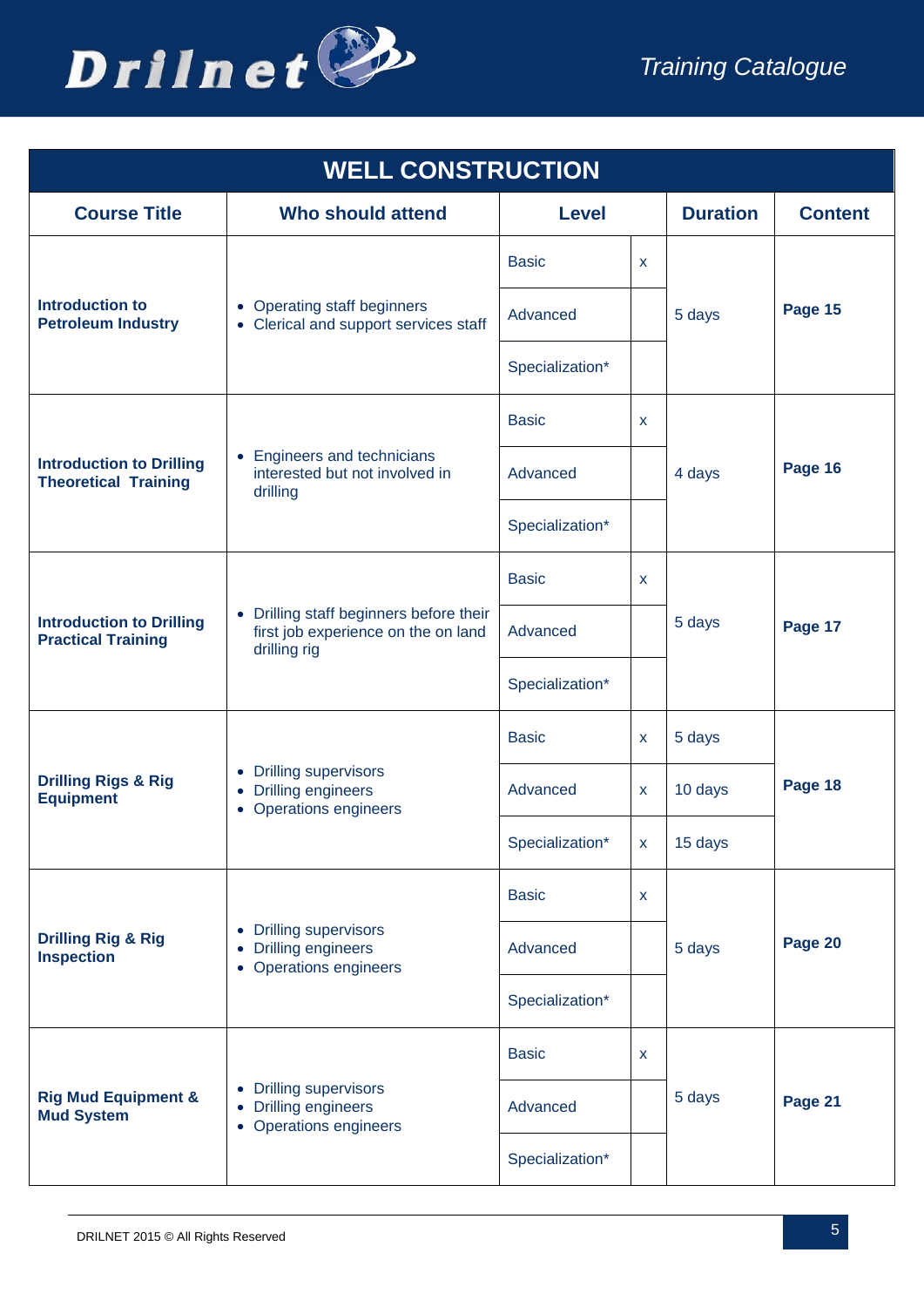

| <b>WELL CONSTRUCTION</b>                                                   |                                                                          |                 |          |                 |                |  |
|----------------------------------------------------------------------------|--------------------------------------------------------------------------|-----------------|----------|-----------------|----------------|--|
| <b>Course Title</b>                                                        | <b>Who should attend</b>                                                 | <b>Level</b>    |          | <b>Duration</b> | <b>Content</b> |  |
|                                                                            |                                                                          | <b>Basic</b>    |          |                 |                |  |
| <b>Rig Mud Equipment,</b><br><b>Mud System &amp;</b><br>Laboratory         | • Drilling supervisors<br>• Drilling engineers<br>• Operations engineers | Advanced        | X        | 15 days         | Page 21        |  |
|                                                                            |                                                                          | Specialization* |          |                 |                |  |
| <b>Well Construction:</b>                                                  |                                                                          | <b>Basic</b>    | <b>X</b> | 5 days          |                |  |
| <b>Drilling Materials,</b><br><b>Equipments &amp;</b><br><b>Operations</b> | • Drilling supervisors<br>• Drilling engineers<br>• Operations engineers | Advanced        | X        | 10 days         | Page 22        |  |
|                                                                            |                                                                          | Specialization* |          |                 |                |  |
| <b>Drilling Engineering:</b><br><b>Geology &amp; Reservoir</b>             | • Drilling supervisors<br>• Drilling engineers<br>• Operations engineers | <b>Basic</b>    | <b>X</b> |                 |                |  |
|                                                                            |                                                                          | Advanced        |          | 5 days          | Page 24        |  |
|                                                                            |                                                                          | Specialization* |          |                 |                |  |
|                                                                            | • Drilling supervisors<br>• Drilling engineers<br>• Operations engineers | <b>Basic</b>    | X.       |                 |                |  |
| <b>Well Monitoring</b>                                                     |                                                                          | Advanced        |          | 5 days          | Page 25        |  |
|                                                                            |                                                                          | Specialization* |          |                 |                |  |
|                                                                            | • Drilling superintendents,                                              | <b>Basic</b>    | X        | 5 days          |                |  |
| <b>Well Construction:</b><br><b>Drilling Engineering</b>                   | • Drilling supervisors<br>• Drilling engineers<br>• Completion engineers | Advanced        | X        | 10 days         | Page 26        |  |
|                                                                            | • Operations engineers                                                   | Specialization* | x        | 20 days         |                |  |
|                                                                            |                                                                          | <b>Basic</b>    |          |                 |                |  |
| <b>Drilling Practices &amp;</b><br><b>Operations</b>                       | • Drilling supervisors<br>• Drilling engineers<br>• Operations engineers | Advanced        | X        | 10 days         | Page 27        |  |
|                                                                            |                                                                          | Specialization* |          |                 |                |  |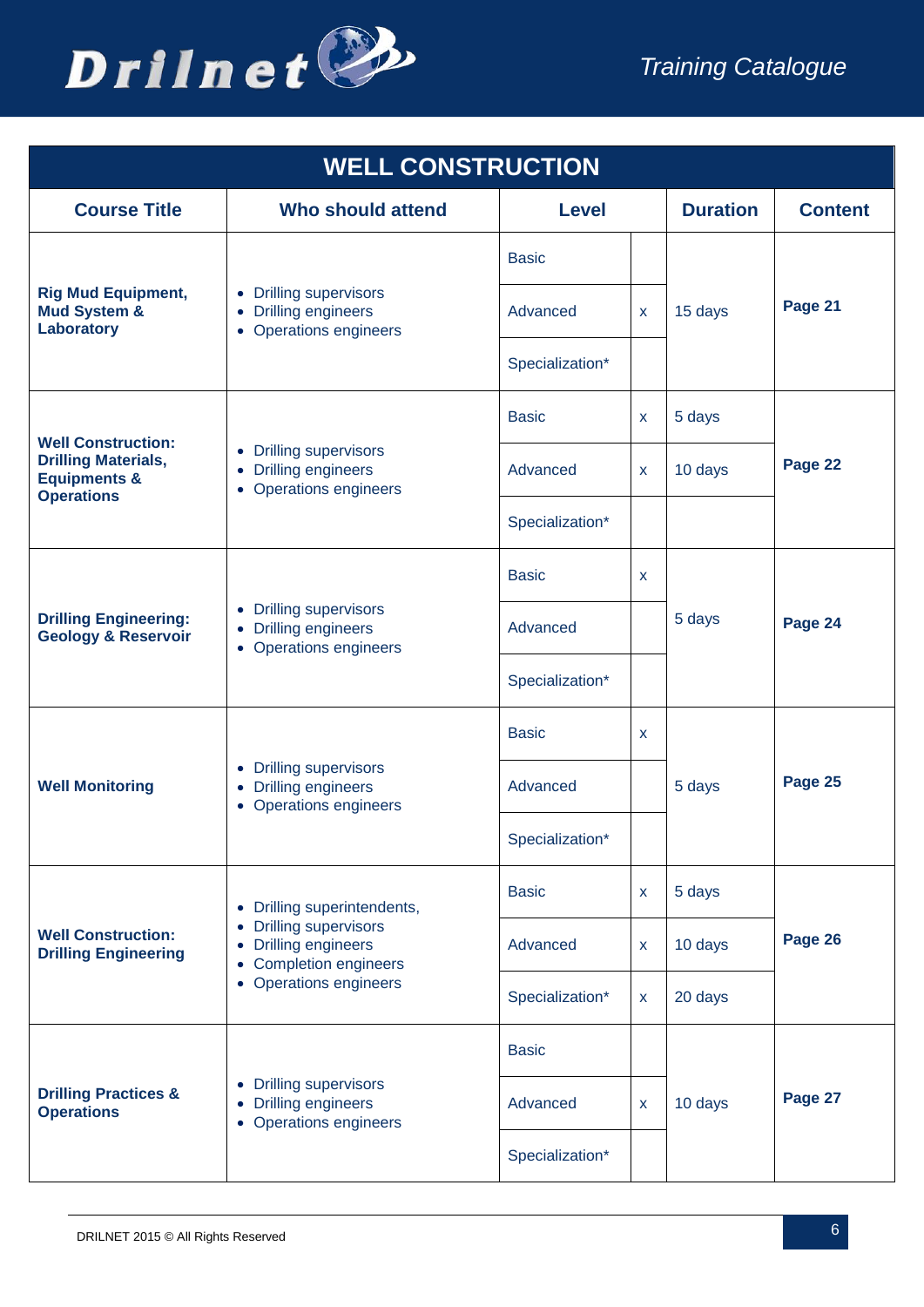

| <b>WELL CONSTRUCTION</b>                                        |                                                                                            |                 |              |                 |                |  |
|-----------------------------------------------------------------|--------------------------------------------------------------------------------------------|-----------------|--------------|-----------------|----------------|--|
| <b>Course Title</b>                                             | <b>Who should attend</b>                                                                   | <b>Level</b>    |              | <b>Duration</b> | <b>Content</b> |  |
|                                                                 |                                                                                            | <b>Basic</b>    | X.           |                 |                |  |
| <b>Rig Sizing</b>                                               | • Drilling supervisors<br>• Drilling engineers<br>• Operations engineers                   | Advanced        |              | 5 days          | Page 28        |  |
|                                                                 |                                                                                            | Specialization* |              |                 |                |  |
|                                                                 |                                                                                            | <b>Basic</b>    | X.           |                 |                |  |
| Drill String, BHA &<br><b>Design</b>                            | • Drilling supervisors<br>• Drilling engineers<br>• Operations engineers                   | Advanced        |              | 5 days          | Page 29        |  |
|                                                                 |                                                                                            | Specialization* |              |                 |                |  |
|                                                                 | • Drilling supervisors<br>• Drilling engineers<br>• Operations engineers                   | <b>Basic</b>    | <b>X</b>     |                 |                |  |
| <b>Casing Design</b>                                            |                                                                                            | Advanced        |              | 5 days          | Page 30        |  |
|                                                                 |                                                                                            | Specialization* |              |                 |                |  |
| <b>Borehole Instability &amp;</b>                               | <b>Drilling supervisors</b><br>$\bullet$<br>• Drilling engineers<br>• Operations engineers | <b>Basic</b>    | X            | 5 days          |                |  |
| <b>Common Drilling</b><br><b>Problems (Stuck Pipe,</b><br>etc.) |                                                                                            | Advanced        | X.           | 10 days         | Page 31        |  |
|                                                                 |                                                                                            | Specialization* | $\mathbf{x}$ | 15 days         |                |  |
|                                                                 |                                                                                            | <b>Basic</b>    |              |                 |                |  |
| <b>Fishing Tools &amp;</b><br><b>Operations</b>                 | • Drilling supervisors<br>• Drilling engineers<br>• Operations engineers                   | Advanced        | X.           | 5 days          | Page 33        |  |
|                                                                 |                                                                                            | Specialization* |              |                 |                |  |
|                                                                 |                                                                                            | <b>Basic</b>    | X            |                 |                |  |
| <b>Back Off &amp; Side Track</b>                                | • Drilling supervisors<br>• Drilling engineers<br>• Operations engineers                   | Advanced        |              | 5 days          | Page 34        |  |
|                                                                 |                                                                                            | Specialization* |              |                 |                |  |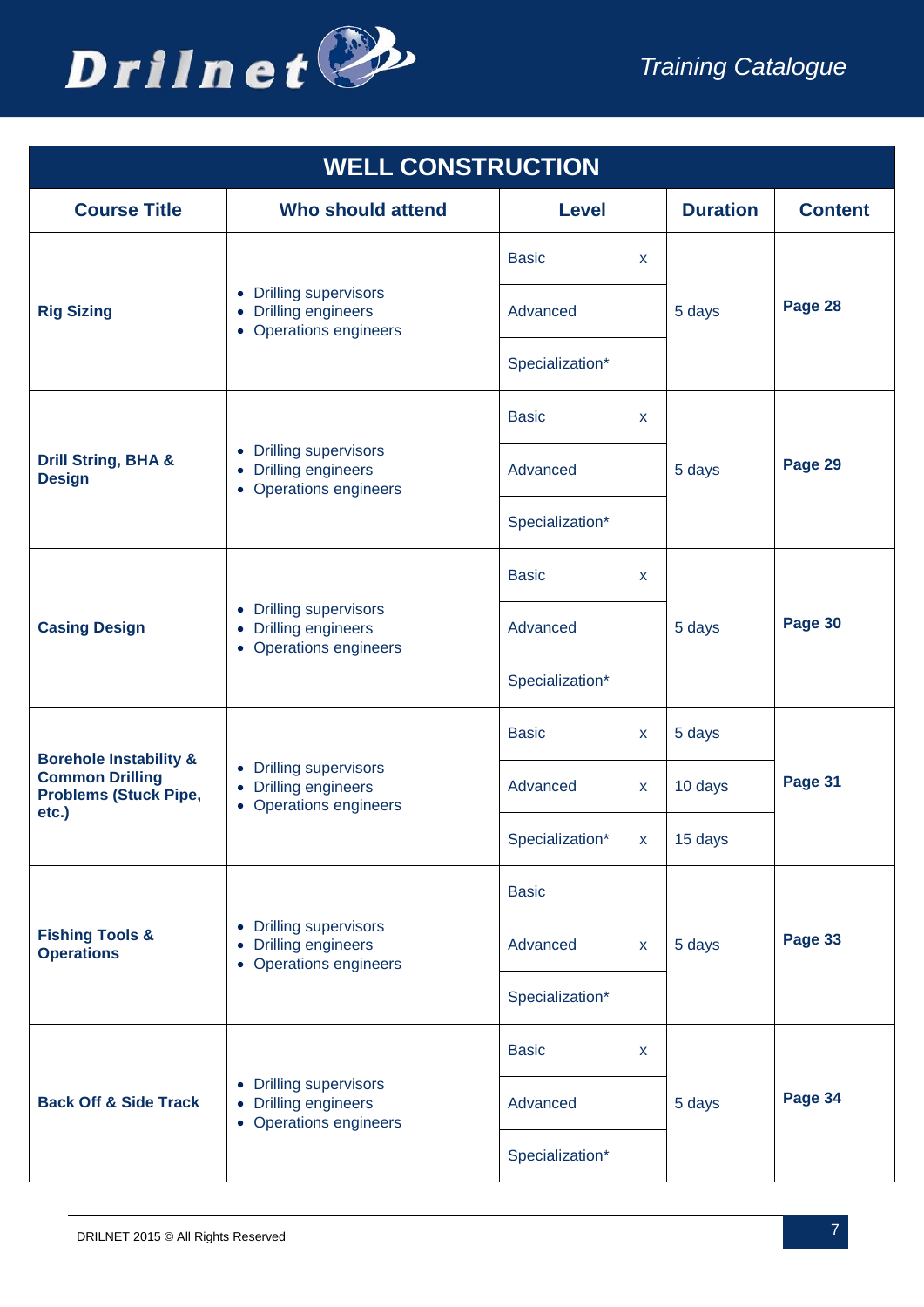

| <b>WELL CONSTRUCTION</b>                             |                                                                                                                                      |                 |          |                 |                |  |  |
|------------------------------------------------------|--------------------------------------------------------------------------------------------------------------------------------------|-----------------|----------|-----------------|----------------|--|--|
| <b>Course Title</b>                                  | <b>Who should attend</b>                                                                                                             | <b>Level</b>    |          | <b>Duration</b> | <b>Content</b> |  |  |
|                                                      | • Drilling engineers<br>• Production engineers<br>• Operations engineers                                                             | <b>Basic</b>    | <b>X</b> |                 |                |  |  |
| <b>Directional Drilling</b>                          | • Drilling supervisors<br>• Toolpushers                                                                                              | Advanced        |          | 5 days          | Page 35        |  |  |
|                                                      | • Managers<br>• Technical support personnel                                                                                          | Specialization* |          |                 |                |  |  |
|                                                      | • Drilling engineers<br>• Drilling supervisors                                                                                       | <b>Basic</b>    |          |                 |                |  |  |
| <b>Drilling Bit</b><br><b>Technologies</b>           | • Toolpushers<br><b>Drillers</b>                                                                                                     | Advanced        | <b>X</b> | 5 days          | Page 36        |  |  |
|                                                      | • Managers<br>• Technical support personnel                                                                                          | Specialization* |          |                 |                |  |  |
| <b>Coring Technologies</b>                           | • Drilling engineers<br>• Drilling supervisors                                                                                       | <b>Basic</b>    | X        | 5 days          |                |  |  |
|                                                      | • Toolpushers<br>• Drillers<br>• Managers<br>• Technical support personnel                                                           | Advanced        | X        | 10 days         | Page 37        |  |  |
|                                                      |                                                                                                                                      | Specialization* |          |                 |                |  |  |
|                                                      | • Roughnecks<br>• Floormen<br>• Roustabouts<br>• Derrick man<br>• Fluids engineer<br>• Drilling engineers & technicians<br>beginners | <b>Basic</b>    | X        |                 |                |  |  |
| <b>Introductory Course to</b><br><b>Well Control</b> |                                                                                                                                      | Advanced        |          | 5 days          | Page 38        |  |  |
|                                                      |                                                                                                                                      | Specialization* |          |                 |                |  |  |
|                                                      | • Assistant driller<br>• Driller                                                                                                     | <b>Basic</b>    |          |                 |                |  |  |
| <b>Well Control</b>                                  | • Toolpusher<br>• Superintendents & supervisors<br>(Drilling / Fluids & Cement /                                                     | Advanced        | X        | 5 days          | Page 39        |  |  |
|                                                      | Production / HSE)<br>• Technicians & engineers                                                                                       | Specialization* |          |                 |                |  |  |
| <b>Well intervention</b>                             | • Engineers and technicians who                                                                                                      | <b>Basic</b>    |          |                 |                |  |  |
|                                                      | are involved in the planning and<br>realization of well intervention<br>operations as wireline, coiled<br>tubing, snubbing           | Advanced        | X        | 5 days          | Page 41        |  |  |
|                                                      |                                                                                                                                      | Specialization* |          |                 |                |  |  |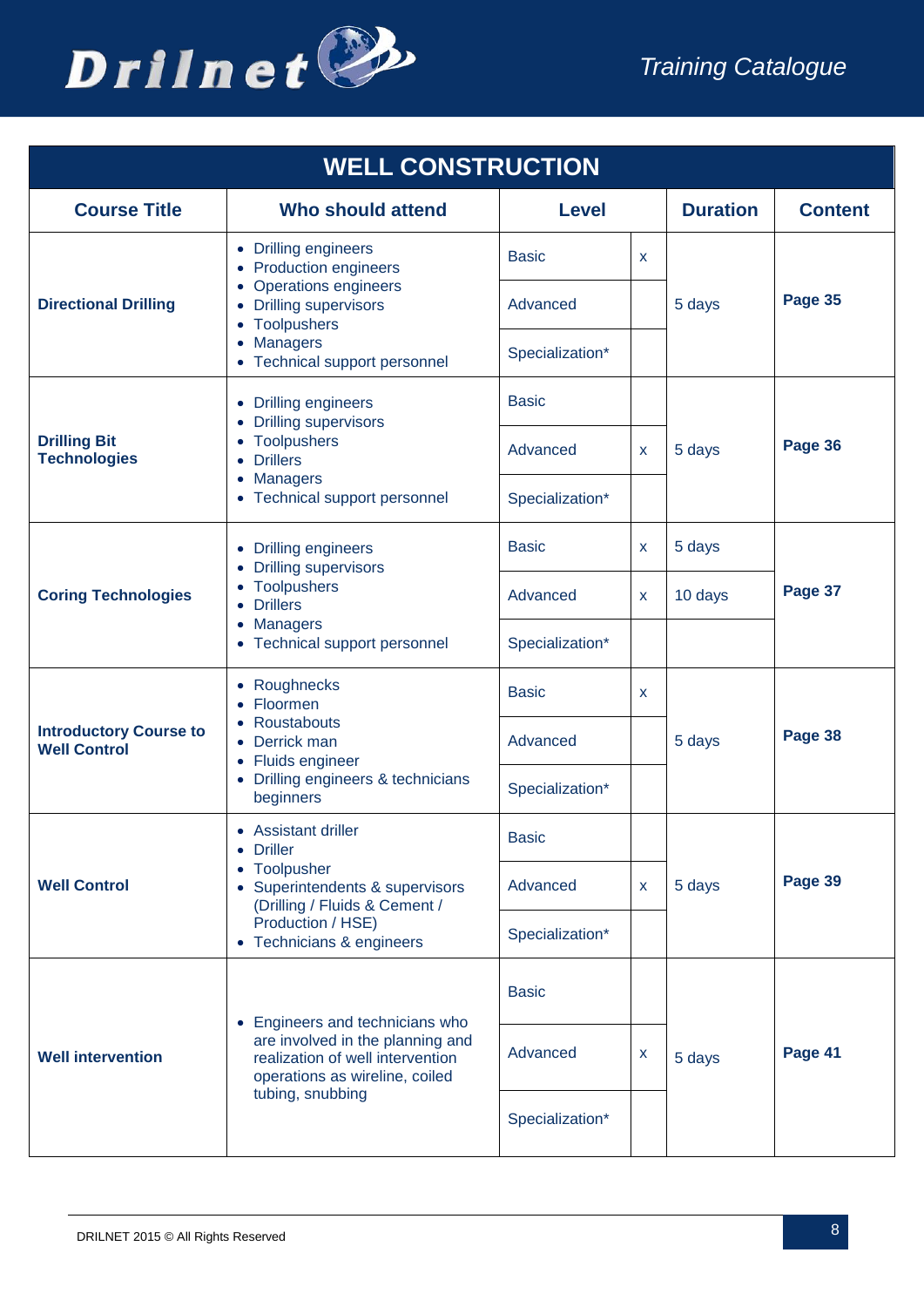

<span id="page-8-0"></span>

| <b>FLUIDS &amp; CEMENT</b>                                                |                                                                                                                                                    |                 |              |                 |                |  |
|---------------------------------------------------------------------------|----------------------------------------------------------------------------------------------------------------------------------------------------|-----------------|--------------|-----------------|----------------|--|
| <b>Course Title</b>                                                       | Who should attend                                                                                                                                  | <b>Level</b>    |              | <b>Duration</b> | <b>Content</b> |  |
|                                                                           | • Drilling engineers                                                                                                                               | <b>Basic</b>    |              |                 |                |  |
| <b>Drilling Fluids</b><br><b>Technologies</b>                             | Fluids & cement engineers<br><b>Drilling supervisor</b><br>$\bullet$<br>Fluids & cement supervisor<br>$\bullet$                                    | Advanced        | X            | 10 days         | Page 42        |  |
|                                                                           | • Toolpusher                                                                                                                                       | Specialization* |              |                 |                |  |
|                                                                           | • Drilling engineers                                                                                                                               | <b>Basic</b>    |              |                 |                |  |
| <b>Drilling Fluids</b><br><b>Technologies &amp;</b><br>Laboratory         | • Fluids & cement engineers<br>• Drilling supervisor<br>• Fluids & cement supervisor                                                               | Advanced        | $\mathsf{x}$ | 15 days         | Page 42        |  |
|                                                                           | • Toolpusher                                                                                                                                       | Specialization* |              |                 |                |  |
|                                                                           | • Drilling engineers<br>• Fluids & cement engineers<br>• Drilling supervisor<br>• Fluids & cement supervisor<br>Toolpusher<br>$\bullet$            | <b>Basic</b>    | $\mathsf{x}$ |                 |                |  |
| <b>Drilling Fluids &amp; Solids</b><br><b>Control</b>                     |                                                                                                                                                    | Advanced        |              | 5 days          | Page 44        |  |
|                                                                           |                                                                                                                                                    | Specialization* |              |                 |                |  |
|                                                                           | • Drilling engineers<br>Fluids & cement engineers<br>$\bullet$<br>• Drilling supervisor<br>• Fluids & cement supervisor<br>Toolpusher<br>$\bullet$ | <b>Basic</b>    | X            | 5 days          | Page 46        |  |
| <b>Cementing</b><br><b>Technologies</b>                                   |                                                                                                                                                    | Advanced        | X            | 10 days         | Page 48        |  |
|                                                                           |                                                                                                                                                    | Specialization* |              |                 |                |  |
|                                                                           | • Drilling engineers                                                                                                                               | <b>Basic</b>    |              |                 |                |  |
| <b>Cementing</b><br><b>Technologies &amp;</b><br>Laboratory               | • Fluids & cement engineers<br>• Drilling supervisor<br>• Fluids & cement supervisor                                                               | Advanced        | X            | 15 days         | Page 48        |  |
|                                                                           | • Toolpusher                                                                                                                                       | Specialization* |              |                 |                |  |
|                                                                           | • Senior technicians                                                                                                                               | <b>Basic</b>    |              |                 |                |  |
| <b>Drilling Fluids &amp;</b><br><b>Cement Technologies</b><br>& Practices | • Mud engineers<br>• Any other personnel involved in                                                                                               | Advanced        |              | 17 weeks        | Page 49        |  |
|                                                                           | operations                                                                                                                                         | Specialization* | $\mathsf{X}$ |                 |                |  |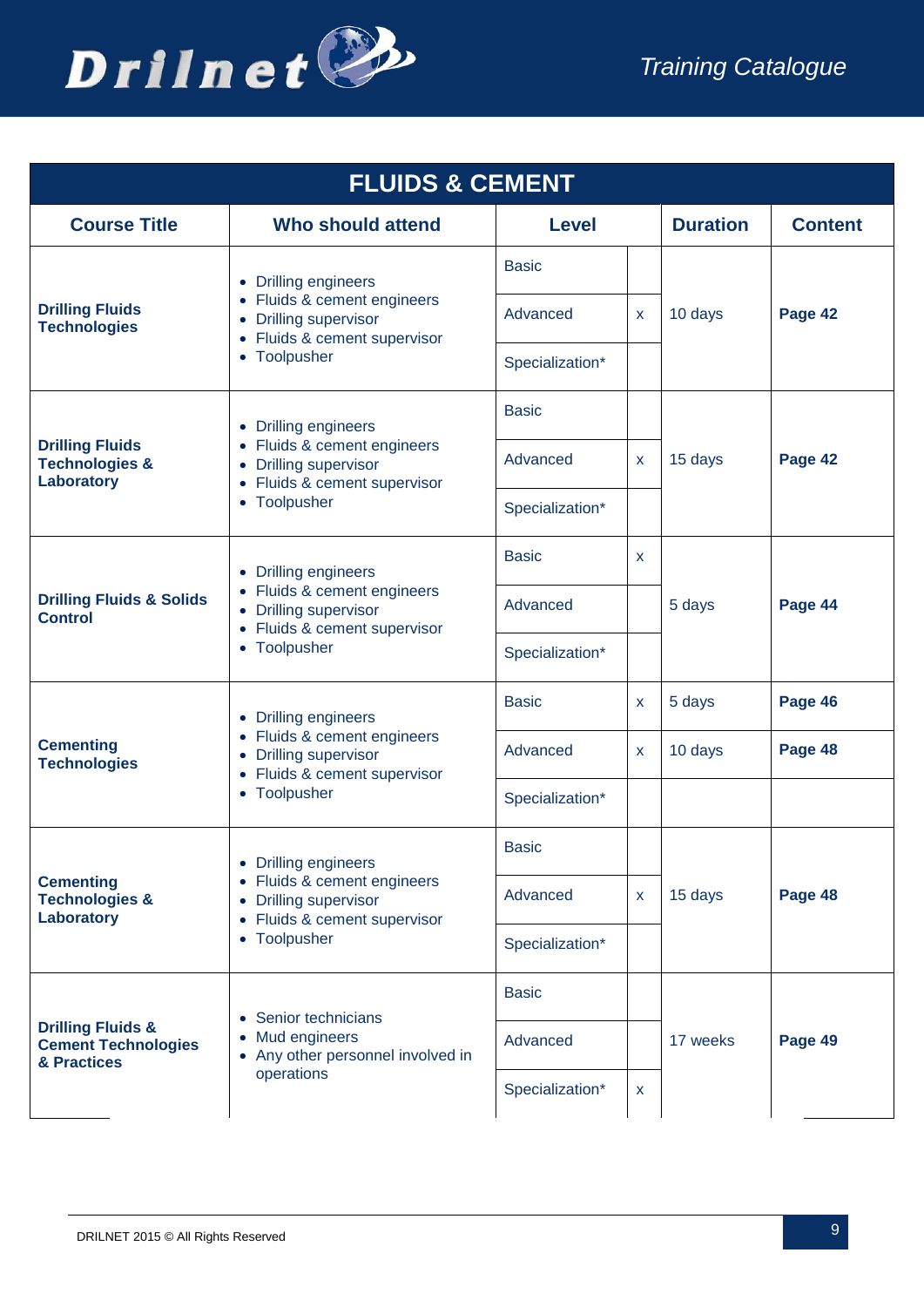

<span id="page-9-0"></span>

| <b>PRODUCTION OPTIMIZATION</b>                                 |                                                                                                                                                                    |              |                 |                |  |  |  |
|----------------------------------------------------------------|--------------------------------------------------------------------------------------------------------------------------------------------------------------------|--------------|-----------------|----------------|--|--|--|
| <b>Who should attend</b>                                       | <b>Level</b>                                                                                                                                                       |              | <b>Duration</b> | <b>Content</b> |  |  |  |
|                                                                | <b>Basic</b>                                                                                                                                                       | <b>X</b>     |                 |                |  |  |  |
| • Production engineer<br>• Any other personnel involved in E&P | Advanced                                                                                                                                                           |              | 5 days          | Page 51        |  |  |  |
|                                                                | Specialization*                                                                                                                                                    |              |                 |                |  |  |  |
|                                                                | <b>Basic</b>                                                                                                                                                       | X            |                 |                |  |  |  |
| • Reservoir engineers<br>• Petroleum engineers                 | Advanced                                                                                                                                                           |              | 5 days          | Page 52        |  |  |  |
|                                                                | Specialization*                                                                                                                                                    |              |                 |                |  |  |  |
|                                                                | <b>Basic</b>                                                                                                                                                       | X            |                 |                |  |  |  |
| • Oil & Gas technicians                                        | Advanced                                                                                                                                                           |              | 1 day           | Page 53        |  |  |  |
|                                                                | Specialization*                                                                                                                                                    |              |                 |                |  |  |  |
| • Oil and gas industry executives,<br>managers, and directors  | <b>Basic</b>                                                                                                                                                       |              |                 |                |  |  |  |
| • Legal personnel<br>• Financial institutions                  | Advanced                                                                                                                                                           | X            | 2 days          | Page 54        |  |  |  |
| production<br>• Governmental and community                     | Specialization*                                                                                                                                                    |              |                 |                |  |  |  |
|                                                                | <b>Basic</b>                                                                                                                                                       | X            |                 |                |  |  |  |
| • Drilling engineers                                           | Advanced                                                                                                                                                           |              | 5 days          | Page 55        |  |  |  |
|                                                                | Specialization*                                                                                                                                                    |              |                 |                |  |  |  |
|                                                                | <b>Basic</b>                                                                                                                                                       |              |                 |                |  |  |  |
| <b>Drilling supervisors</b><br>• Drilling engineers            | Advanced                                                                                                                                                           | $\mathsf{x}$ | 5 days          | Page 56        |  |  |  |
|                                                                | Specialization*                                                                                                                                                    |              |                 |                |  |  |  |
|                                                                | <b>Basic</b>                                                                                                                                                       | X            |                 |                |  |  |  |
| • Production engineers<br>• Production technicians             | Advanced                                                                                                                                                           |              | 5 days          | Page 57        |  |  |  |
|                                                                | Specialization*                                                                                                                                                    |              |                 |                |  |  |  |
|                                                                | • Production supervisor<br>operations as a coordinator<br>Engineers in energy extraction and<br>$\bullet$<br>• Drilling supervisors<br><b>Operations engineers</b> |              |                 |                |  |  |  |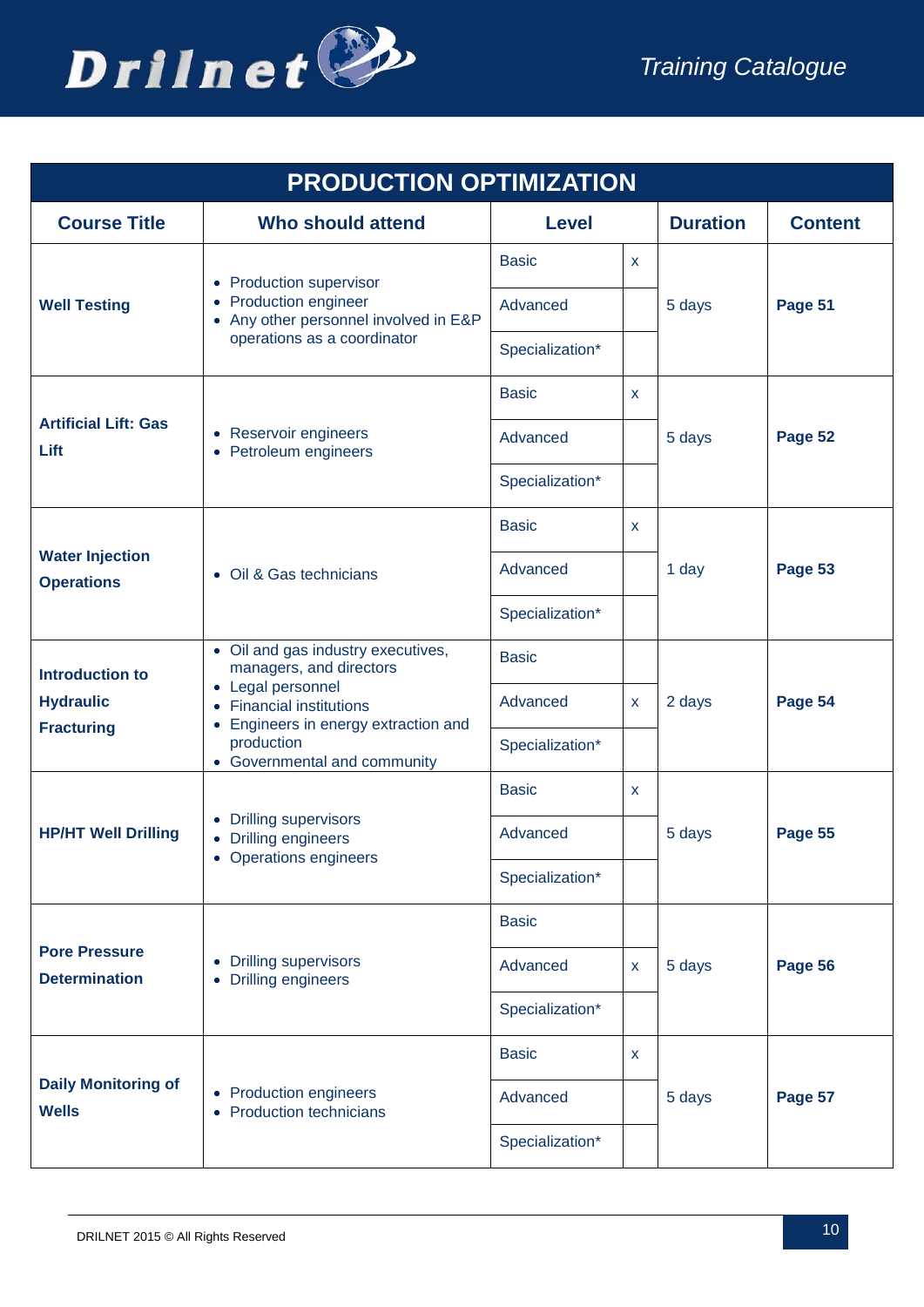

<span id="page-10-0"></span>

| <b>NEW TECHNOLOGIES</b>                             |                                                                                                                                                                                               |                   |   |                 |                |  |  |
|-----------------------------------------------------|-----------------------------------------------------------------------------------------------------------------------------------------------------------------------------------------------|-------------------|---|-----------------|----------------|--|--|
| <b>Course Title</b>                                 | <b>Who should attend</b>                                                                                                                                                                      | <b>Level</b>      |   | <b>Duration</b> | <b>Content</b> |  |  |
|                                                     | • Drilling Engineers<br>• Mud Engineers                                                                                                                                                       | <b>Basic</b>      |   |                 |                |  |  |
| <b>Managed</b><br><b>Pressure Drilling</b><br>(MPD) | • Superintendents<br>• Supervisors                                                                                                                                                            | Advanced          | X | 5 days          | Page 58        |  |  |
|                                                     | • All professionals involved in well<br>planning and operations                                                                                                                               | Specialization*   |   |                 |                |  |  |
| <b>Under Balanced</b><br><b>Drilling</b>            |                                                                                                                                                                                               | <b>Basic</b><br>X |   |                 |                |  |  |
|                                                     | • Drilling supervisors<br>• Drilling engineers<br>• Operations engineers                                                                                                                      | Advanced          |   | 5 days          | Page 59        |  |  |
|                                                     |                                                                                                                                                                                               | Specialization*   |   |                 |                |  |  |
|                                                     | • Drilling engineers<br>• Production engineers<br>• Operations engineers<br>• Drilling supervisors<br>• Production supervisors<br>• Toolpusher<br>• Managers<br>• Technical support personnel | <b>Basic</b>      | X |                 |                |  |  |
| <b>Coil Tubing</b><br><b>Technologies</b>           |                                                                                                                                                                                               | Advanced          |   | 5 days          | Page 60        |  |  |
|                                                     |                                                                                                                                                                                               | Specialization*   |   |                 |                |  |  |
| <b>Casing While</b><br><b>Drilling</b>              |                                                                                                                                                                                               | <b>Basic</b>      | X |                 |                |  |  |
|                                                     | • Drilling supervisors<br>• Drilling engineers<br>• Operations engineers                                                                                                                      | Advanced          |   | 2 days          | Page 61        |  |  |
|                                                     |                                                                                                                                                                                               | Specialization*   |   |                 |                |  |  |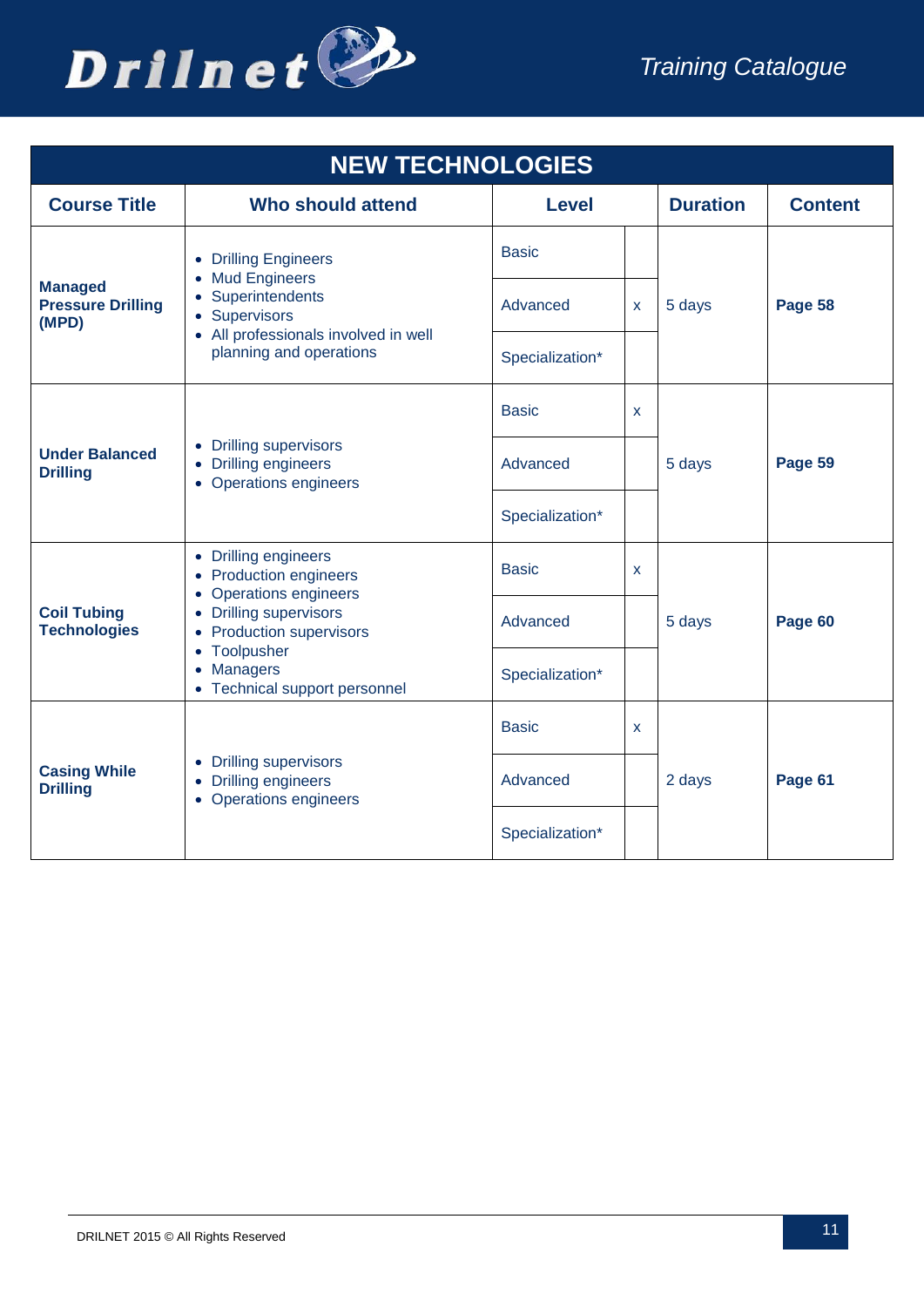

<span id="page-11-0"></span>

| <b>COMPLETION &amp; WORKOVER</b>             |                                                                                                                                                                            |                 |   |                 |                |  |  |
|----------------------------------------------|----------------------------------------------------------------------------------------------------------------------------------------------------------------------------|-----------------|---|-----------------|----------------|--|--|
| <b>Course Title</b>                          | <b>Who should attend</b>                                                                                                                                                   | <b>Level</b>    |   | <b>Duration</b> | <b>Content</b> |  |  |
|                                              | • Drilling engineers<br><b>Production engineers</b><br><b>Operations engineers</b>                                                                                         | <b>Basic</b>    | X |                 |                |  |  |
| <b>Well Completion</b>                       | <b>Drilling supervisors</b><br><b>Production supervisor</b>                                                                                                                | Advanced        |   | 5 days          | Page 62        |  |  |
|                                              | Toolpusher<br><b>Managers</b><br>Technical support personnel                                                                                                               | Specialization* |   |                 |                |  |  |
| <b>Well Testing -</b><br><b>DST</b>          | • Production engineers<br><b>Operations engineers</b>                                                                                                                      | <b>Basic</b>    | X | 5 days          |                |  |  |
|                                              | <b>Drilling supervisors</b><br><b>Production supervisor</b><br>Toolpusher<br><b>Managers</b><br>Technical support personnel                                                | Advanced        |   |                 | Page 63        |  |  |
|                                              |                                                                                                                                                                            | Specialization* |   |                 |                |  |  |
| <b>Wireline Logging</b>                      | • Production engineers<br>• Operations engineers<br>• Drilling supervisors<br><b>Production supervisor</b><br>Toolpusher<br><b>Managers</b><br>Technical support personnel | <b>Basic</b>    | X | 5 days          | Page 64        |  |  |
| & Slickline<br><b>Operations</b>             |                                                                                                                                                                            | Advanced        |   |                 |                |  |  |
|                                              |                                                                                                                                                                            | Specialization* |   |                 |                |  |  |
|                                              | • Production engineers<br><b>Operations engineers</b>                                                                                                                      | <b>Basic</b>    |   |                 |                |  |  |
| <b>Well Completion</b><br><b>Engineering</b> | • Drilling supervisors<br><b>Production supervisor</b><br>$\bullet$<br>Toolpusher<br>$\bullet$                                                                             | Advanced        | X | 10 days         | Page 65        |  |  |
|                                              | <b>Managers</b><br>$\bullet$<br>Technical support personnel                                                                                                                | Specialization* |   |                 |                |  |  |

<span id="page-11-1"></span>

| <b>RESERVOIR</b>    |                                                                                        |                 |   |                 |                |  |  |  |
|---------------------|----------------------------------------------------------------------------------------|-----------------|---|-----------------|----------------|--|--|--|
| <b>Course Title</b> | Who should attend                                                                      | <b>Level</b>    |   | <b>Duration</b> | <b>Content</b> |  |  |  |
| <b>Reservoir</b>    | • Petroleum engineers<br>• Reservoir engineers<br>• Production engineers<br>Geologists | <b>Basic</b>    | X | 5 days          | Page 67        |  |  |  |
|                     |                                                                                        | Advanced        |   |                 |                |  |  |  |
|                     |                                                                                        | Specialization* |   |                 |                |  |  |  |

\*Specialization courses are organized on the client's request according to their training specifications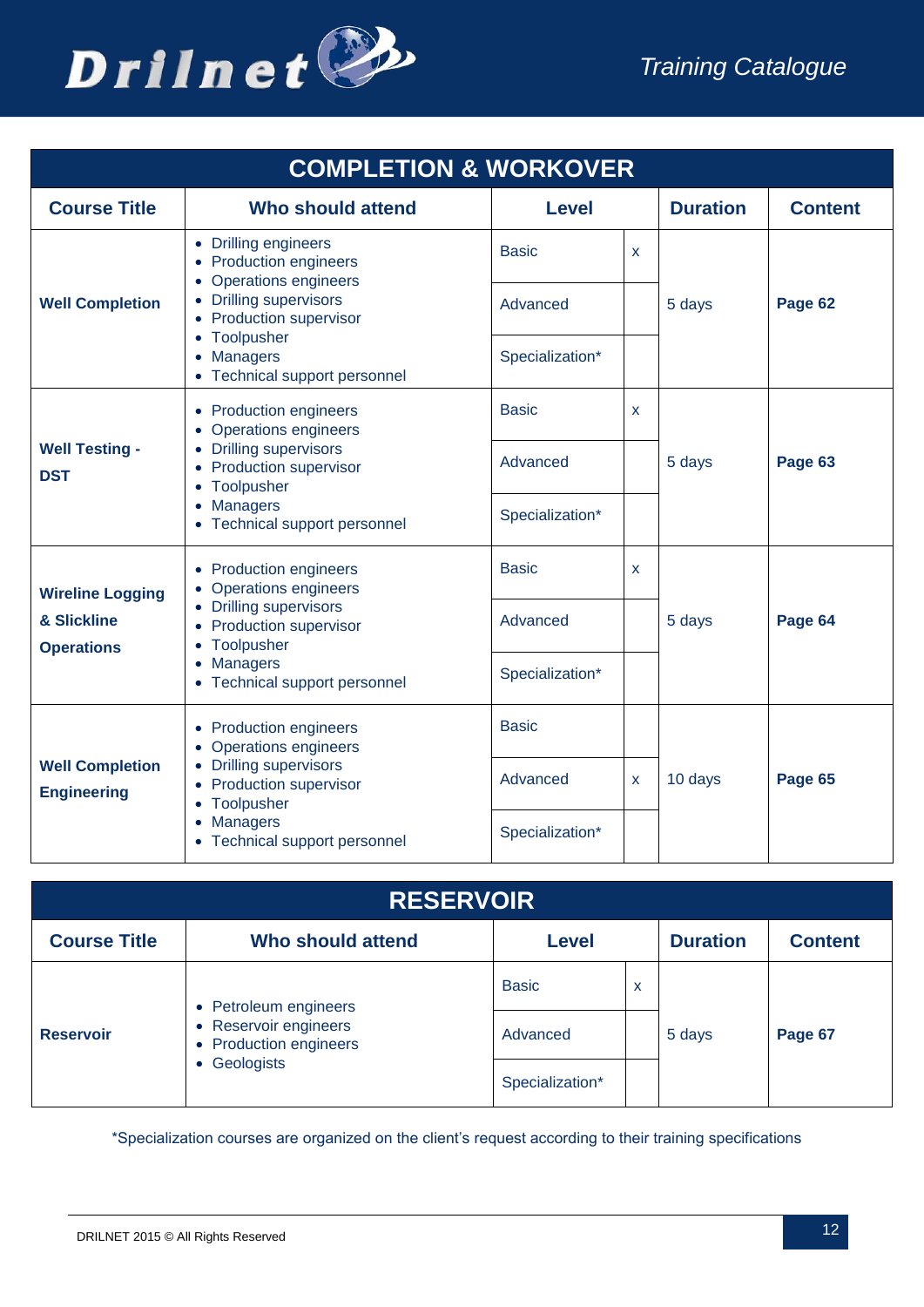

<span id="page-12-0"></span>

| <b>CERTIFIED COURSES</b>                                            |                                                                                                                                                                              |                |                 |                      |                |  |  |  |
|---------------------------------------------------------------------|------------------------------------------------------------------------------------------------------------------------------------------------------------------------------|----------------|-----------------|----------------------|----------------|--|--|--|
| <b>Course Title</b>                                                 | <b>Who should attend</b>                                                                                                                                                     | <b>Level</b>   | <b>Duration</b> | <b>Certification</b> | <b>Content</b> |  |  |  |
| <b>Introductory</b><br><b>Course to Well</b><br><b>Control</b>      | Any personnel working on the rig<br>who needs an introductory<br>training in well control                                                                                    | L2             | 5 days          | <b>IWCF</b>          | Page 68        |  |  |  |
| <b>Well Control</b>                                                 | Anyone involved in drilling and/or<br>well control operations in a non-<br>supervisory position: all positions<br>from floorman to driller inclusive                         | L3             | 5 days          | <b>IWCF</b>          | Page 69        |  |  |  |
| <b>Well Control</b>                                                 | Anyone involved in drilling and/or<br>well control operations: all<br>positions from driller inclusive                                                                       | L <sub>4</sub> | 5 days          | <b>IWCF</b>          | Page 70        |  |  |  |
| <b>Introductory</b><br><b>Course to Well</b><br><b>Intervention</b> | Any personnel working on the rig<br>who needs an introductory<br>training in well intervention                                                                               | L2             | 5 days          | <b>IWCF</b>          | Page 71        |  |  |  |
| <b>Well Intervention</b>                                            | Engineers and technicians who<br>are involved in the planning and<br>realization of well intervention<br>operations as wireline, coiled<br>tubing, snubbing                  | L3             | 5 days          | <b>IWCF</b>          | Page 72        |  |  |  |
| <b>Well Intervention</b>                                            | Engineers and technicians who<br>are involved in the planning and<br>realization, and supervising of<br>well intervention operations as<br>wireline, coiled tubing, snubbing | L4             | 5 days          | <b>IWCF</b>          | Page 73        |  |  |  |
| <b>Introductory</b><br><b>Course to Well</b><br>Cap                 | Any personnel working on the rig<br>who needs an introductory<br>training in well control                                                                                    | L2             | 5 days          | <b>IADC</b>          | Page 74        |  |  |  |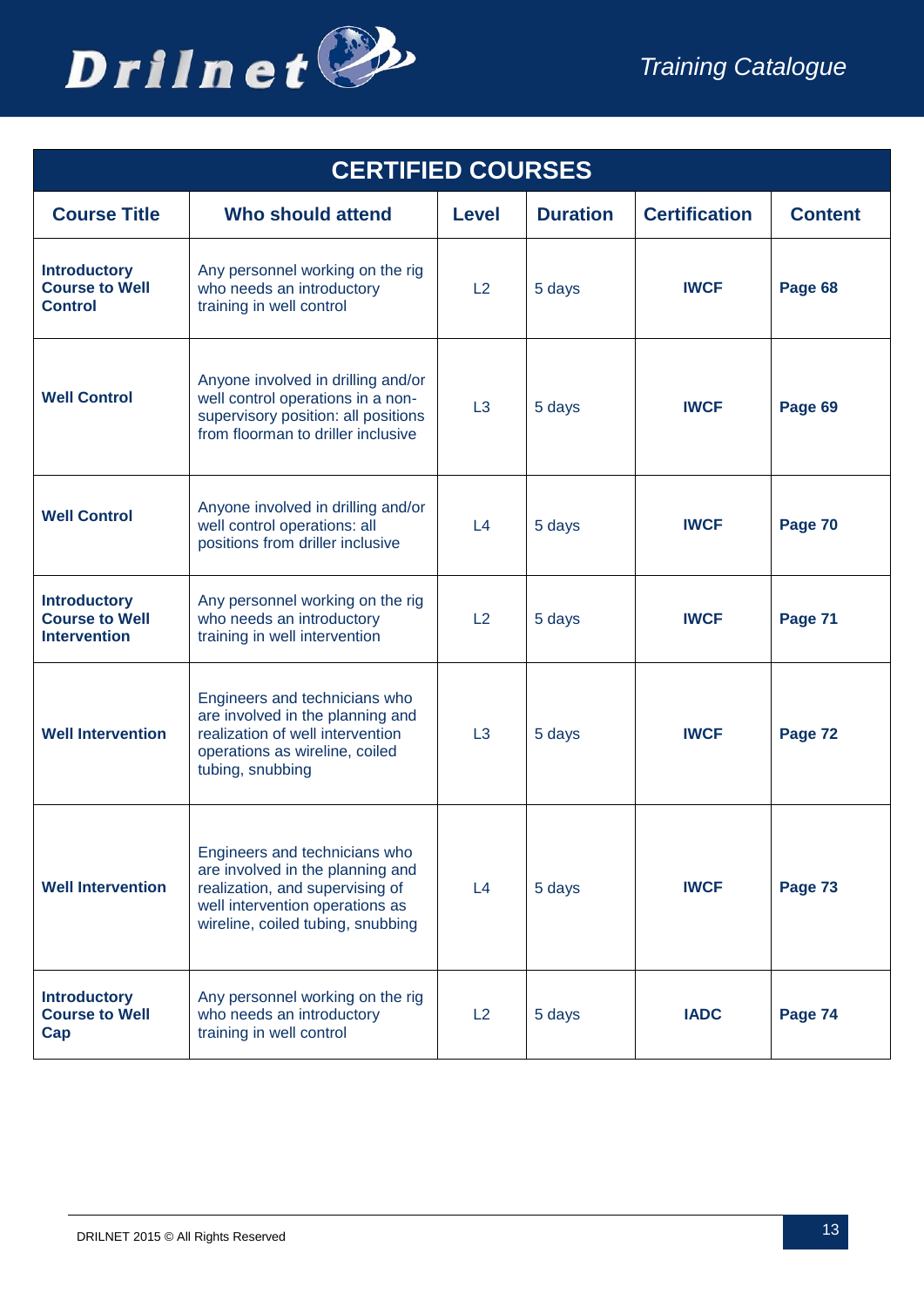

| <b>CERTIFIED COURSES</b>                                           |                                                                                                                                                                              |                     |                 |                      |                |  |  |  |
|--------------------------------------------------------------------|------------------------------------------------------------------------------------------------------------------------------------------------------------------------------|---------------------|-----------------|----------------------|----------------|--|--|--|
| <b>Course Title</b>                                                | <b>Who should attend</b>                                                                                                                                                     | <b>Level</b>        | <b>Duration</b> | <b>Certification</b> | <b>Content</b> |  |  |  |
| <b>Well Cap</b>                                                    | Anyone involved in drilling and/or<br>well control operations in a non-<br>supervisory position: all positions<br>from floorman to driller inclusive                         | L3                  | 5 days          | <b>IADC</b>          | Page 75        |  |  |  |
| <b>Well Cap</b>                                                    | Anyone involved in drilling and/or<br>well control operations: all<br>positions from driller inclusive                                                                       | L4                  | 5 days          | <b>IADC</b>          | Page 76        |  |  |  |
| <b>Introductory</b><br><b>Corse to Well</b><br><b>Intervention</b> | Any personnel working on the rig<br>who needs an introductory<br>training in well intervention                                                                               | L2                  | 5 days          | <b>IADC</b>          | Page 77        |  |  |  |
| <b>Well Intervention</b>                                           | Engineers and technicians who<br>are involved in the planning and<br>realization of well intervention<br>operations as wireline, coiled<br>tubing, snubbing                  | L3                  | 5 days          | <b>IADC</b>          | Page 78        |  |  |  |
| <b>Well Intervention</b>                                           | Engineers and technicians who<br>are involved in the planning and<br>realization, and supervising of<br>well intervention operations as<br>wireline, coiled tubing, snubbing | $\lfloor 4 \rfloor$ | 5 days          | <b>IADC</b>          | Page 79        |  |  |  |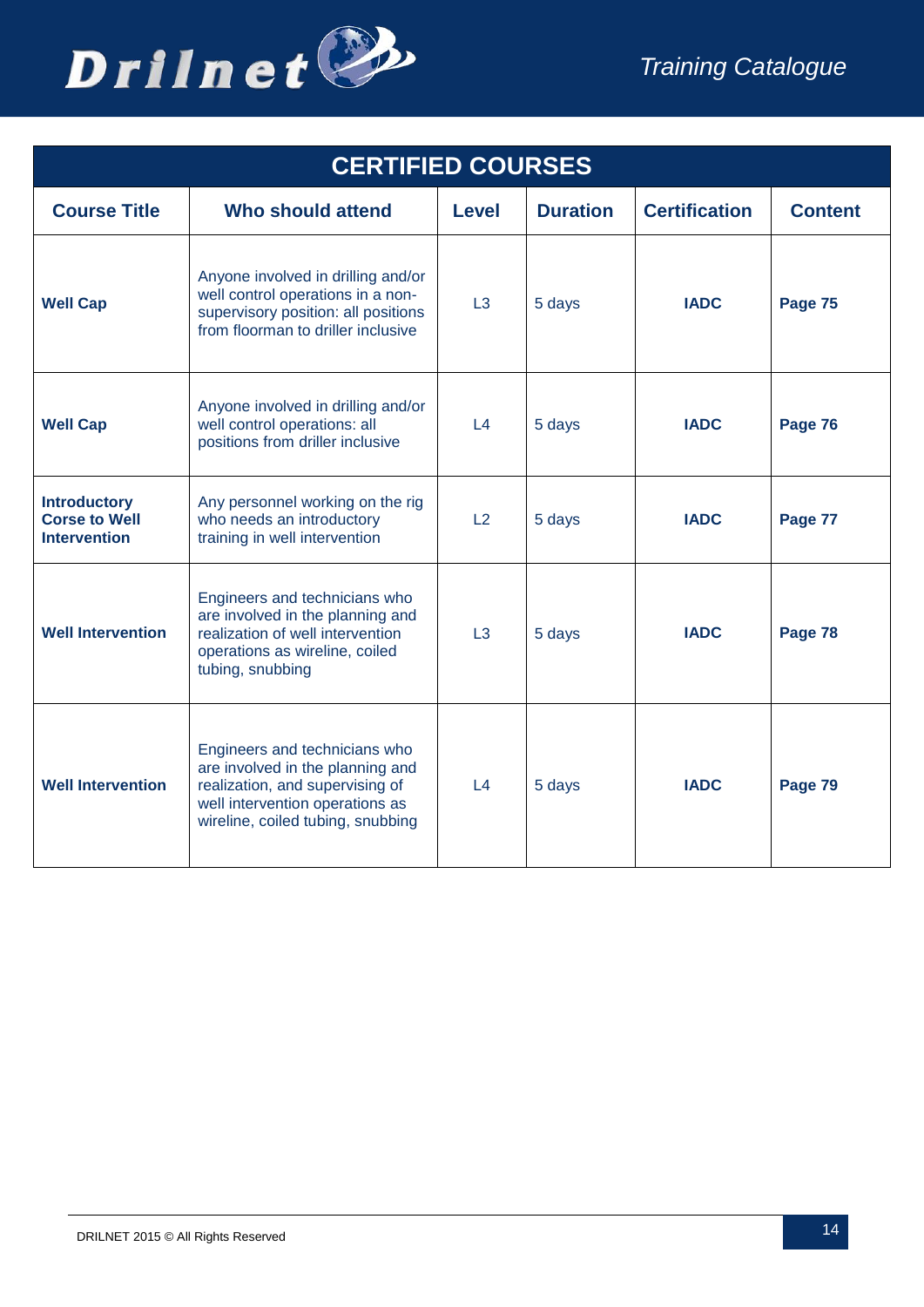

# INTRODUCTION TO PETROLEUM INDUSTRY Duration: 5 days

# **Objectives**

This 5-day introductory course is designed to provide non-technical personnel in the petroleum industry with fundamental understanding of the upstream and the downstream petroleum industry.

The participants will have a condensed presentation of various activities within these two sectors. The course explains the business, operations, processes and technologies in the exploration, production, refining and transportation of hydrocarbons. The course will teach the structure and dynamics of the industry and will also provide the basic fundamentals as well as the terminology used.

Upon completion of this course the trainees will have a good approach to challenges, constraints and methods used in upstream and downstream petroleum sectors. They will also be familiar with the various actors involved in these sectors. Your staff will feel sufficiently familiar with the industry to function more effectively with their co-workers and, due to increased confidence and knowledge, their productivity will improve

# Who should attend

- Operating staff beginners
- Clerical and support services staff (secretariat, management, logistics, legal, communication, etc.).

#### **Prerequisite**

None

# Program

- $\triangleright$  Introduction to geology
- $\triangleright$  Exploration
- $\triangleright$  Exploration drilling
- **▶ Development**
- $\triangleright$  Production
- $\triangleright$  Well design
- $\triangleright$  Drilling Rig Crew organization
- $\triangleright$  Refining
- **F** Transportation of Petroleum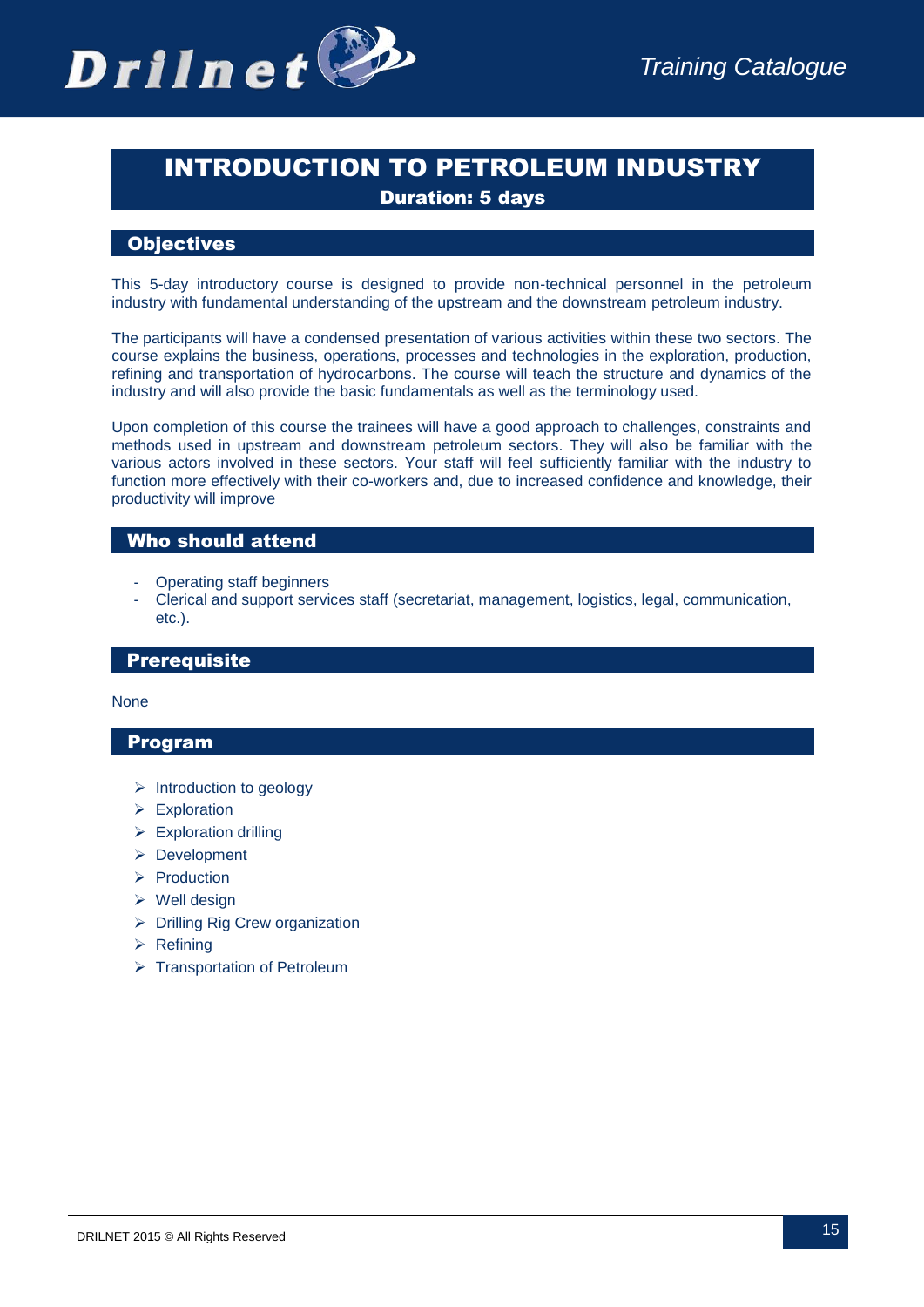

# **INTRODUCTION TO DRILILING** THEORETICAL TRAINING

# Duration: 4 days

# **Objectives**

To provide a comprehensive overview of drilling techniques and operations:

- To acquire the vocabulary specific to drilling
- To review drilling operations and equipment
- To learn about roles and responsibilities of different professionals involved in drilling

# Who should attend

Engineers and technicians interested but not involved in drilling: geologists, geophysicists, reservoir engineers, completion, production and process staff, platform designers, economists, etc.

# **Prerequisite**

#### None

#### Program

#### ORGANIZATION OF DRILLING **OPERATIONS**

- $\triangleright$  Drilling principle
- $\triangleright$  Cost, duration of a drilling job
- $\triangleright$  Different people involved, types of contracts
- $\triangleright$  Safety

#### WELL ARCHITECTURE

- ▶ Reservoir notions
- $\triangleright$  Functions of different casings
- $\triangleright$  Parameters to be taken into account to determine well architecture
- $\triangleright$  Examples of architectures

#### DRILLING PRINCIPLES - EQUIPMENT

- $\triangleright$  Different types of bits
- $\triangleright$  Drilling string
- $\triangleright$  Drilling rig
- $\triangleright$  Hoisting function and equipment
- $\triangleright$  Pumping function and equipment
- $\triangleright$  Rotating function and equipment
- $\triangleright$  Power function
- $\triangleright$  Mud and solid treatment
- $>$  BOP

#### SPECIAL OPERATIONS

- $\triangleright$  Cementing operations
- Wellhead
- $\triangleright$  Directional drilling
- $\triangleright$  Well control
- $\triangleright$  Fishing
- $\triangleright$  Wireline logging, well test (DST)

#### OFFSHORE DRILLING OPERATIONS

- $\triangleright$  Different types of rigs
- $\triangleright$  Problems related to their use

#### WELL COMPLETION

- $\triangleright$  Reservoir-wellbore interface
- $\triangleright$  Equipment for flowing wells
- $\triangleright$  Well intervention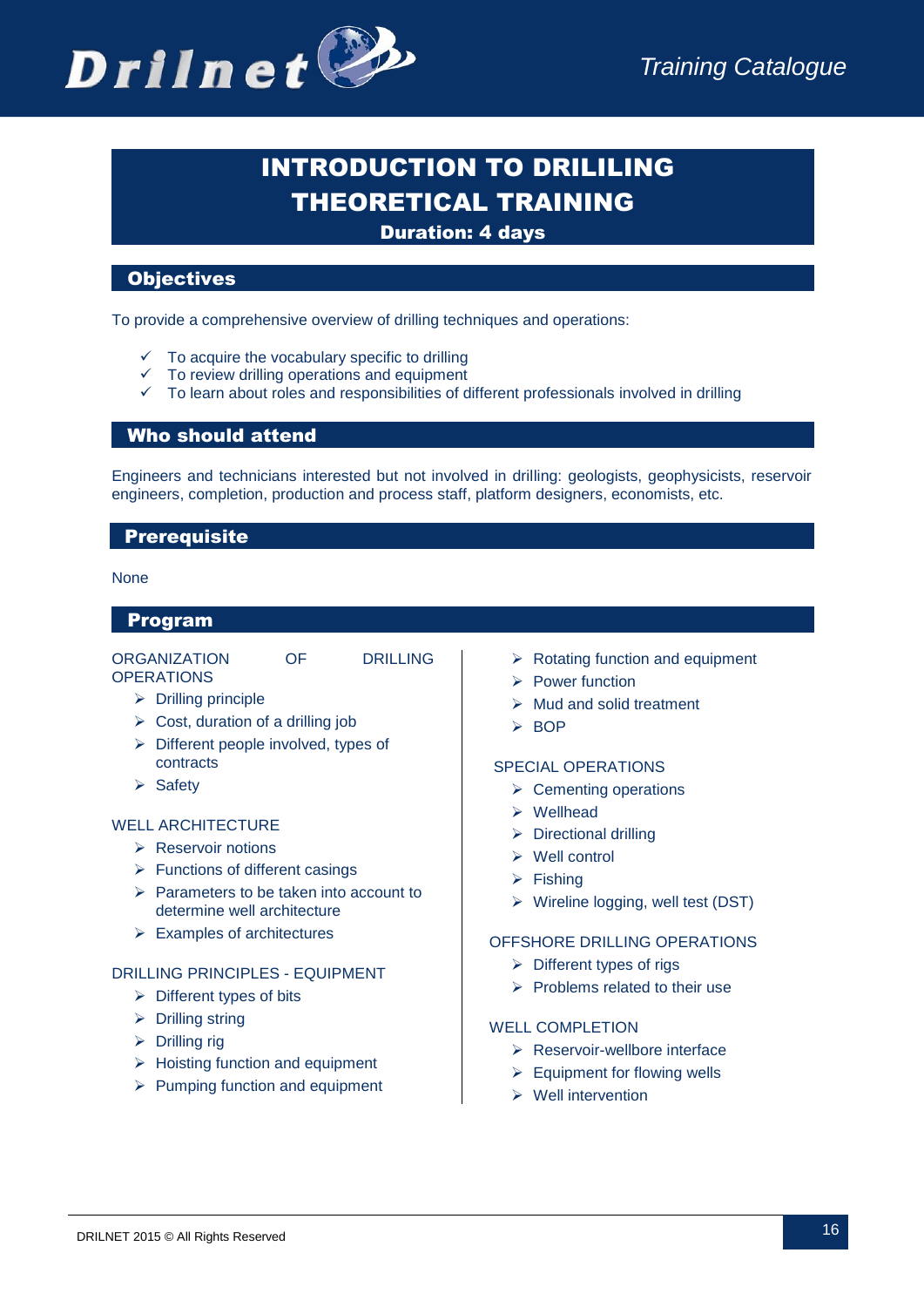

# INTRODUCTION TO DRILILING PRACTICAL TRAINING

Duration: 5 days

# **Objectives**

This 5-day introductory course is designed to Drilling staff beginners with fundamental understanding of the drilling and with a first job experience on the well site.

Upon completion of the course, participants:

- $\checkmark$  know the drilling equipment and corresponding well techniques,
- $\times$  know the different operations,
- $\overline{K}$  know the functions of the different people involved in drilling,
- $\checkmark$  have acquired the specific drilling vocabulary,
- are ready to join the rig floor team as a floorman beginner

### Who should attend

Drilling staff beginners before their first job experience on the on-land drilling rig

### **Prerequisite**

None

#### Program

THEORETICAL TRAINING: 4 days

- Hydrocarbons
- $\triangleright$  On site Crews organization
- $\triangleright$  Drilling team
- $\triangleright$  HSE considerations
- $\triangleright$  Security on a well site
- $\triangleright$  How to be on a drilling rig
- $\triangleright$  Drilling rig
- $\triangleright$  Drill string
- $\triangleright$  Drill string equipment
- $\triangleright$  Drill bit
- $\triangleright$  Problems while drilling
- $\triangleright$  Fishing
- Casing and Cementing General
- $\triangleright$  The wellhead
- $\triangleright$  The Packers
- $\triangleright$  Drilling fluids
- $\triangleright$  Pumping equipment
- $\triangleright$  Mud circuit and mud equipment
- **Coring**
- $\triangleright$  Evaluation

#### PRACTICAL TRAINING: 1 day

Visit and practice on the drilling rig site to acquire a first experience on the rig floor and from the monkey board, going through the power and pump equipment and discovering real material and equipments used for tripping and drilling a well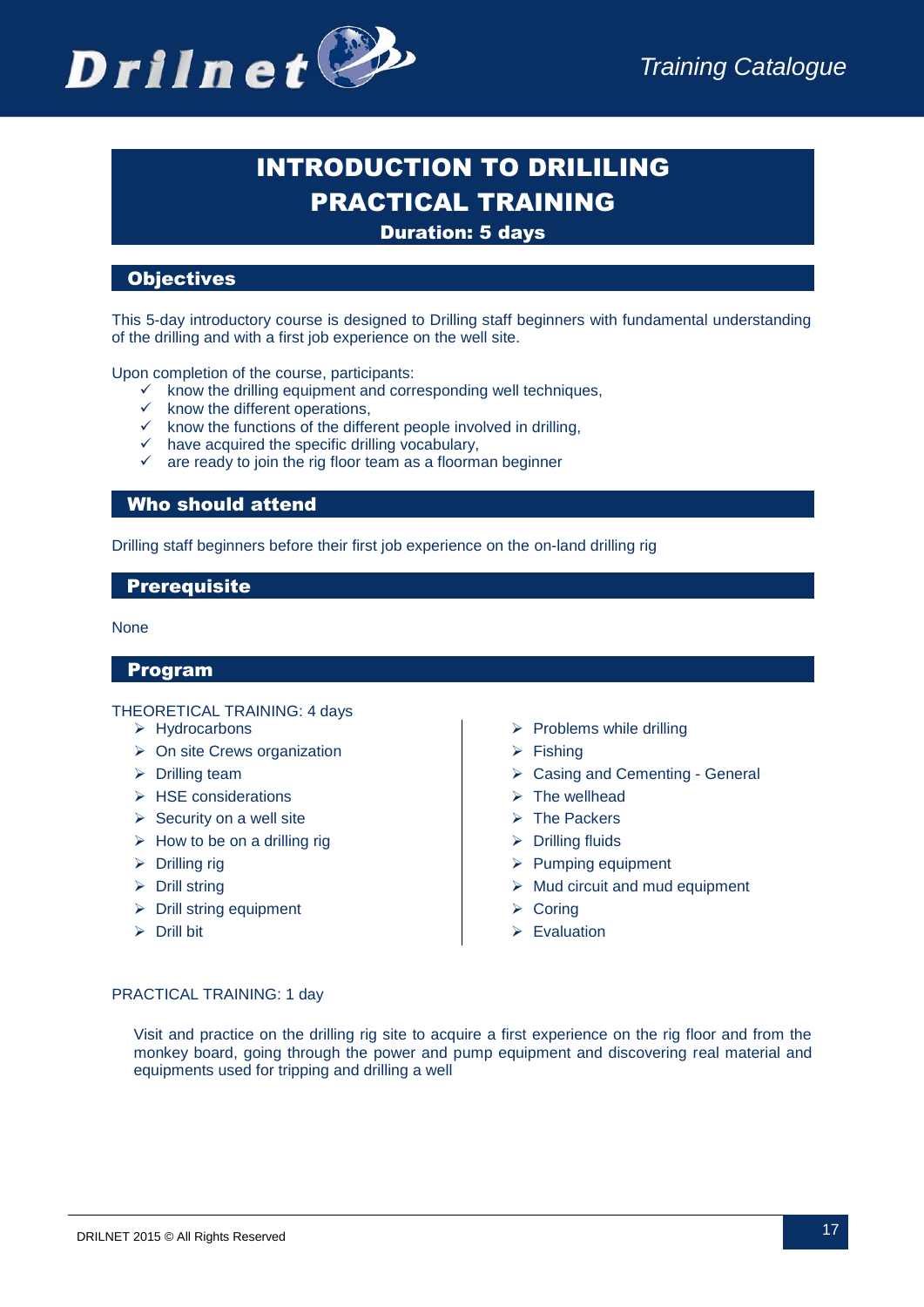

# DRILLING RIGS & RIG EQUIPMENT

Duration: 10 days\*

# **Objectives**

This 10-day training course is designed to drilling supervisors, drilling engineers and operations engineering staff to provide with an advanced knowledge on the drilling rig and the rig equipment.

# Who should attend

Drilling supervisors, drilling engineers and operations engineers of petroleum companies, drilling contractors and services companies

# **Prerequisite**

A basic knowledge on the drilling rig and the rig equipment is required.

# Program

#### DRILLING RIGS

- $\triangleright$  History and principles of the rotary drilling
- $\triangleright$  Rig types classification
- $\triangleright$  Drilling mast and derricks
- $\triangleright$  The substructures
- $\triangleright$  Power installed
- $\triangleright$  The lifting system

#### THE DRILLING STRING

- $\triangleright$  Drill string introduction
- $\triangleright$  Drill pipe
- $\triangleright$  Heavy weight drill pipe (HWDP)
- $\triangleright$  The drill-collars (DC)
- $\triangleright$  The stabilizers
- $\triangleright$  Near bit
- $\triangleright$  Sub et crossover
- $\triangleright$  The reamers

#### ROTATING SYSTEMES AND EQUIPMENTS

- $\triangleright$  Rotary table (RT)
- $\triangleright$  Kelly bushing & slips
- $\triangleright$  Kelly
- $\triangleright$  Swivel

# RIG FLOOR TRIPPING EQUIPMENTS

- $\triangleright$  Introduction
- Tongs for tubular materials
- $\triangleright$  Tripping procedures

#### INTRODUCTION TO DRILLING BITS

- $\triangleright$  Roller bits
- $\triangleright$  Bits with natural diamonds
- $\triangleright$  Synthetic diamonds tools

#### INTRODUCTION TO CASING (Architecture of the well) and Cementing

- $\triangleright$  Introduction
- $\triangleright$  Casings
- $\triangleright$  Cementing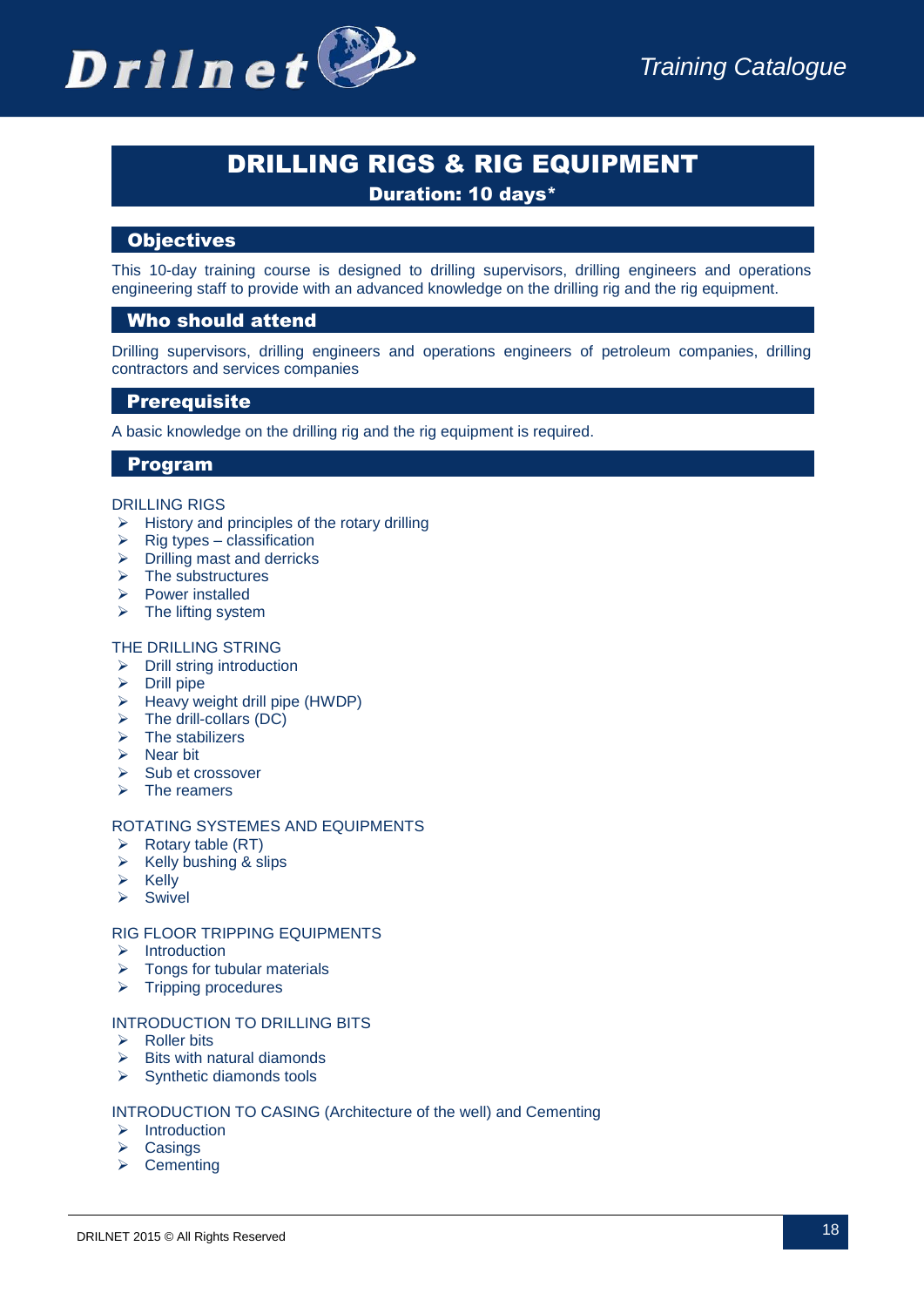

#### INTRODUCTION TO WELLHEAD - BOP & AUXILIARY EQUIPMENT

- Wellhead
- $\triangleright$  Well control equipment

#### PUMPING EQUIPMENT

- $\triangleright$  Introduction
- $\triangleright$  The duplex pumps
- $\triangleright$  The triplex pumps
- $\triangleright$  Pumps maintenance
- $\triangleright$  Pump accessories

#### MEASUREMENTS

- $\triangleright$  Nature of measurements
- $\triangleright$  Reasons for measuring
- $\triangleright$  Measures users
- $\triangleright$  Measurements presentation
- **▶** Other

#### INTRODUCTION TO THE DRILLING FLUIDS - MUD MEASURING DEVICE

- $\triangleright$  Introduction
- $\triangleright$  Drilling fluids functions
- $\triangleright$  Mud types
- $\triangleright$  Main mud products: role and use
- $\triangleright$  Main measuring instruments of the mud

#### HIGH AND LOW PRESSURE MUD CIRCUITS - MUD PIT EQUIPMENT AND TREATMENTS

- $\triangleright$  High pressure circuit
- $\triangleright$  The valves
- $\triangleright$  Low pressure circuit

#### INTRODUCTION TO HYDROSTATIC – HYDRODYNAMIC AND KICKS CONTROL

- $\triangleright$  Necessary concepts of physics for kicks control
- $\triangleright$  The pressures
- $\triangleright$  Causes of kicks
- $\triangleright$  Kick detection while drilling
- $\triangleright$  Kicks detection while tripping
- $\triangleright$  Principle of a kick control

#### SAFETY ON RIG SITE

- $\triangleright$  Introduction
- $\triangleright$  Safety equipment for the drillers
- $\triangleright$  Safety while working
- $\triangleright$  Handling lifting transports
- $\triangleright$  Gas emanations H2S, CO2, C4, etc
- $\triangleright$  Fire protection
- $\triangleright$  First aid

*\*The same course can be delivered in 5 days with less detail on each topic, and inversely in 15 days with a closer look at each theme according to client's needs and requirements.*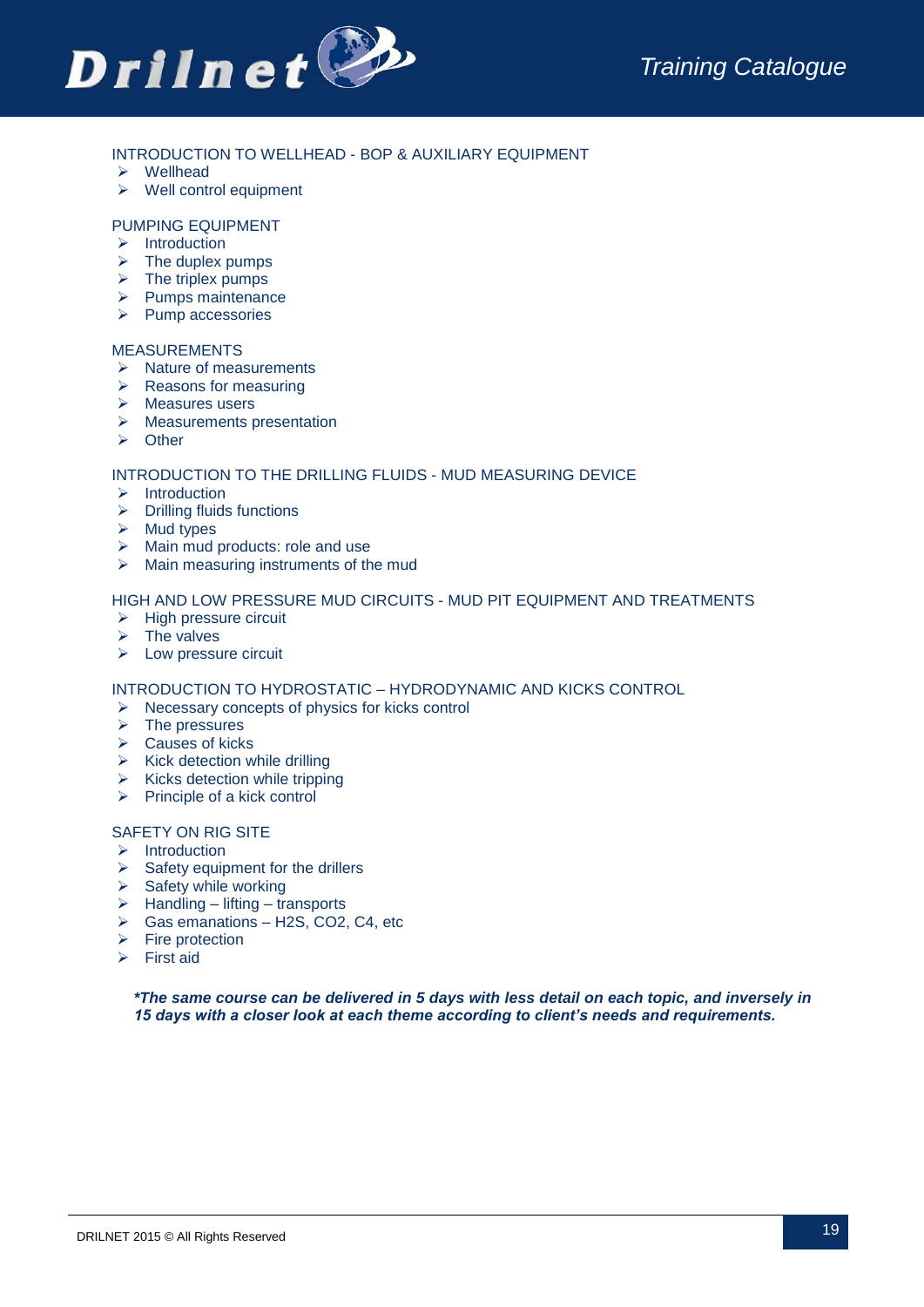

# DRILLING RIG & RIG INSPECTION

Duration: 5 days

# **Objectives**

This 5-day course is designed to provide drilling supervisors, drilling engineers and operations engineering staff with a basic knowledge on the drilling rig and the rig inspection.

# Who should attend

Drilling supervisors, drilling engineers and operations engineers of petroleum companies, drilling contractors and services companies

# **Prerequisite**

#### None

# Program

#### DRILLING RIGS

- $\triangleright$  History and principles of the rotary drilling
- $\triangleright$  Rig types classification
- $\triangleright$  Drilling mast and derricks
- $\triangleright$  The substructures
- $\triangleright$  Power installed
- $\triangleright$  The lifting system

#### DRILLING STRING

- $\triangleright$  Drill string introduction
- $\triangleright$  Drill pipe
- $\geq$  Heavy weight drill pipe (HWDP)<br> $\geq$  The drill-collars (DC)
- $\triangleright$  The drill-collars (DC)<br> $\triangleright$  The stabilizers
- The stabilizers
- $\triangleright$  Near bit
- $\triangleright$  Sub et crossover
- $\triangleright$  The reamers

#### ROTATING SYSTEMES AND EQUIPMENTS

- $\triangleright$  Rotary table (RT)
- $\triangleright$  Kelly bushing & slips
- $\triangleright$  Kelly
- $\triangleright$  Swivel

#### RIG FLOOR TRIPPING EQUIPMENTS

- $\triangleright$  Introduction
- $\triangleright$  Tongs for tubular materials
- $\triangleright$  Tripping procedures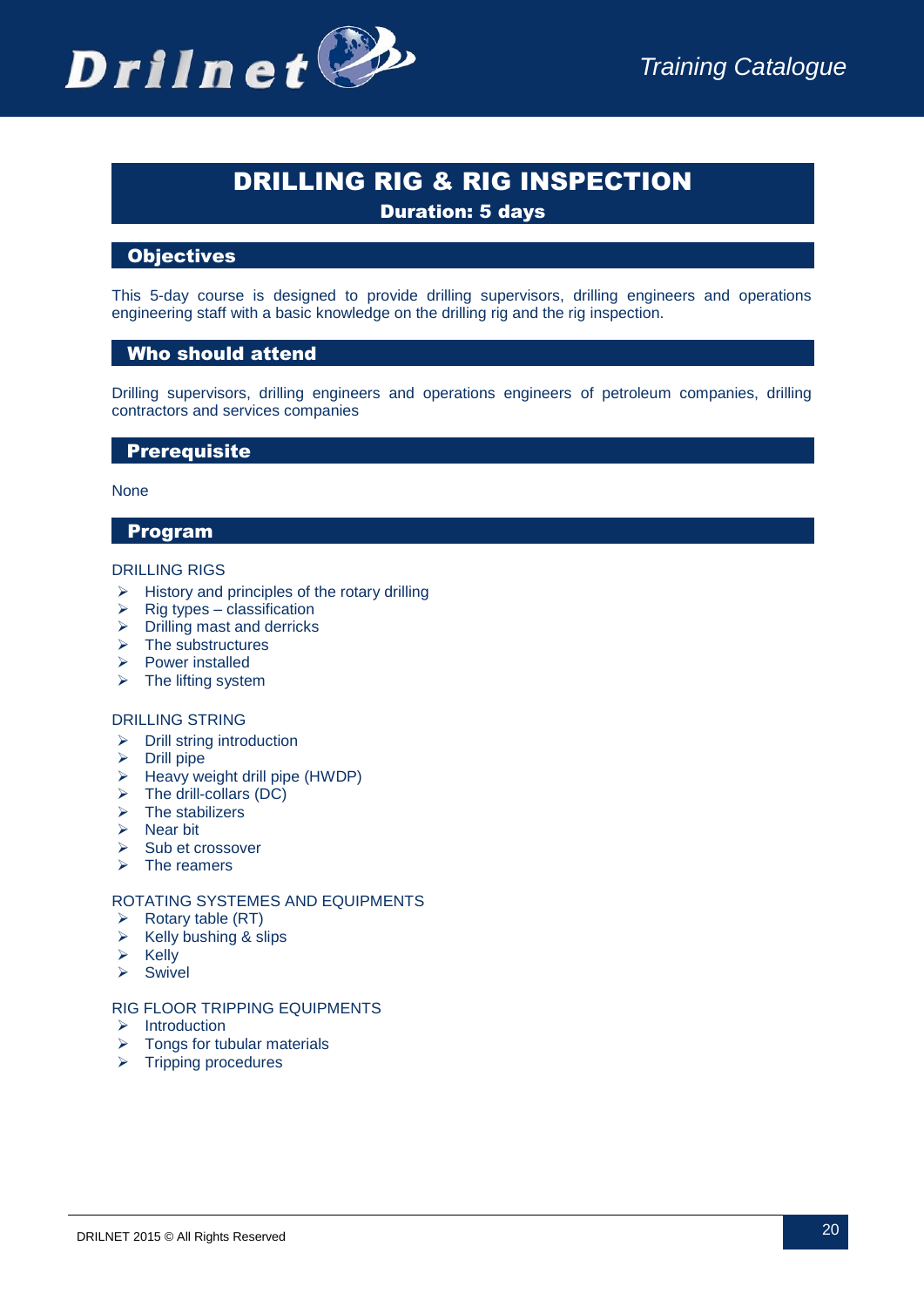

# RIG MUD EQUIPMENT & MUD SYSTEM

Duration: 5 days

# **Objectives**

This 5-day course is designed to provide drilling supervisors, drilling engineers and operations engineering staff with a basic knowledge on the rig mud equipment and the mud system.

# Who should attend

Drilling supervisors, drilling engineers and operations engineers of petroleum companies, drilling contractors and services companies

# **Prerequisite**

#### None

#### Program

#### DRILLING FLUIDS FONCTIONS

- $\triangleright$  Cleaning Of the Well
- ▶ Cuttings Suspension
- Sedimentation of Fine Cuttings on **Surface**
- > Lubrication and Cooling Of the Drilling Assembly
- $\triangleright$  Stability of the Hole
- Formation of Impermeable Mud Cake
- **▶ Control of Formation Pressure**
- Increase of Rate Of Penetration (ROP)
- > Hydraulic Energy Transmission to Tools and Bit
- > Downhole Information
- ▶ Damage Minimization of Formations
- **►** Control of Corrosion
- $\triangleright$  Control of Safety and Toxicity

#### MUD TYPES

- Water Based Mud
- Oil-Based Fluids

#### MAIN MUD PRODUCTS: ROLE AND USE

- Colloidal Clays
- **▶ Organic Colloids**
- Thinners and Anti-Flocculants
- Mineral Additives
- $\triangleright$  Special Organic Products
- $\triangleright$  Weighting Materials
- $\triangleright$  Plugging Agents

#### MAIN MEASURING INSTRUMENTS OF THE MUD

- **▶ The Marsh Funnel Viscometer**
- $\triangleright$  Mud Density Scale
- > API Filter Press
- $\triangleright$  Sand
- $\triangleright$  Ph Measuring Methods
- Level Measurements (And Mud Volumes in the Pits)
- Daily Report of the Derrick-Man (A Derrick-Man Responsibility)

#### HIGH PRESSURE CIRCUIT

- $\triangleright$  The pump discharge lines
- $\triangleright$  The rig floor manifold
- $\triangleright$  The stand pipe
- $\triangleright$  The kelly hose
- $\triangleright$  Connecting elements

#### THE VALVES

- $\triangleright$  High pressure (HP) valves
- $\triangleright$  Low pressure valves

#### LOW PRESSURE CIRCUIT

- $\triangleright$  The shale shaker
- $\triangleright$  The decantation
- $\triangleright$  Mud degassing
- $\triangleright$  The hydrocyclones
- $\triangleright$  Special treatments for solids elimination
- $\triangleright$  Mud fabrication
- $\triangleright$  Transfer pump boosting
- **Measures**

*\*Two weeks laboratory can be added to the course if the training is done on field or base camp having a mud laboratory*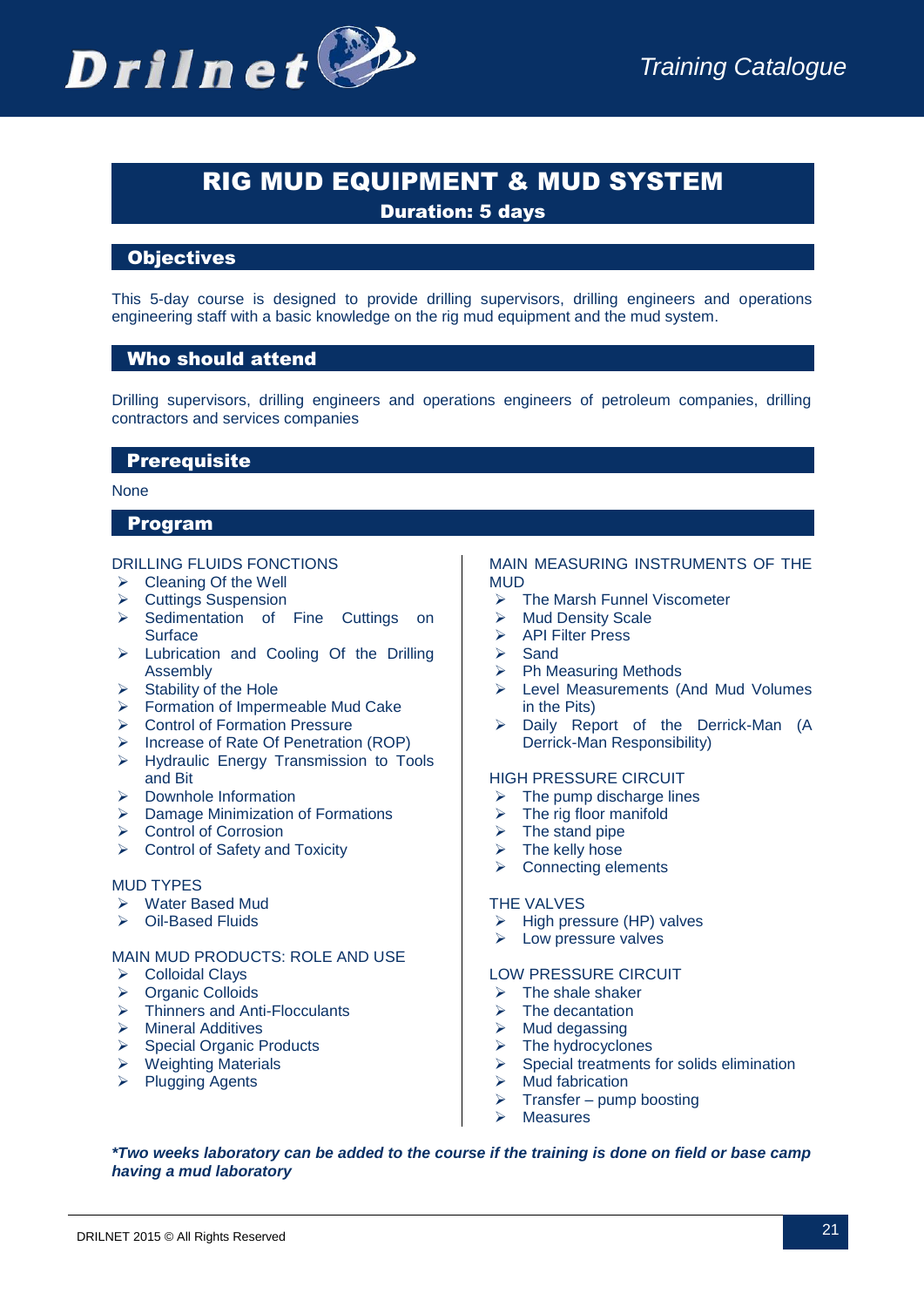

# WELL CONSTRUCTION: DRILLING MATERIALS, EQUIPMENTS & OPERATIONS

Duration: 10 days\*

# **Objectives**

This 10-day course is designed to provide drilling supervisors, drilling engineers and operations engineering staff with an advanced knowledge on the drilling materials, equipments and operations.

# Who should attend

Drilling supervisors, drilling engineers and operations engineers of petroleum companies, drilling contractors and services companies

# **Prerequisite**

A basic knowledge on the drilling materials, equipments and operations is required.

# Program

#### RIG EQUIPMENT AND CALCULATIONS

- $\triangleright$  Driving power and transmission
- $\triangleright$  The drawworks
- $\triangleright$  The drilling line
- $\triangleright$  The reeving
- $\triangleright$  The usage of drilling pumps

#### BHA STABILIZATION - VERTICAL DRILLING

- $\triangleright$  Drilling objective in vertical hole
- > Deviation phenomena while drilling dipped and interbedded formations
- $\triangleright$  BHA selection
- $\triangleright$  Stabilizations
- $\triangleright$  Conclusion

# BHA – AUXILIARY EQUIPMENTS

- $\triangleright$  Hole openers
- $\triangleright$  The shock subs
- $\triangleright$  The drilling jars
- $\triangleright$  The safety equipment
- $\triangleright$  The turbines and downhole motors

# BHA – TOTCO INCLINOMETER

- > Description of the standard "TOTCO" inclinometer
- $\triangleright$  Assembly and operation principle of the **TOTCO**
- $\triangleright$  Various run-in methods
- $\triangleright$  Determination of the time setting
- > "Directional double recorder" TOTCO

# INTERACTIONS BITS / ROCKS

- $\triangleright$  Introduction
- $\triangleright$  Inter-actions bit / rock

#### ROLLER CONE BITS

- $\triangleright$  Introduction
- $\triangleright$  Mode of work of tricone bits
- $\triangleright$  Description and manufacturing
- $\triangleright$  Tricone characteristics
- $\triangleright$  Rock bit metallurgy
- **Improvement of rock bit technology**
- $\triangleright$  Rock bit classification

#### FIXED CUTTER BITS (Natural and synthetic diamond bits)

- $\triangleright$  Introduction
- $\triangleright$  Mode of work of fixed cutter drill bits
- $\triangleright$  Diamond bits
- $\triangleright$  Fixed cutter bits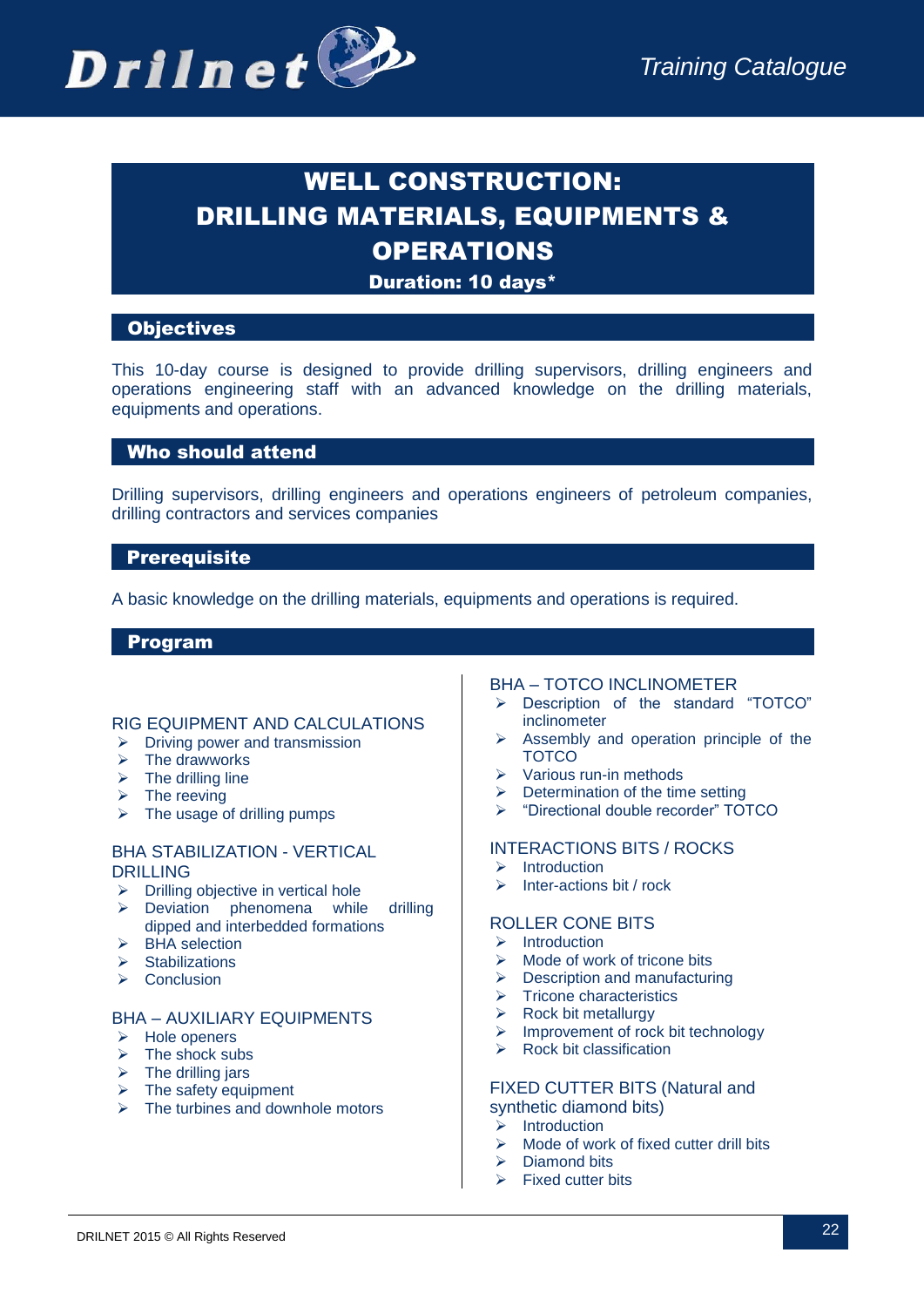

# CORING TECHNOLOGY

- $\triangleright$  Introduction
- $\triangleright$  The standard core barrels
- $\triangleright$  Coring solutions
- **▶** Oriented coring
- $\triangleright$  Core bits
- **►** Coring procedures
- $\triangleright$  Other coring techniques
- $\triangleright$  Core analysis

#### DRILL STRING CALCULATIONS

- $\triangleright$  Remind of the Archimedes' principle
- $\triangleright$  Buoyancy factor
- $\triangleright$  Determination of number of drill collars / **WOB**

#### CASING

- $\triangleright$  Purpose of casing
- $\triangleright$  Casing specification and classification
- $\triangleright$  Preparation of the casing
- $\triangleright$  Running in hole operations
- $\triangleright$  The liner

#### WELL HEAD

- $\triangleright$  Introduction
- $\triangleright$  Basic design concepts of wellhead
- $\triangleright$  Casing heads housing
- ▶ Casing head spool
- $\triangleright$  Sealing arrangements between casings
- $\triangleright$  Tubing head spools
- **▶** Valves
- $\triangleright$  Auxiliary wellhead equipment

#### BOP AND AUXILIARY EQUIPMENT

- $\triangleright$  Roles
- $\triangleright$  Types of bops
- Choice of bops
- $\triangleright$  Ram type bops
- $\triangleright$  The annular bop
- **▶** Diverter
- $\triangleright$  Rotating bop
- $\triangleright$  Choke manifold, kill and choke lines
- $\triangleright$  Inside bop valve
- $\triangleright$  Recommendations
- $\triangleright$  Different bop stack configurations
- $\triangleright$  Hydraulic control of the BOPs

#### WELL CONTROL

- $\triangleright$  International system of units (SI)
- $\triangleright$  Introduction
- $\triangleright$  Necessary pressure notions needed for well control
- $\triangleright$  Causes of kicks
- $\triangleright$  Kicks detection
- $\triangleright$  Shut-in procedures in fixed rig (rig equipped with a surface bop)
- $\triangleright$  Kick calculations
- Kill methods of well control

*\*The same course can be delivered in 5 days with less detail on each topic.*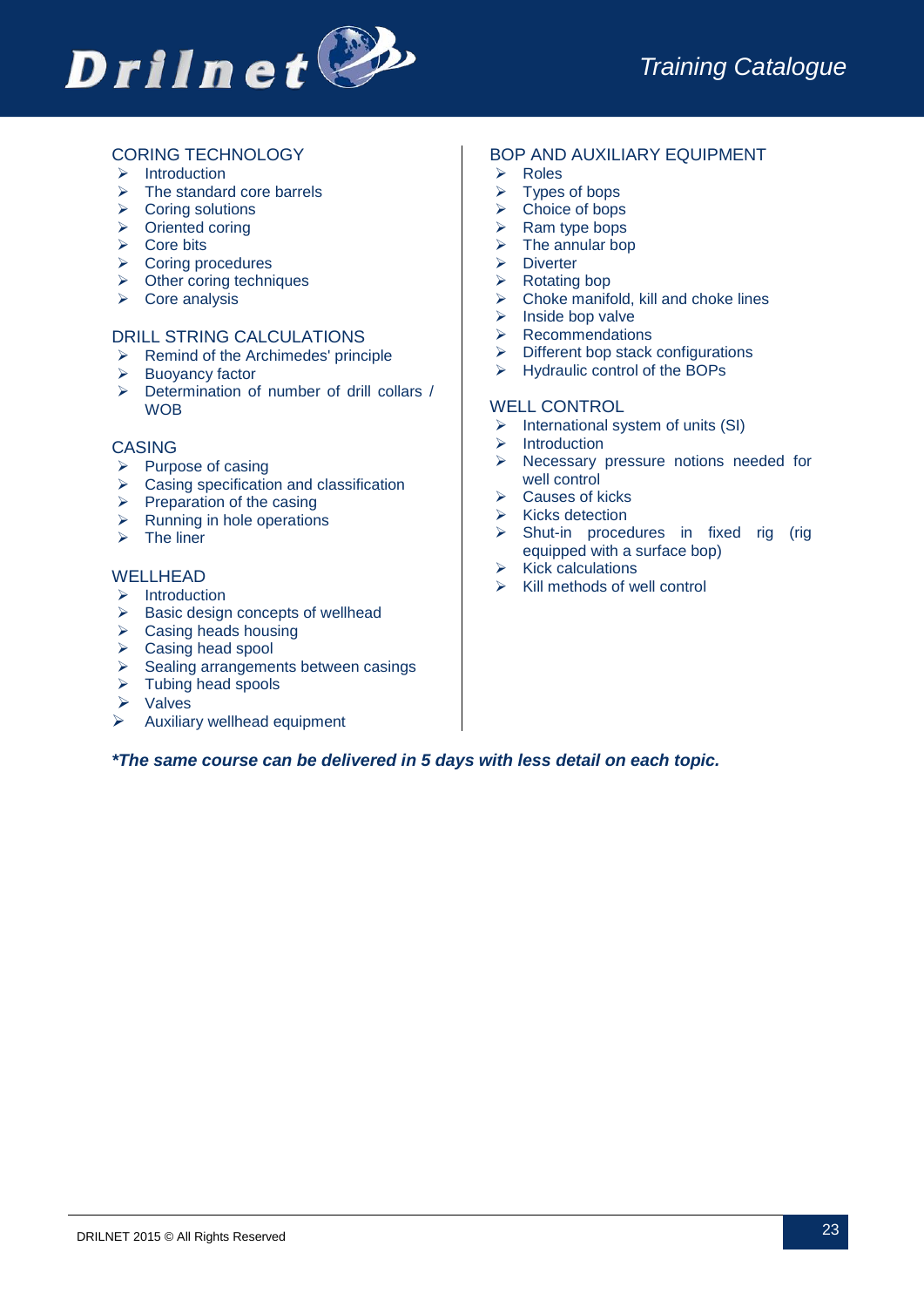

# DRILLING ENGINEERING: GEOLOGY & RESERVOIR

Duration: 5 days

# **Objectives**

This 5-day course is designed to provide drilling supervisors, drilling engineers and operations engineering staff with a basic knowledge on the drilling engineering.

# Who should attend

Drilling supervisors, drilling engineers and operations engineers of petroleum companies, drilling contractors and services companies

# **Prerequisite**

None

# Program

#### **GEOLOGY**

- $\triangleright$  Introduction
- $\triangleright$  Geology of your region
- $\triangleright$  Oil fields and gas fields system
- $\triangleright$  Marginal marine environments
- $\triangleright$  Tectonic: folds and faults
- $\triangleright$  Seismic and logging
- $\triangleright$  Logging
- $\triangleright$  Integrated study

#### INTRODUCTION TO PETROPHYSICS

- $\triangleright$  Introduction
- $\triangleright$  Porosity
- $\triangleright$  Permeability
- $\triangleright$  Wettability
- $\triangleright$  Capillary pressure
- $\triangleright$  Pressures

#### INTRODUCTION TO HYDROCARBONS

- $\triangleright$  Introduction
- $\triangleright$  Requirements for petroleum accumulation
- $\triangleright$  Kerogen types
- $\triangleright$  Temperature and time
- $\triangleright$  Crude oil classifications
- $\triangleright$  Migration processes
- $\triangleright$  Petroleum chemistry and thermodynamical analysis
- $\triangleright$  Subsurface pressure
- $\triangleright$  Conclusion

#### INTRODUCTION TO RESERVOIR & DRIVE MECHANISMS

- $\triangleright$  Introduction
- $\triangleright$  Original hydrocarbons in place in the reservoir
- Reserves
- $\triangleright$  Drive mechanisms
- **Reservoir study**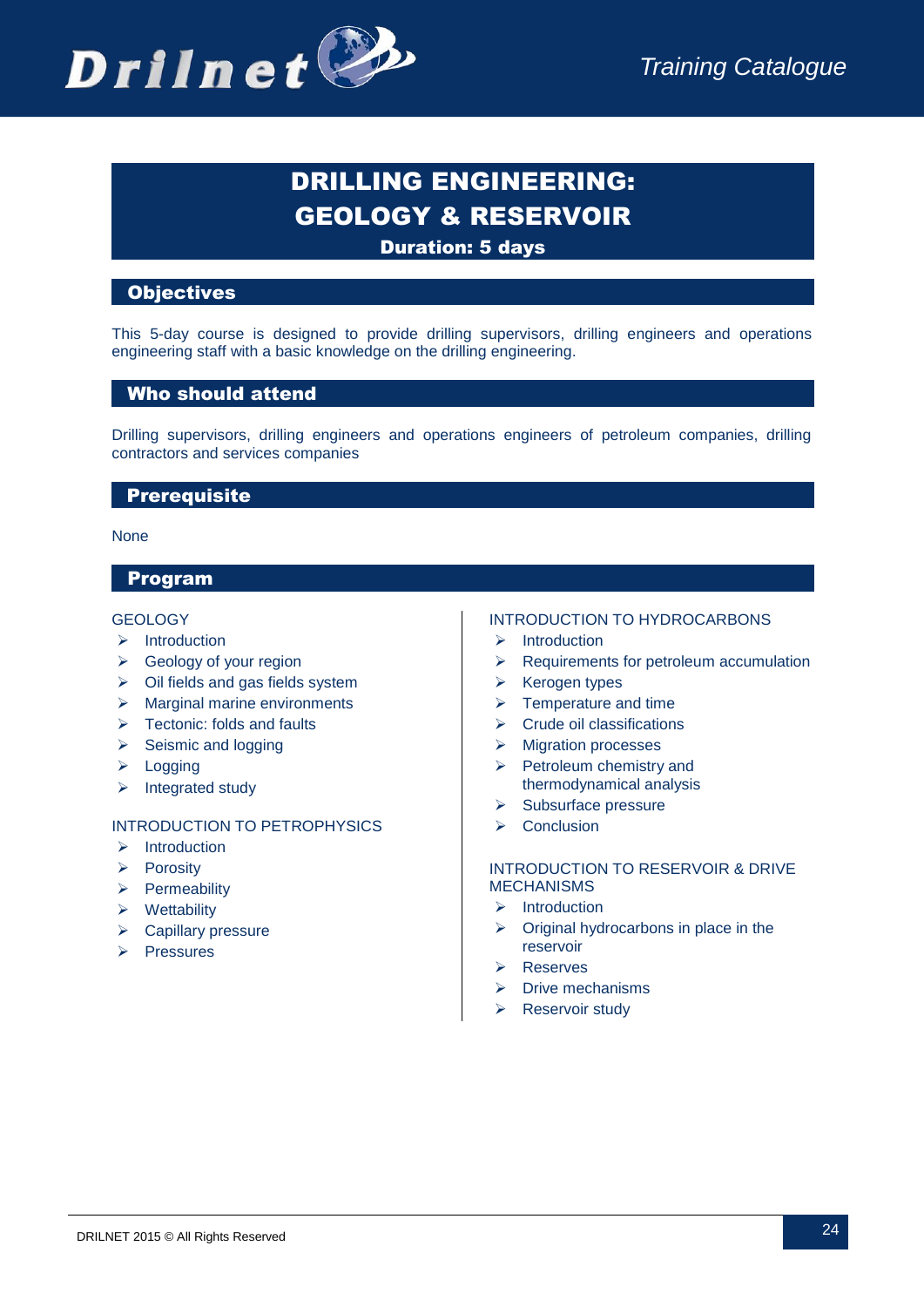

# WELL MONITORING Duration: 5 days

# **Objectives**

This course is designed to provide trainees with an overview of the well monitoring techniques.

# Who should attend

Drilling supervisors, drilling engineers and operations engineers of petroleum companies, drilling contractors and services companies

#### **Prerequisite**

None

# Program

#### WELL PLANNING ISSUES

- $\triangleright$  Geological analysis and evaluation
- $\triangleright$  Engineering data
- ▶ H2S / CO2 / mercaptans
- $\triangleright$  Casing design criteria
- $\triangleright$  Casing design
- $\triangleright$  Cementing program
- Wellhead and BOP
- $\triangleright$  Directional drilling and well survey program
- $\triangleright$  Bottom hole assemblies and drillstring design
- $\triangleright$  Bit selection
- $\triangleright$  Drilling fluid program
- $\triangleright$  Rig selection
- $\triangleright$  Wellbore evaluation
- $\triangleright$  Well production testing
- $\triangleright$  Completion objectives and design
- $\triangleright$  Well intervention / well killing

# DOCUMENTS REQUIRED FOR DRILLING A W<sub>FLI</sub>

#### WELL COSTING

▶ Reasons For Costing

FACTORS AFFECTING WELL COSTS DRILLING TIME ESTIMATE TIME ESTIMATE DETAILED TIME ESTIMATE

#### ELEMENTS OF WELL COSTING

- $\triangleright$  Rig Costs
- **▶** Operations costs
- $\triangleright$  Services
- Total Well Costs

#### NON PRODUCTIVE TIME (NPT)

- **►** Classification of NPT
- Calculation of NPT

#### RISK ASSESSMENT IN DRILLING COST CALCULATIONS

- $\triangleright$  Estimating the P10 value
- $\triangleright$  Estimation of P50 Value
- $\triangleright$  Estimation of P90 Value

#### LEARNING CURVES

- ▶ Learning Rate
- Types of Learning Curves

#### TECHNICAL LIMIT DRILLING COST REDUCTION

#### DRILLING CONTRACTING STRATEGIES

- ▶ Conventional Contract
- $\triangleright$  Integrated Services (IS)
- > Integrated Project Management (IPM)
- **▶ Turn Key Contract**

#### CURRENT AND FUTURE TRENDS IN DRILLING CONTRACTS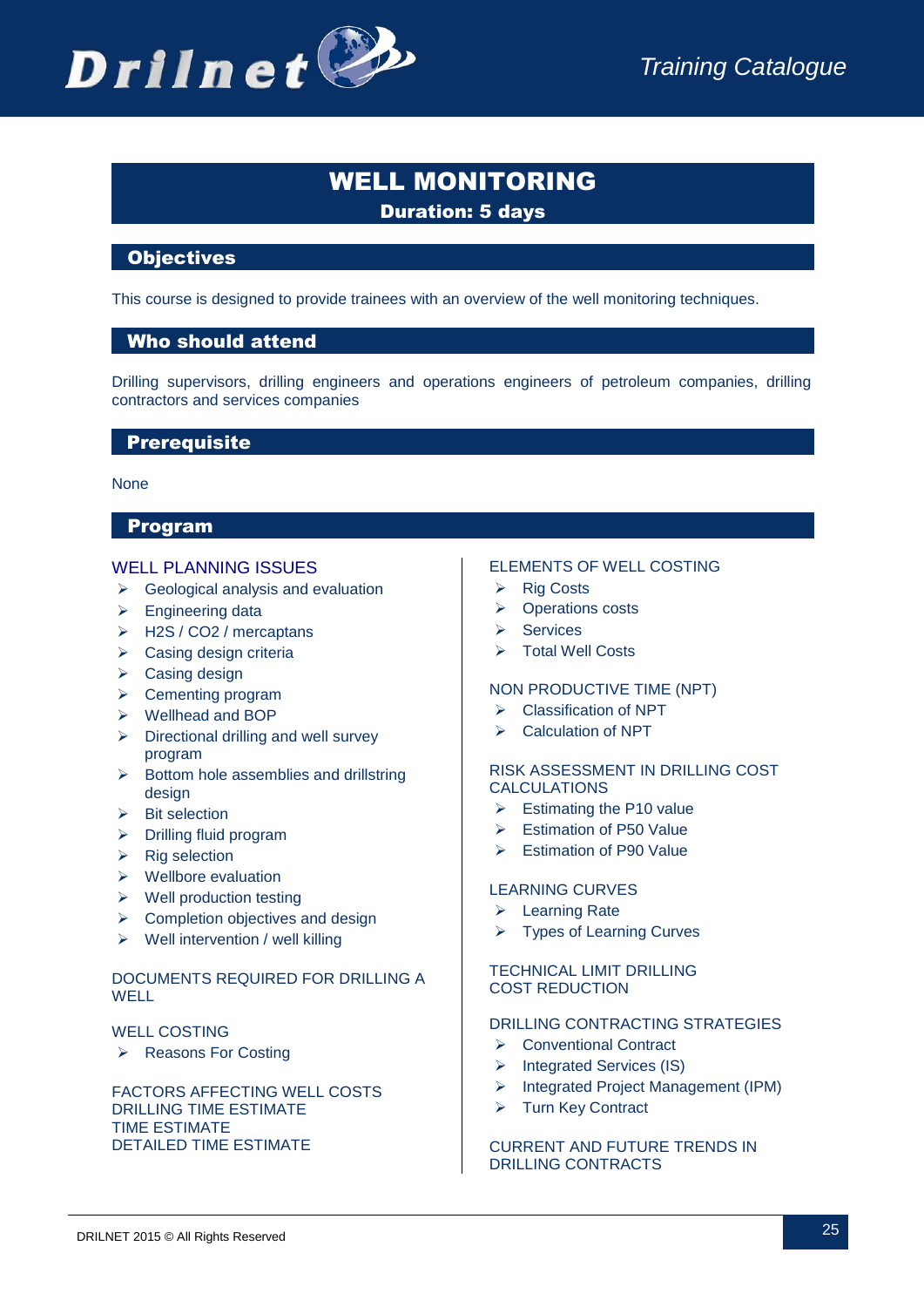

# WELL CONSTRUCTION: DRILLING ENGINEERING

Duration: 10 days\*

# **Objectives**

This 10-day course concerns drilling engineering knowledge. At the end of the session, the trainees acquired the necessary knowledge to prepare a drilling program and completion program.

# Who should attend

Drilling superintendents, drilling supervisors, drilling engineers, completion engineers and operations engineers of petroleum companies, drilling contractors and services companies

# **Prerequisite**

A basic knowledge on drilling technologies and on drilling engineering calculations is required.

# Program

#### WELL PLANNING

- $\triangleright$  Introduction
- $\triangleright$  Well planning

# PORE PRESSURE & TEMPERATURE

- $\triangleright$  Introduction
- $\triangleright$  Pressure and gradient definitions
- $\triangleright$  Abnormal pore pressure detection
- $\triangleright$  Temperature prediction

#### CASING DESIGN and BOP PRESSURE RATING

- $\triangleright$  Introduction casing design process
- $\triangleright$  Data collection
- $\triangleright$  Formation integrity tests
- $\triangleright$  Fracture gradient determination
- $\triangleright$  Casing setting depth and sizes
- $\triangleright$  Casing design
- $\triangleright$  Pressure rating of bop equipment

#### DRILLSTRING DESIGN

- $\triangleright$  Drill pipe properties review
- $\triangleright$  Drill pipe stress and deformations
- $\triangleright$  Drilling strings calculations

#### RIG SIZING

- $\triangleright$  Capacity and power required for the hoisting system
- $\triangleright$  Rotary table power requirements
- $\triangleright$  Power required for pumping
- $\triangleright$  Mud system evaluation

#### BIT SELECTION

- > Introduction & Program
- $\triangleright$  Drilling bit classification (review)
- $\triangleright$  Bit selection
- $\triangleright$  Critical rotary speeds
- $\triangleright$  Drilling optimization
- Bit hydraulics
- $\triangleright$  General considerations

#### FLUID HYDROLICS CONSIDERATIONS

- $\triangleright$  Hydraulics program preparation
- $\triangleright$  Design of the hydraulics program

#### CEMENTING CONSIDERATIONS

- $\triangleright$  Introduction
- ▶ Cement (review)
- $\triangleright$  Slurry selection
- $\triangleright$  Cement placement
- $\triangleright$  Well control
- Job design

*\*The same course can be delivered in 5 days with less detail on each topic, and inversely in 20 days with a closer look at each theme according to client's needs and requirements.*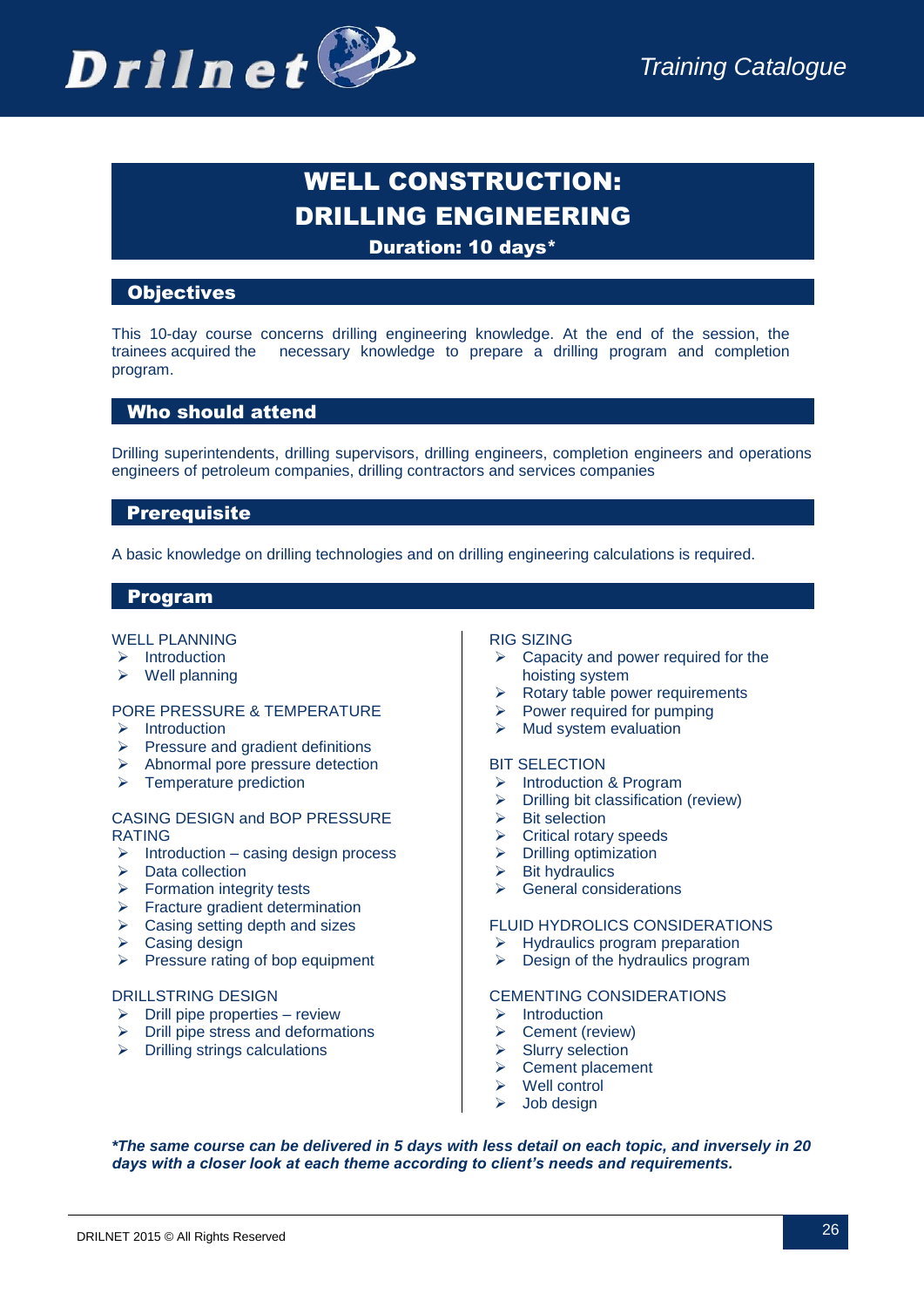

# DRILLING PRACTICES & OPERATIONS

Duration: 10 days

# **Objectives**

The two-week course is designed for engineers and field personnel involved in planning and implementation of drilling programs. The course covers all aspects of drilling technology. Drilling is a complex operation requiring the marriage of different technologies and disciplines. The course provides all the fundamentals necessary to drill a well whether it is a shallow well or a complex, high pressure well.

# Who should attend

Drilling supervisors, drilling engineers and operations engineers of petroleum companies, drilling contractors and services companies

# **Prerequisite**

A basic knowledge on the drilling technologies is required.

# Program

#### INTRODUCTION TO GEOLOGY

- $\triangleright$  The earth
- $\triangleright$  The rocks
- $\triangleright$  Tectonics
- $\triangleright$  Stratigraphy
- $\triangleright$  Petroleum geology
- $\triangleright$  The reservoir (pore pressure, fluids)
- $\triangleright$  Oil prospecting

#### DRILLING BITS

- $\geq$  Bit optimization drill off test<br>  $\geq$  Mechanical and bydraulic part
- Mechanical and hydraulic parameters
- $\triangleright$  IADC bit wear classifications, study of bit wears

#### DRILLING JARS

 $\triangleright$  Types, positioning and calibration

#### BOREHOLE STABILITY AND COMMON DRILLING PROBLEMS

- $\triangleright$  Borehole stability
- $\triangleright$  Stuck pipe
- $\triangleright$  Lost circulation
- $\triangleright$  Corrosion

# **FISHING**

- $\triangleright$  Causes, prevention
- $\triangleright$  Equipments, tools and procedures
- $\triangleright$  Typical fishing string
- $\triangleright$  Free point indicator
- $\triangleright$  Back-off side track

#### BOP AND WELLHEAD TESTS

- $\triangleright$  BOP and accumulators tests (capacity calculations and tests)
- $\triangleright$  Wellhead test procedures

#### CASING AND FORMATION TESTS

- $\triangleright$  Casing test
- $\triangleright$  Shoe bond test
- $\blacktriangleright$  Leak off test

# DIRECTIONAL DRILLING AND EQUIPMENTS

- $\triangleright$  Directional well planning
- $\triangleright$  Horizontal wells

#### SAFETY DRILL (KICK DRILL)

#### EVALUATION AND CORRECTION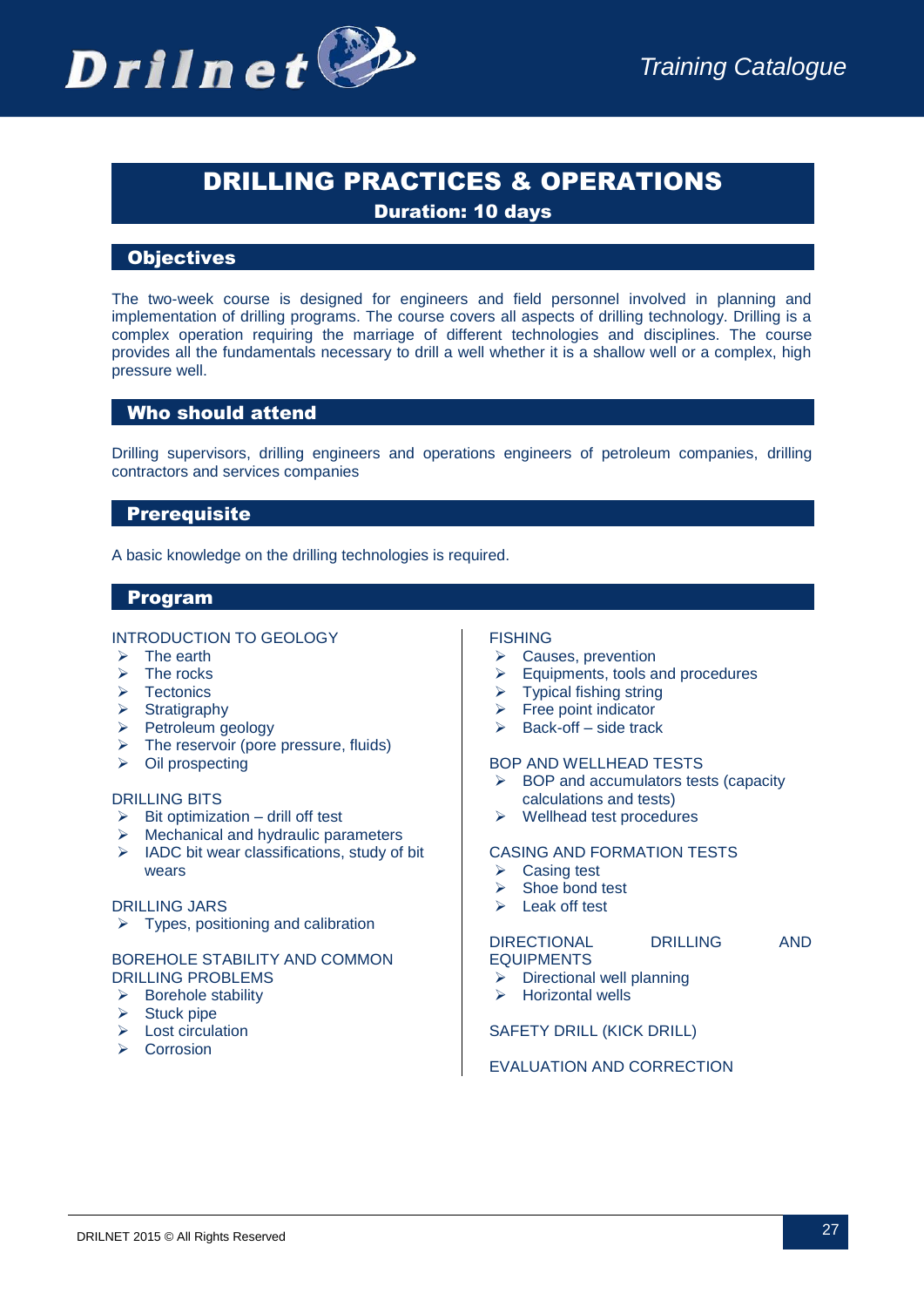

# RIG SIZING Duration: 5 days

# **Objectives**

This 5-day course is designed to provide drilling supervisors, drilling engineers and operations engineering staff with a basic knowledge on the rig sizing.

# Who should attend

Drilling supervisors, drilling engineers and operations engineers of petroleum companies, drilling contractors and services companies

# **Prerequisite**

None

#### Program

#### INTRODUCTION

#### CAPACITY AND POWER REQUIRED FOR THE HOSTING SYSTEM

- $\triangleright$  Hoisting capacity
- $\triangleright$  Derricks, masts and substructures
- $\triangleright$  Power required for the hoisting system

#### ROTARY TABLE POWER REQUIREMENTS

#### POWER REQUIRED FOR PUMPING

- $\triangleright$  Review characteristics of the mud pumps
- $\triangleright$  Theoretical and practical flow rate
- > Discharge pressure
- > Power

#### MUD SYSTEM EVALUATION

- Volume requirements
- $\triangleright$  Mixing systems
- $\triangleright$  Solids control needs
- $\triangleright$  Special requirements as per prognosis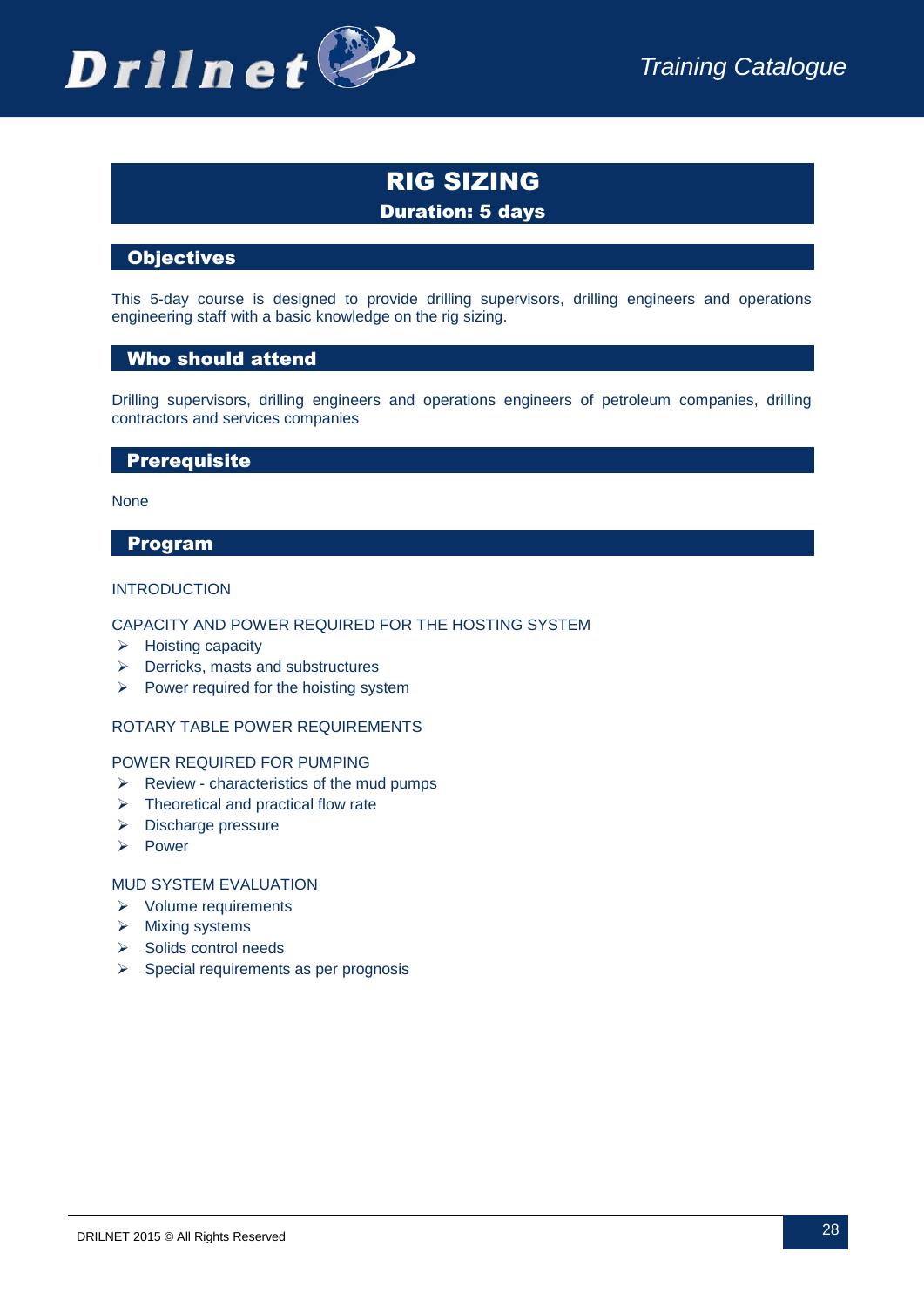

# DRILL STRING, BHA & DESIGN

Duration: 5 days

# **Objectives**

This 5-day basic course is designed to provide drilling supervisors, drilling engineers and operations engineering staff with knowledge on the drill string, BHA and design.

# Who should attend

Drilling supervisors, drilling engineers and operations engineers of petroleum companies, drilling contractors and services companies

# **Prerequisite**

#### None

#### Program

#### THE DRILLING STRING

- $\triangleright$  Drill String introduction
- $\triangleright$  Drill Pipe
- $\triangleright$  Heavy Weight Drill Pipe (HWDP)
- $\triangleright$  Drill Collar (DC)

#### BHA STABILIZATION-VERTICAL DRILLING

- $\triangleright$  Drilling objective in vertical hole
- $\triangleright$  Deviation phenomena while drilling dipped and interbedded formations
- > BHA Selection
- Common Stabilizations
- $\triangleright$  Conclusion

#### BHA – AUXILIARY EQUIPMENTS

- > Hole Openers
- **▶ Shock Subs**
- Drilling Jars
- $\triangleright$  Safety equipment
- > Turbines & Downhole Motors

#### BHA – TOTCO INCLINOMETER

- ▶ Description of standard TOTCO inclinometer
- Assembly & operating principle of TOTCO
- $\triangleright$  Various run-in methods
- $\triangleright$  Determination of time setting
- > Directional double recorder TOTCO

#### DRILLSTRING DESIGN

- $\triangleright$  Drill pipe properties- review
- $\triangleright$  Drill pipe stress & deformation
- $\triangleright$  Drilling strings calculations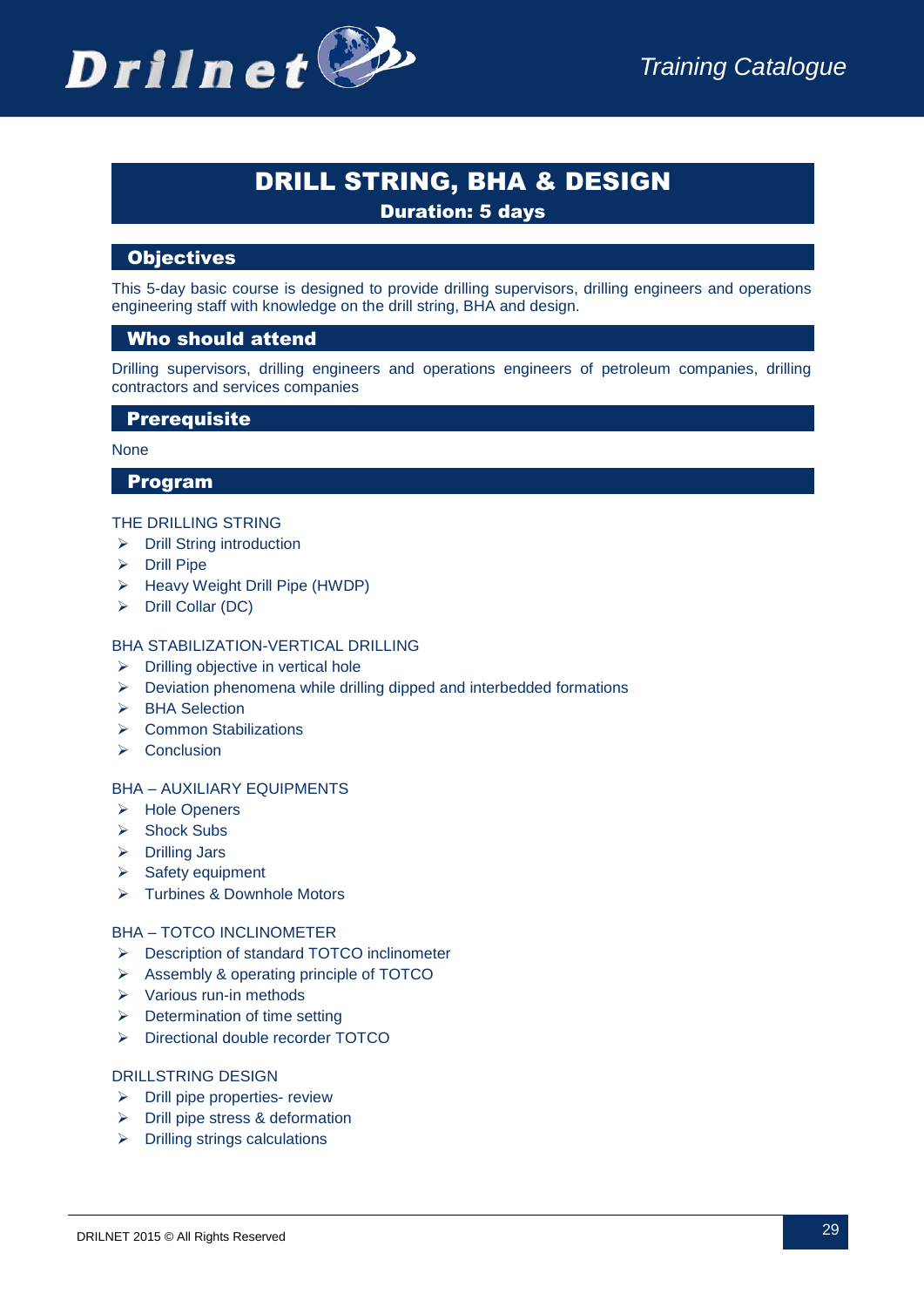

# CASING DESING Duration: 5 days

# **Objectives**

This 5-day basic course is designed to provide drilling supervisors, drilling engineers and operations engineering staff with knowledge on the casing design.

# Who should attend

Drilling supervisors, drilling engineers and operations engineers of petroleum companies, drilling contractors and services companies

# **Prerequisite**

**None** 

# Program

#### INTRODUCTION – CASING DESIGN PROCESS

DATA COLLECTION

#### FORMATION INTEGRITY TESTS

#### FRACTURE GRADIENT DETERMINATION

- Factors Influencing Fracture Gradient
- $\triangleright$  Theory of wellbore breakage
- $\triangleright$  FIT Interpretation
- $\triangleright$  Hubbert and Willis method

#### CASING SETTING DEPTH AND SIZES

- **▶ Casing Profiles**
- $\triangleright$  Casing seat recommendations
- Example: Casing Seat Selection
- ▶ Casing and Hole Sizes
- > API Casing Classification

#### CASING DESIGN

- $\triangleright$  Purpose of Casing
- ▶ Factors Influencing Casing Design
- **Design Criteria**
- > Design Criteria

#### PRESSURE RATING OF BOP EQUIPMENT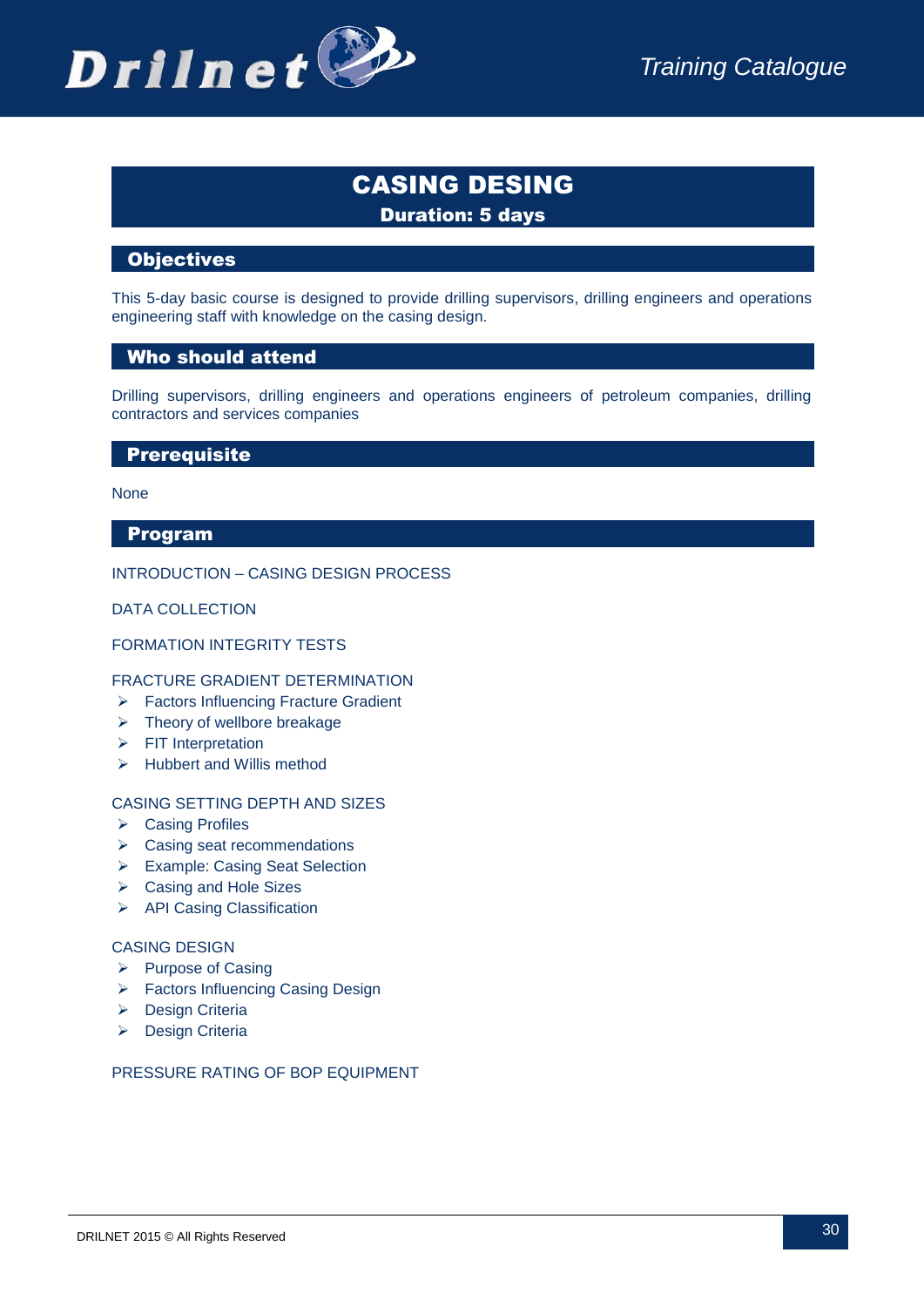

# BOREHOLE INSTABILITY & COMMONG DRILLING PROBLEMS

Duration: 5 days

# **Objectives**

This 5-day basic course is designed to provide drilling supervisors, drilling engineers and operations engineering staff with knowledge on the reasons of the borehole instability and other common drilling problems and the methods to resolve them.

# Who should attend

Drilling supervisors, drilling engineers and operations engineers of petroleum companies, drilling contractors and services companies

# **Prerequisite**

#### None

# Program

#### REASONS OF BOREHOLE INSTABILITY

- $\triangleright$  Shale instability
- $\triangleright$  Unconsolidated formation
- $\triangleright$  Fractured formation
- $\triangleright$  Mobil formation
- Thermal reaction evaporate deposits
- $\triangleright$  Bad hole-cleaning

#### STUCK PIPE

- $\triangleright$  Introduction
- $\triangleright$  Definitions
- $\triangleright$  Causes

#### MECHANISMS

- $\triangleright$  Definitions
- $\triangleright$  Hole pack-off causes
- $\triangleright$  Hole bridge causes

#### SETTLED CUTTINGS

- $\triangleright$  Settled cuttings, near vertical wellbore  $(**35°**)$
- $\triangleright$  Settled cuttings, high angle wellbore  $( > 35°)$
- $\triangleright$  Indications of settled cuttings
- $\triangleright$  Preventive actions
- $\triangleright$  Minimum flow rate (gpm) versus hole size and hole angle
- $\triangleright$  Maximum rate of penetration (rop) versus hole size and hole angle
- $\triangleright$  Minimum circulating strokes factor (csf) to clean hole

 High angle hole cleaning guidelines ( >35°)

#### SHALE INSTABILITY

- Chemically stressed
- > Mechanically stressed

#### UNCONSOLIDATED FORMATION

- Indications of unconsolidated formation
- $\triangleright$  Preventive actions for unconsolidated

#### formation

- FRACTURED FORMATION
- $\triangleright$  Indications of fractured formation
- $\triangleright$  Preventive actions for fractured formation

# CEMENT BLOCKS

#### SOFT CEMENT

#### JUNK

#### DIFFERENTIAL STICKING

- $\triangleright$  Definition
- $\triangleright$  Differential sticking conditions

# WELLBORE GEOMETRY

# LOSS CIRCULATION

- $\triangleright$  Definitions
- $\triangleright$  Adverse effects on drilling operations
- $\triangleright$  Loss circulation mechanism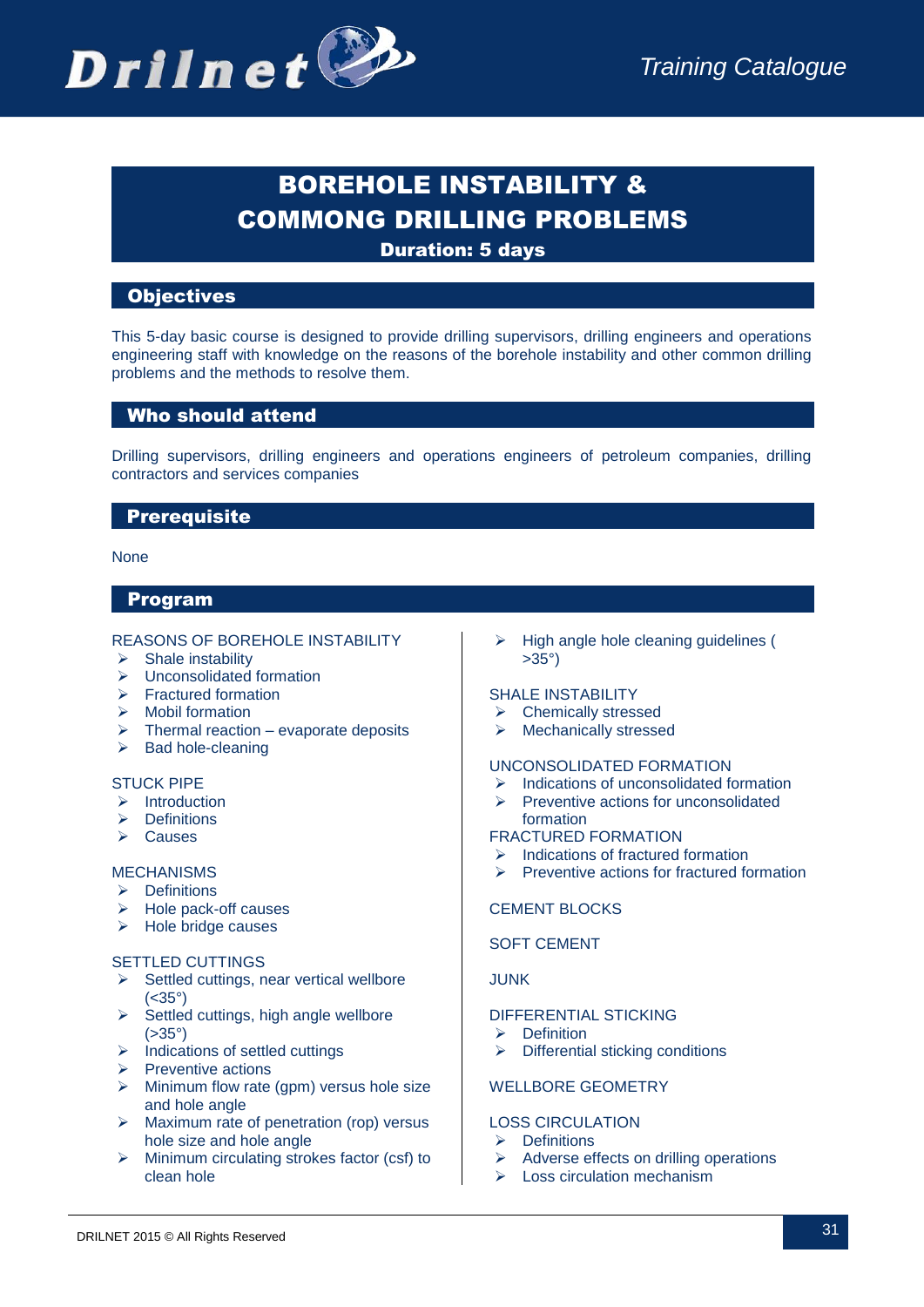

#### PRESSURE INDUCED FRACTURE

- $\triangleright$  Causes of lost circulation
- $\triangleright$  Warning
- $\triangleright$  Indications
- $\triangleright$  First actions (total loss)
- $\triangleright$  Preventive actions

#### NATURALLY EXISTING FRACTURE / HIGH **PERMEABILITY**

- $\triangleright$  Causes of lost circulation
- $\triangleright$  Warning
- $\triangleright$  Indications
- $\triangleright$  First actions (total loss)
- $\triangleright$  Preventive actions

#### LOSS SEVERITY CLASSIFICATIONS

- $\triangleright$  Seepage loss
- **▶** Partial loss
- $\triangleright$  Total loss

#### METHODS FOR LOCATING LOSS DEPTH

- $\triangleright$  Survey methods
- $\triangleright$  Practical methods
- $\triangleright$  Considerations for survey methods

#### RESTORING CIRCULATION

- $\triangleright$  Guidelines for lost circulation solutions
- $\triangleright$  Guidelines for successful lost circulation materials (lcm) results
- $\triangleright$  Seepage loss solutions ( < 3 m3/hr)
- $\triangleright$  Partial loss solutions ( > 3 m3/hr)
- $\triangleright$  Total loss solutions (no return)
- $\triangleright$  Sealing materials used for lost circulation
- $\triangleright$  Spotting procedures for lost circulation materials (lcm)
- $\triangleright$  Spotting procedures for specially pill
- $\triangleright$  Spotting procedures for gunk pill (cement/bentonite/diesel)
- $\triangleright$  Spotting procedures for cement

#### LOSS CIRCULATION PREVENTION **GUIDELINES**

PRECAUTIONS WHILE DRILLING WITHOUT **RETURNS** 

*\*The same course can be delivered in 10 or 15 days with a closer look at each topic according to client's needs and requirements*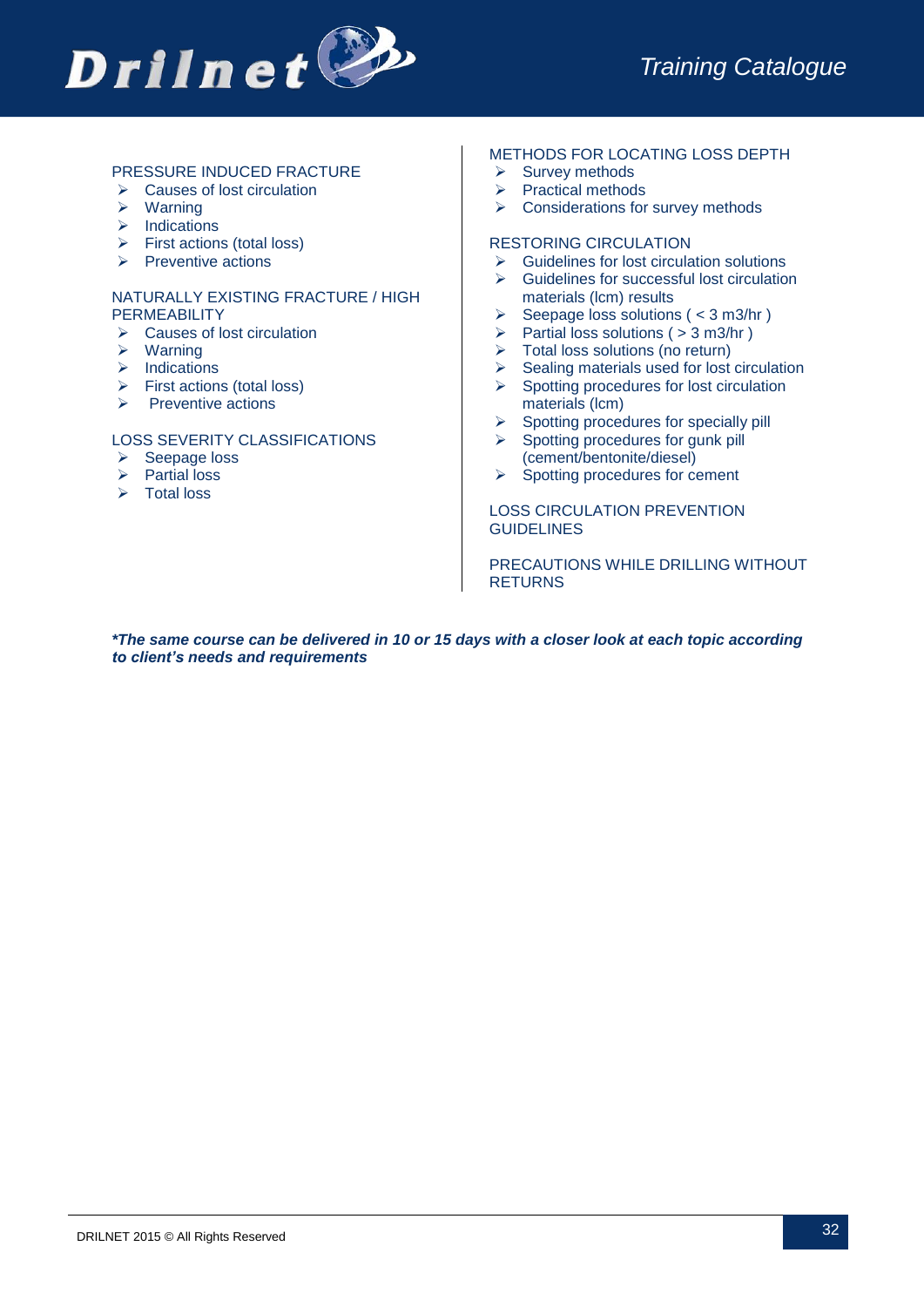

# FISHING TOOLS & OPERATIONS

Duration: 5 days

# **Objectives**

This 5-day basic course is designed to provide drilling supervisors, drilling engineers and operations engineering staff with knowledge on the fishing tools and operations.

# Who should attend

Drilling supervisors, drilling engineers and operations engineers of petroleum companies, drilling contractors and services companies

# **Prerequisite**

#### None

# Program

#### **INTRODUCTION**

- $\triangleright$  Definitions
- $\triangleright$  Causes

#### PREVENTIONS AND PROCEDURES

- $\triangleright$  Deficiency of equipments
- $\triangleright$  Human error or human negligence
- $\triangleright$  Inadequate program
- $\triangleright$  Borehole stability
- > Fundamental rules

#### **DECISIONS**

- $\triangleright$  Decision parameters
- $\triangleright$  Decision tree

#### FISHING TOOLS

- $\triangleright$  Minimum equipment required on rig site
- $\triangleright$  Repairing tools
- > Impression Block
- Junk Fishing Tools
- Milling Tools
- Washover Tools
- > External Catch Tools
- > Internal Catch Tools
- ▶ Releasing Spear
- $\triangleright$  Safety Joints
- Jarring System
- > Internal Pipe Cutting Tools
- > External Pipe Cutting Tools
- ▶ Cable Fishing Tools
- > Back-Off Tools

#### FISHING BHA

- ▶ BHA for Milling Operations
- ▶ BHA for Junk Basket Operations
- ▶ BHA for Releasing Spear
- **►** BHA for Internal or External Catch tools
- $\triangleright$  BHA with jar Intensifier
- **▶ BHA for Washover Operations**

BHA for Washover Operations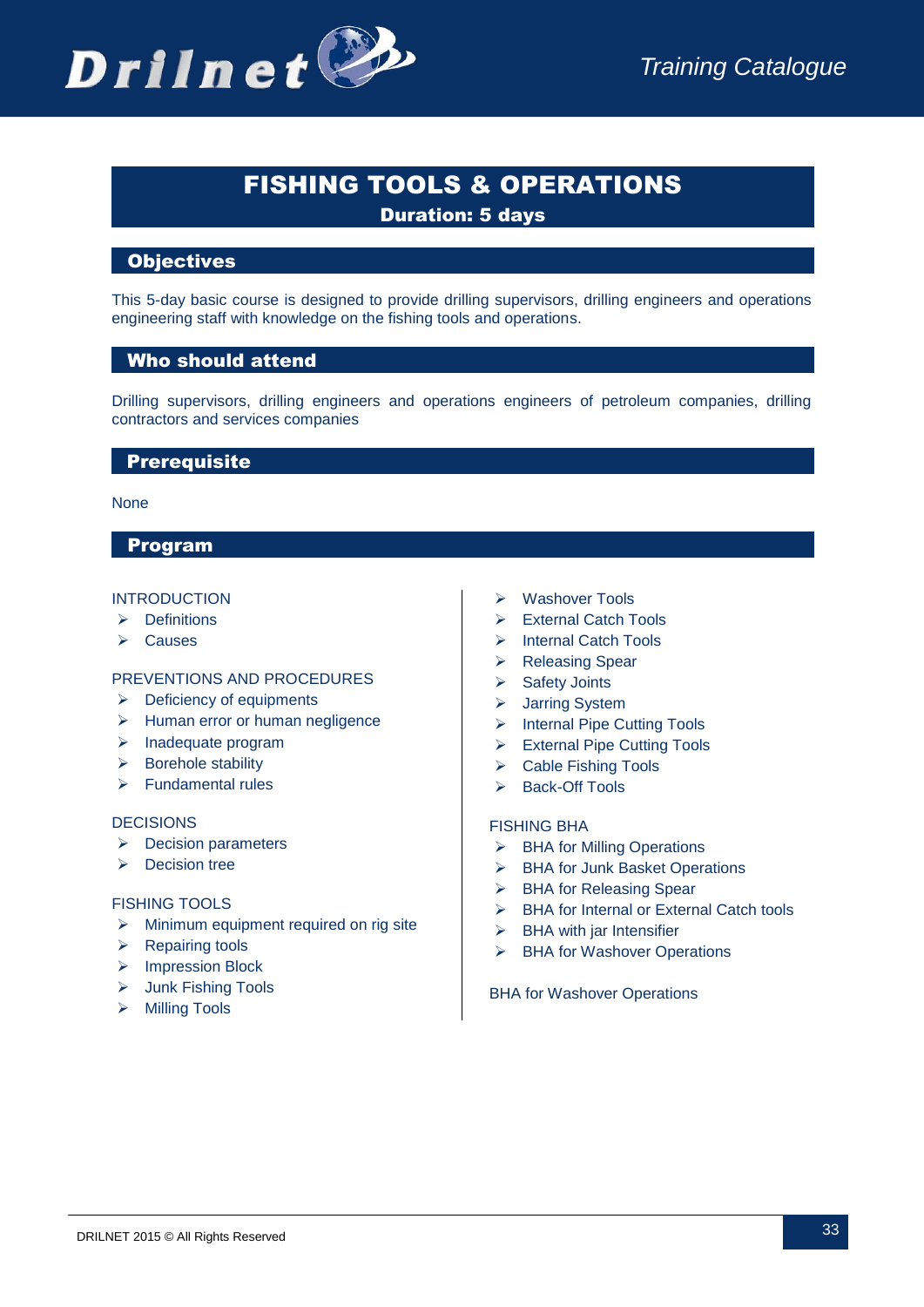# BACK OFF & SIDE TRACK Duration: 5 days

# **Objectives**

This 5-day basic course is designed to provide drilling supervisors, drilling engineers and operations engineering staff with knowledge on the back off and side track.

# Who should attend

Drilling supervisors, drilling engineers and operations engineers of petroleum companies, drilling contractors and services companies

#### **Prerequisite**

None

# Program

# **INTRODUCTION**

#### STUCK POINT DETERMINATION

- Elongation Measurement or Free-Pointing
- $\triangleright$  The Free Point Indicator (FPI)

#### BACK OFF

- $\triangleright$  Back off with explosive
- $\triangleright$  Mechanical back off

#### SIDE TRACK

- $\triangleright$  Introduction
- $\triangleright$  Kick off zone selection
- $\triangleright$  Side track procedures in openhole
	- Setting of cement plug method
	- An alternative to openhole side track: whipstock
- $\triangleright$  Side track procedures in cased hole
	- Side track through a casing window
	- Side track with the whipstock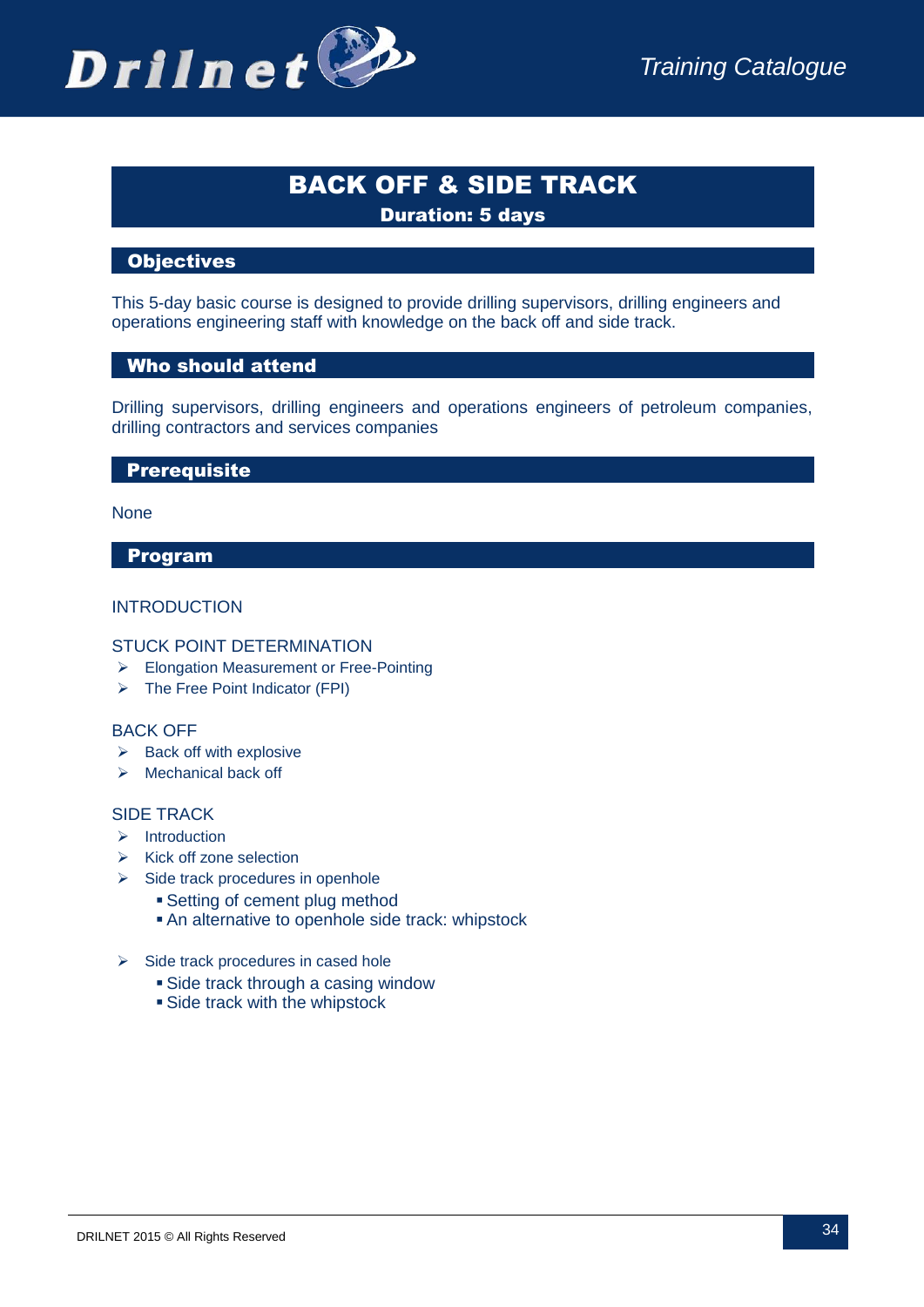

# DIRECTIONAL DRILLING

Duration: 5 days

# **Objectives**

This 5-days introductory course is designed to provide a comprehensive introduction to directional drilling and horizontal applications. With theory and practice, attendees will learn the benefits of directional and common methods adapted to design, drill, survey and monitor deviated wells.

# Who should attend

Drilling, production and operations engineers, drilling supervisors, toolpushers, managers and technical support personnel, and also services companies staff.

# **Prerequisite**

None

# Program

#### **INTRODUCTION**

- $\triangleright$  History
- > Applications Of Directional Drilling

#### DIRECTIONAL WELL PLANNING

- ▶ Positioning And Coordinate Systems
- $\triangleright$  Survey Calculation Methods
- $\triangleright$  Basic Well Planning

#### SURVEYING

- ▶ Magnetic Declination Angle
- > Magnetic Interference
- $\triangleright$  Survey Instruments

#### DEFLECTION METHODS

- Whipstock
- $\triangleright$  Jetting
- ▶ Down Hole Motor With Bent Sub
- $\triangleright$  Steerable Positive Displacement Motor
- > Toolface Orientation

#### DOWNHOLE MOTORS

- ▶ Positive Displacement Motor
- $\triangleright$  Steerable Displacement Motor
- Drilling Fluid Requirements With Pdms

# DRILL STRING, BHA SELECTION & DESIGN ROTATE/NON ROTATE ASSEMBLIES

HORIZONTAL WELLS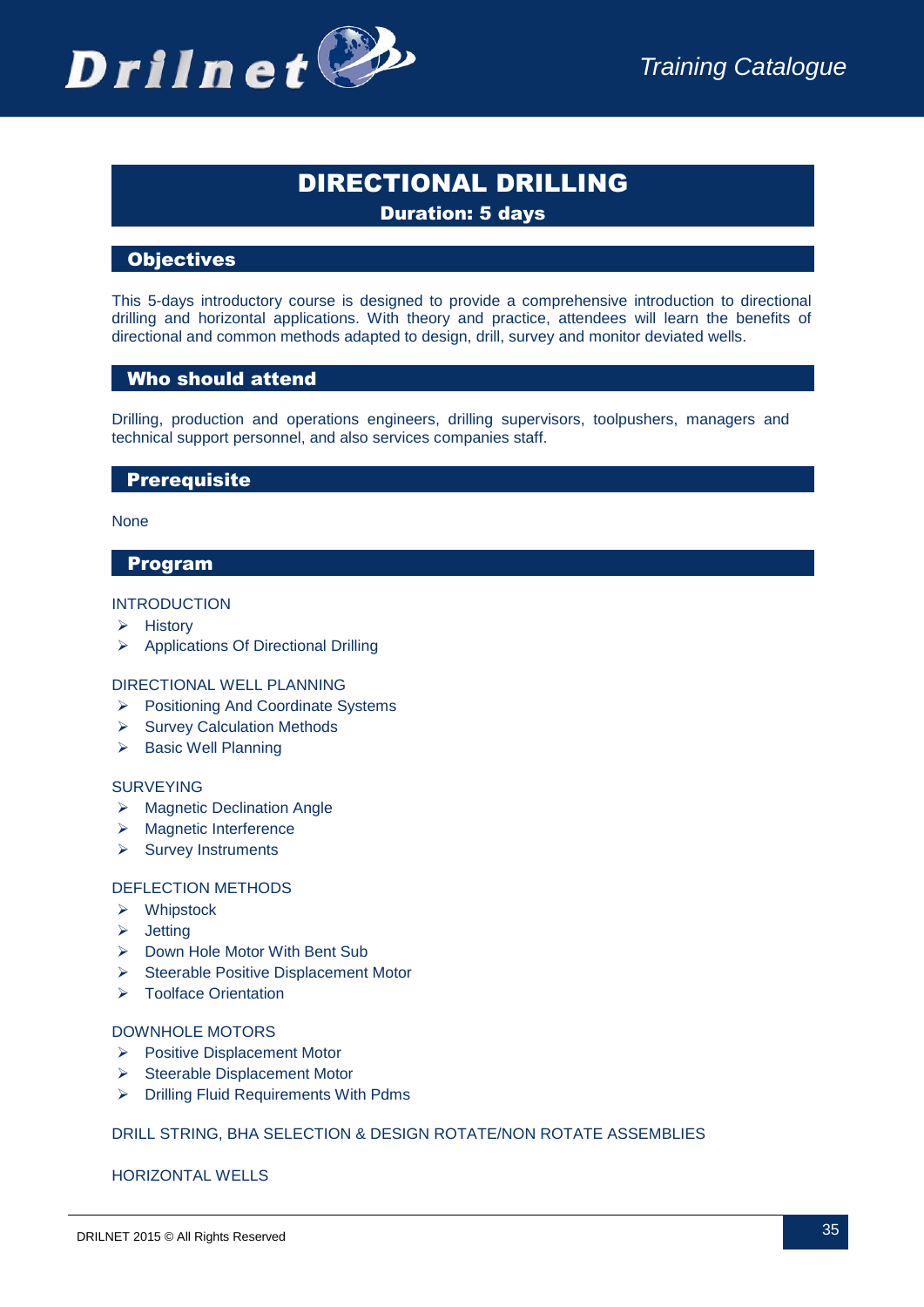

# DRILLING BIT TECHNOLOGIES

Duration: 5 days

# **Objectives**

This course module is designed to provide a large overview of the drilling bits and their use. On completion of the course, the attendees will be able to describe the concept of the different drilling bits, to cope with the drilling performance following the bit choice and to describe the bit wear.

# Who should attend

Drilling engineers, drilling supervisors, toolpushers, drillers, managers and technical support personnel engaged in drilling and workovers.

# **Prerequisite**

A basic knowledge on the drilling technologies is required.

# Program

#### INTER-ACTION BIT / ROCK

- $\triangleright$  Characteristics of the rock as material to be destroyed
- $\triangleright$  Attack of the rock by the bit
- $\triangleright$  Attack of the bit by the rock
- $\triangleright$  Bit optimization

# ROLLER CONE BITS

- $\triangleright$  Mode of work
- $\triangleright$  Description and manufacturing
- $\triangleright$  Tricone characteristics
	- Cutting structure
	- Bearings and Seals
	- **Hydraulic system**
- $\triangleright$  Rock bit metallurgy
- $\triangleright$  Improvement of rock bit technology
- $\triangleright$  IADC Rock bit classification

#### DIAMOND AND FIXED CUTTER BITS

- $\triangleright$  Introduction Type of diamonds used
- $\triangleright$  Mode of work
- $\triangleright$  Diamond bits
	- Manufacturing
	- **Application**
	- **Design**
	- Selection
- $\triangleright$  Fixed cutter bits
	- Manufacturing
	- Design
- > IADC Classification

#### BIT OPTIMIZATION

- $\triangleright$  The drilling parameters
	- Mechanical parameters
	- The drill off test
	- Hydraulic parameters
	- Design
- $\triangleright$  Bits choice
	- **Based on the wear analysis**
	- **The break even method**

#### STUDY OF WEAR ON ROLLER CONE BIT

- $\triangleright$  Roller cone bit IADC dull grading system
- $\triangleright$  Dull condition evaluation

#### STUDY OF WEAR ON FIXED CUTTER BITS

- $\triangleright$  Fixed cutter bit IADC dull grading system
- $\triangleright$  Dull condition evaluation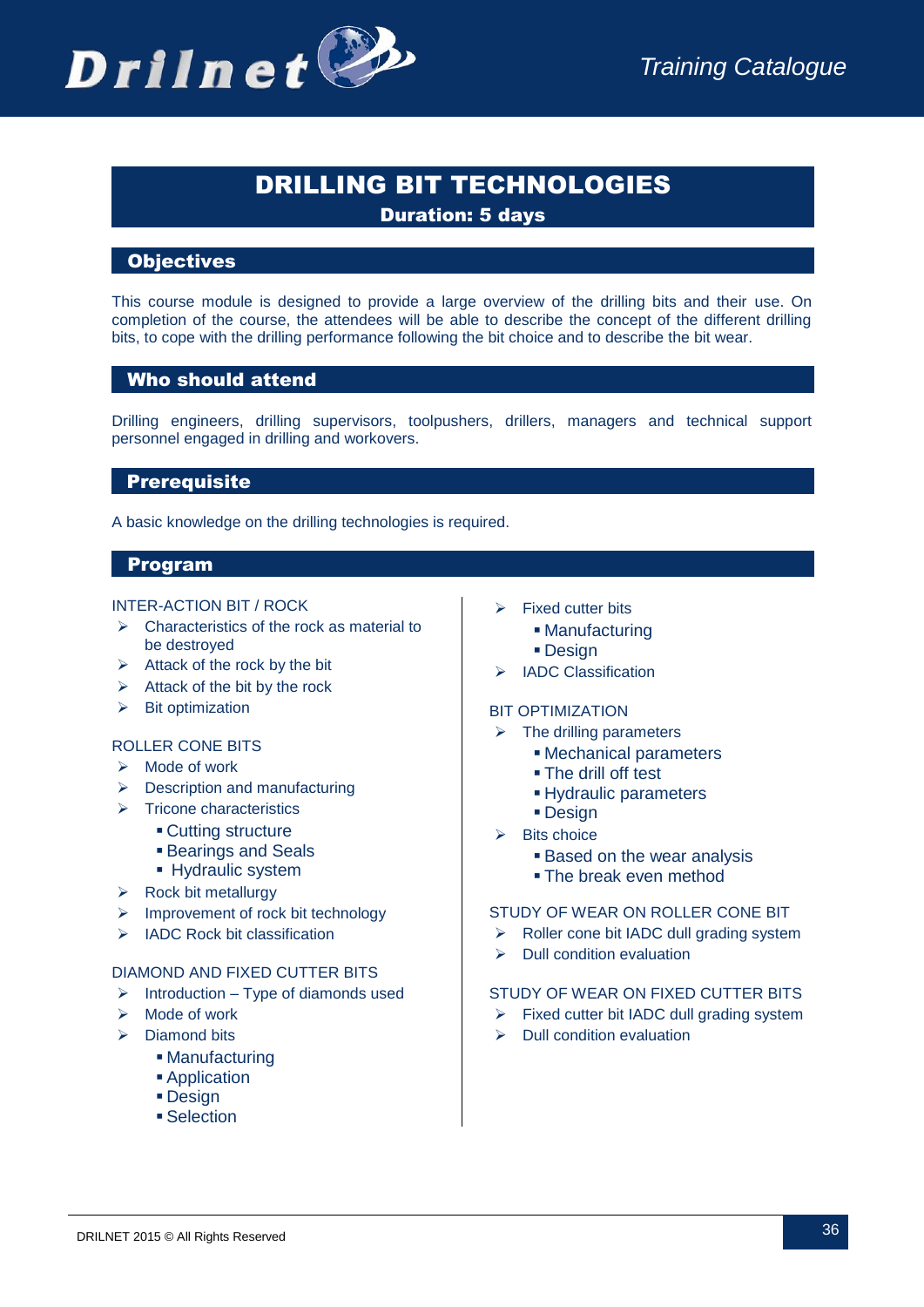# CORING TECHNOLOGIES Duration: 5 days

# **Objectives**

This course module is designed to provide an overview of the coring equipments and operations. On completion of the course, the attendees will be able to describe the coring process and to choose the equipment accordingly to the operational objectives and constraints.

# Who should attend

Drilling engineers, drilling supervisors, toolpushers, drillers, managers and technical support personnel engaged in drilling and workovers.

#### **Prerequisite**

None

#### Program

#### INTRODUCTION

#### THE STANDARD CORE BARRELS

#### CORING SOLUTIONS

- $\triangleright$  Conventional coring
- $\triangleright$  Fiberglass inner tubes
- $\triangleright$  Aluminum inner tubes
- $\triangleright$  Long barrel coring
- $\triangleright$  Gel coring
- $\triangleright$  Unconsolidated formation coring
- $\triangleright$  Oriented coring
- $\triangleright$  Horizontal well coring
- $\triangleright$  Pressure well coring
- $\triangleright$  Sponge coring (DBS)
- ▶ Clean core (DBS)
- ▶ CoreGard concept (BHI)

#### ORIENTED CORING

#### CORE BITS

#### CORING PROCEDURES

- $\triangleright$  The planning phase
- $\triangleright$  Rig site location
- $\triangleright$  Picking up the coring equipment
- $\triangleright$  Running in the hole
- $\triangleright$  Cutting of the core
- $\triangleright$  Making a connection
- $\triangleright$  Operating parameters

#### OTHER CORING TECHNIQUES

- $\triangleright$  Sidewall coring
- $\triangleright$  Wireline coring
- $\triangleright$  Slimhole coring

#### CORE ANALYSIS

*\*The same course can be delivered in 10 days with a closer look at each topic according to client's needs and requirements.*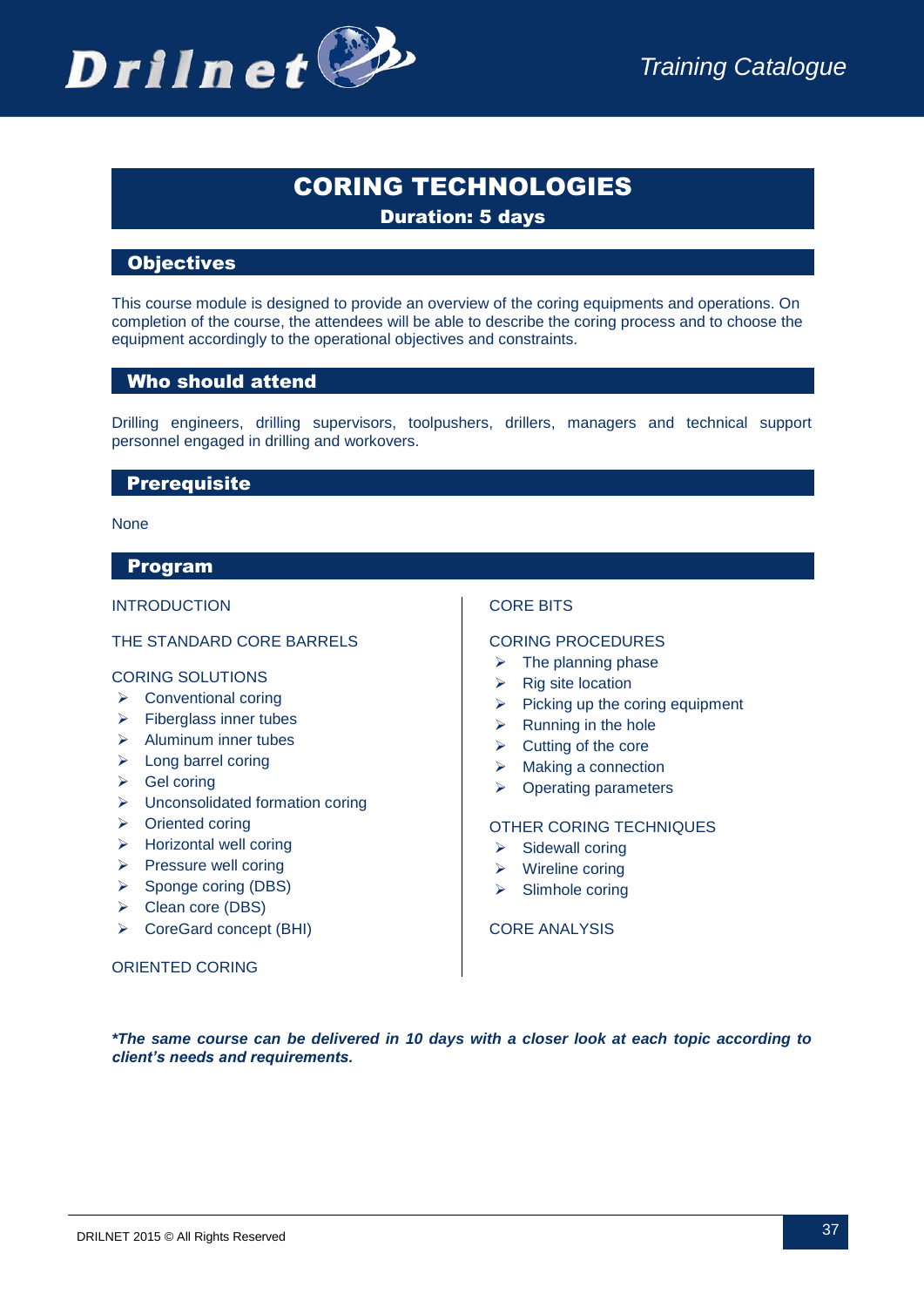

# INTRODUCTORY COURSE TO WELL CONTROL Duration: 5 days

# **Objectives**

To provide the personnel working on the drilling rig with a general training on the well control techniques and equipments.

# Who should attend

- Roughnecks
- **Floormen**
- **Roustabouts**
- Derrick man
- **Fluids Engineer**
- Drilling engineers & technicians beginners
- Any personnel working on the drilling rig who need a basic training in well control

# **Prerequisite**

#### None

- $\triangleright$  Familiarization with the phenomena of abnormal pressure during operations
- Primary Well Control
- $\triangleright$  Causes of kicks
- $\triangleright$  Kicks indications
- $\triangleright$  Basic calculations
- $\triangleright$  Normal & abnormal formation pressure
- > Hydrostatic exercises
- $\triangleright$  Hydrostatic pressure losses due to the defective filling of wells
- $\triangleright$  Pressure systems losses & equivalent circulation density
- Eeaks back tests & determination
- $\triangleright$  Equivalent mud losses
- > Maximum mud weight fracturing pressure
- $\triangleright$  Introduction to the kill sheet
- $\triangleright$  Introduction to the well control equipment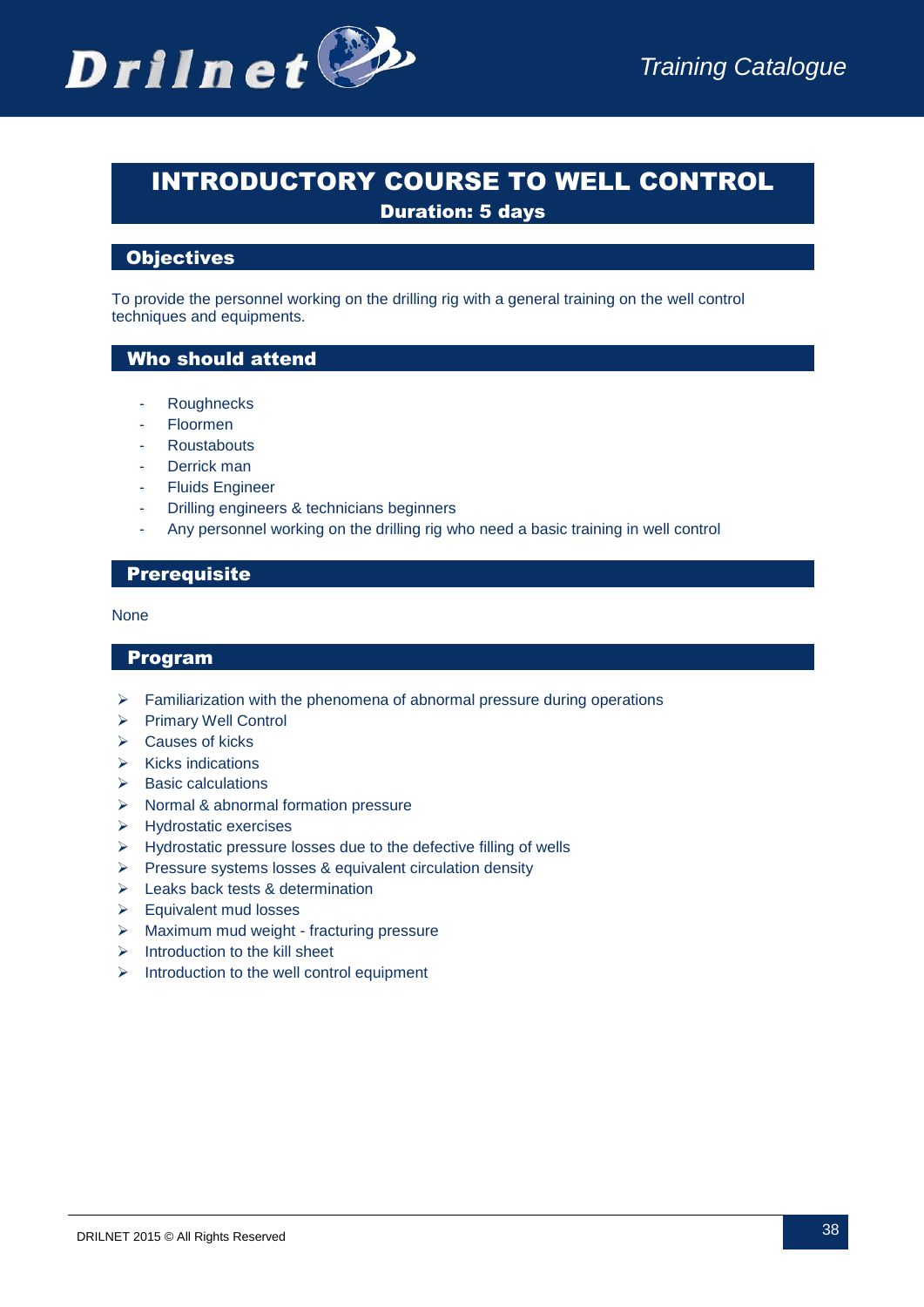

# WELL CONTROL Duration: 5 days

# **Objectives**

The course is intended for Drilling technicians, drilling engineers and drilling supervisors to enable them to understand origins, detection and many of the well control issues that can adversely impact their company's drilling operations, particularly possible responses to the phenomena of formation pressure variation during drilling operations. This course provides the participants with theoretical and practical knowhow and techniques to handle well control situations in drilling environments on both surface and subsea locations.

# Who should attend

- **Assistant Driller**
- Driller
- **Toolpusher**
- Superintendents & Supervisors (Drilling / Fluids & Cement / Production / HSE)
- Technicians & Engineers

# **Prerequisite**

#### None

#### Program

#### INTRODUCTION: DEFINITION OF KICK AND BLOWOUT – TERMINOLOGY

#### WELL CONTROL NOTIONS

- ▶ Basic Concepts
	- Hydrostatic Pressure
	- **Formation Pressure**
	- Overburden Pressure
	- **Fracture Pressure**
	- Maximum Pressure allowable
	- Bottom-Hole Pressure
	- Pump Pressure
	- Surge and Swab Pressure
	- Shut-In Drill Pipe Pressure
	- Shut-In Casing Pressure
- $\triangleright$  Basic Calculations
	- Capacity
	- Displacement
	- Pump outputs
	- Fluid weight up
	- $\blacksquare$ "U" tube / others

#### KICK INFORMATION

- $\triangleright$  Causes Detection during drilling and during tripping
- $\triangleright$  Importance of the type and volume of effluent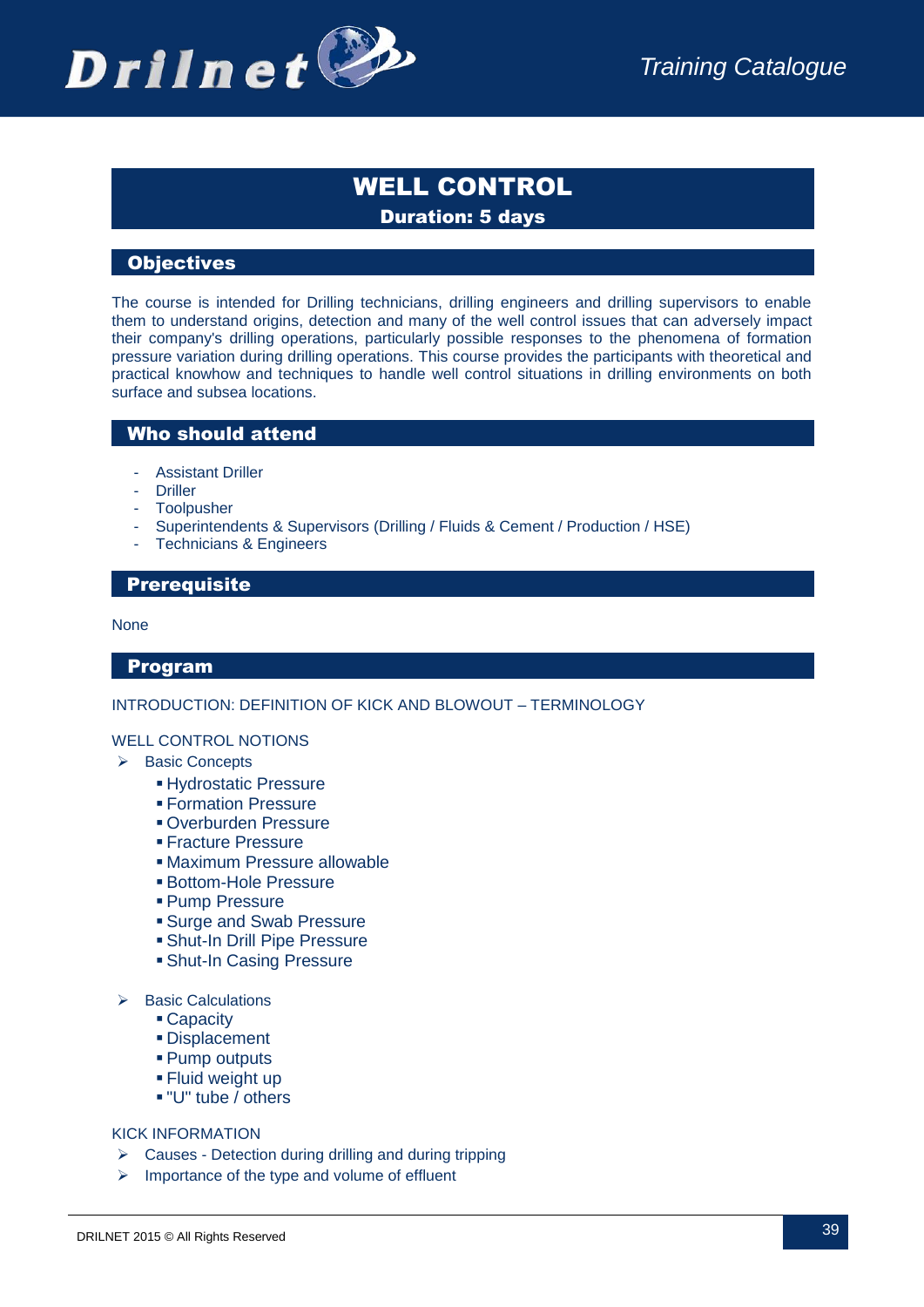

- $\triangleright$  Driller's procedure for well control
- $\triangleright$  Safety equipment periodic test and safety drill
- $\blacktriangleright$
- $\triangleright$  KILLSHEET NOTIONS AND USAGE
- $\triangleright$  Taking readings
- $\triangleright$  Strokes to bit
- $\triangleright$  Kill weight mud
- $\triangleright$  Initial circulating pressure
- $\triangleright$  Final circulating pressure
- $\triangleright$  Decline schedule

#### DRILLER'S METHOD

- $\triangleright$  Control principle calculations and kill graph
- $\triangleright$  Application: case story / equipment incidents / risk of losses above the kick zone

#### WEIGHT AND WEIGHT METHOD

 $\triangleright$  Applications

#### WELL CONTROL EQUIPMENT

- $\triangleright$  B.O.P
- $\triangleright$  Diverter
- $\triangleright$  Closing units and accumulator
- $\triangleright$  Choke and standpipe manifolds
- $\triangleright$  Inside B.O.P & safety valve....

#### EVALUATION AND CORRECTION

*Practical exercises on simulator are added if the training is followed by IWCF certification session.*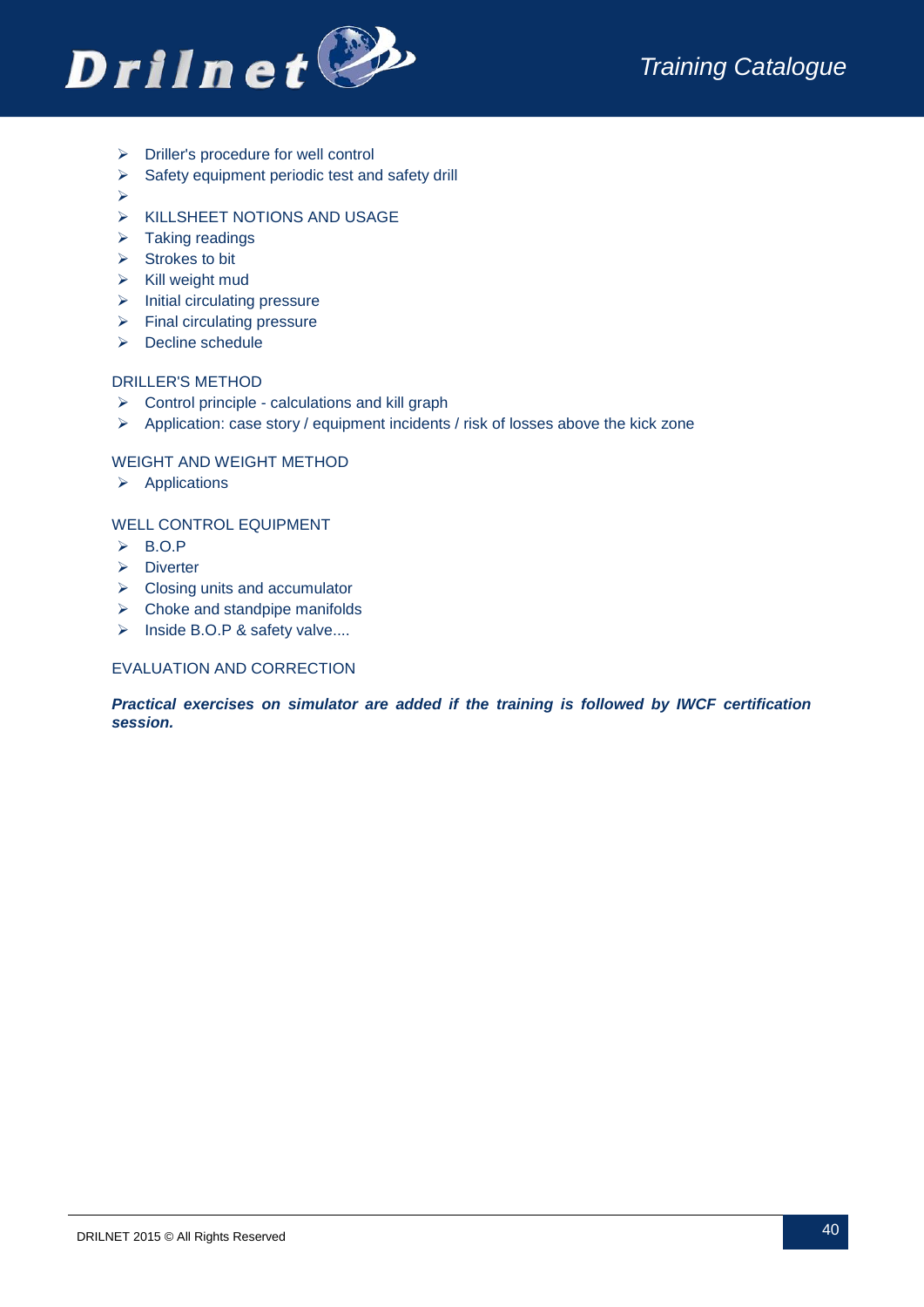

# WELL INTERVENTION

Duration: 5 days

# **Objectives**

To provide an understanding of well intervention and pressure control techniques, with the skills to plan, supervise and carry out well intervention:

- $\checkmark$  To understand the behavior of a producing well.
- $\checkmark$  To learn about the equipment used in wire line, coiled tubing and snubbing,
- $\checkmark$  To grasp safety barrier principles,
- $\checkmark$  To learn about the equipment, and acquire the methods used to control well pressure,
- $\checkmark$  To pass the IWCF "Well Intervention" Test.

# Who should attend

Engineers and technicians, who have to plan, supervise or carry out well intervention

#### **Prerequisite**

None

#### Program

#### BASIC PRINCIPLES AND WELL FUNDAMENTALS

- $\triangleright$  Physics applied to the well
- $\triangleright$  Hydrostatic pressures
- $\triangleright$  Specific gravities
- $\triangleright$  Densities
- $\triangleright$  Pressure gradient
- $\triangleright$  Pore pressure
- ▶ Over/underbalance

#### COMPLETION EQUIPMENT

- $\triangleright$  Different types of completion
- $\triangleright$  Specific equipment as
- $\triangleright$  Packers
- $\triangleright$  SCSSV
- $\triangleright$  Side pocket mandrels
- $\triangleright$  Casing, tubing
- $\triangleright$  Tubing hanger
- $\triangleright$  Xmas tree

#### DIFFERENT TYPES OF INTERVENTION WITH THEIR RESPECTIVE EQUIPMENT

- $\triangleright$  Wire line intervention
- $\triangleright$  Slick line
- $\triangleright$  BOP
- > Lubricator
- $\triangleright$  Stuffing box
- Tool trap
- $\triangleright$  Braided line, e-line
- > Double BOP
- $\triangleright$  Grease injection system
- $\triangleright$  Tool trap, tool catcher
- $\triangleright$  Coiled tubing
- > Different types of BOP, strippers  $\triangleright$  Problem during the interventions,
- interpretation and decision
- $\triangleright$  Snubbing
- $\triangleright$  BOP, types and stacks
- $\triangleright$  Specific constraints
- Problem during the interventions, interpretation and decision

#### PRESSURE CONTROL APPLIED TO COMPLETION AND WELL INTERVENTION

- $\triangleright$  Barriers, pressure tests
- $\triangleright$  Well calculation (pressure, volume, kill fluid, pumping time, balancing the pressure at the circulating device…)
- $\triangleright$  Shut in procedures
- $\triangleright$  Kill methods (direct or reverse circulation, bull heading, lubricate and bleed…)
- $\triangleright$  Specific problems linked to producing wells (thief zones, losses, plugging, migration, hydrates…)
- $\triangleright$  Responsibilities, decision making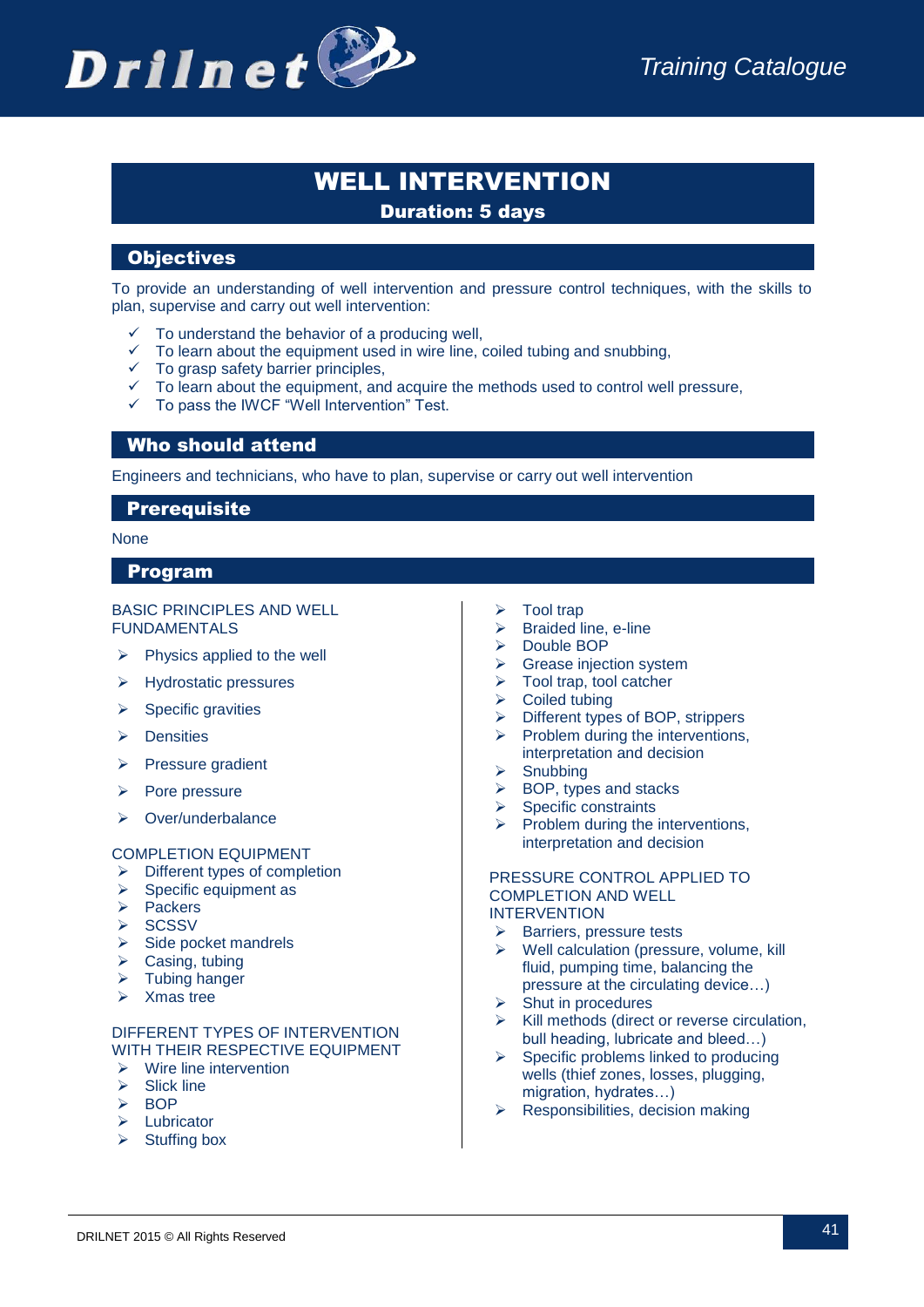

# DRILLING FLUIDS TECHNOLOGIES

Duration: 10 days\*

# **Objectives**

This course module is designed to provide an overview of the drilling fluids techniques and operations.

# Who should attend

- Drilling Engineers
- Fluids & Cement Engineers
- Drilling Supervisor
- Fluids & Cement Supervisor
- Toolpushers from drilling and production sectors

# **Prerequisite**

A basic knowledge on drilling fluids technologies is required.

# Program

#### DRILLING FLUIDS FUNCTIONS

- $\triangleright$  Introduction
- $\triangleright$  Drilling fluid functions
- $\triangleright$  Summary

#### BASIC CHEMISTRY

- $\triangleright$  Introduction
- $\triangleright$  Classification of matter
- $\triangleright$  Atomic structure
- Valence
- $\triangleright$  Electron shell
- $\triangleright$  Ionic bonding
- $\triangleright$  Ionic bonding
- $\triangleright$  Compounds
- Formula
- $\triangleright$  Stoichiometry stoichiometric reactions
- $\triangleright$  Equivalent weight
- $\triangleright$  Balancing and equation
- $\triangleright$  Solubility
- $\triangleright$  Ph and alkalinity
- $\triangleright$  Acids, bases and salts
- $\triangleright$  Concentrations of solutions
- $\triangleright$  Mixtures solutions emulsions dispersions

#### COMMON CHEMICAL REACTIONS IN THE MUD CHEMISTRY

- $\triangleright$  Introduction
- $\triangleright$  Gyp or anhydrite contamination
- $\triangleright$  Cement contamination
- $\triangleright$  Seawater
- $\triangleright$  Carbon dioxide gas contamination
- $\triangleright$  Carbonate and bicarbonate contamination
- $\triangleright$  Hydrogen sulfide (h2s) contamination
- $\triangleright$  Removal of oxygen with oxygen scavenger
- $\triangleright$  Acid treatments
- $\triangleright$  Phosphates
- $\triangleright$  Effect of lignite on calcium

#### CONTAMINATION AND TREATMENT

- $\triangleright$  Introduction
- $\triangleright$  Anhydrite or gypsum contamination
- $\triangleright$  Cement contamination
- $\triangleright$  Carbonate contamination
- $\triangleright$  Salt contamination
- $\triangleright$  Salt water flow
- $\triangleright$  Hydrogen sulfide (h2s) contamination
- $\triangleright$  Quick reference for recognizing and treating contaminants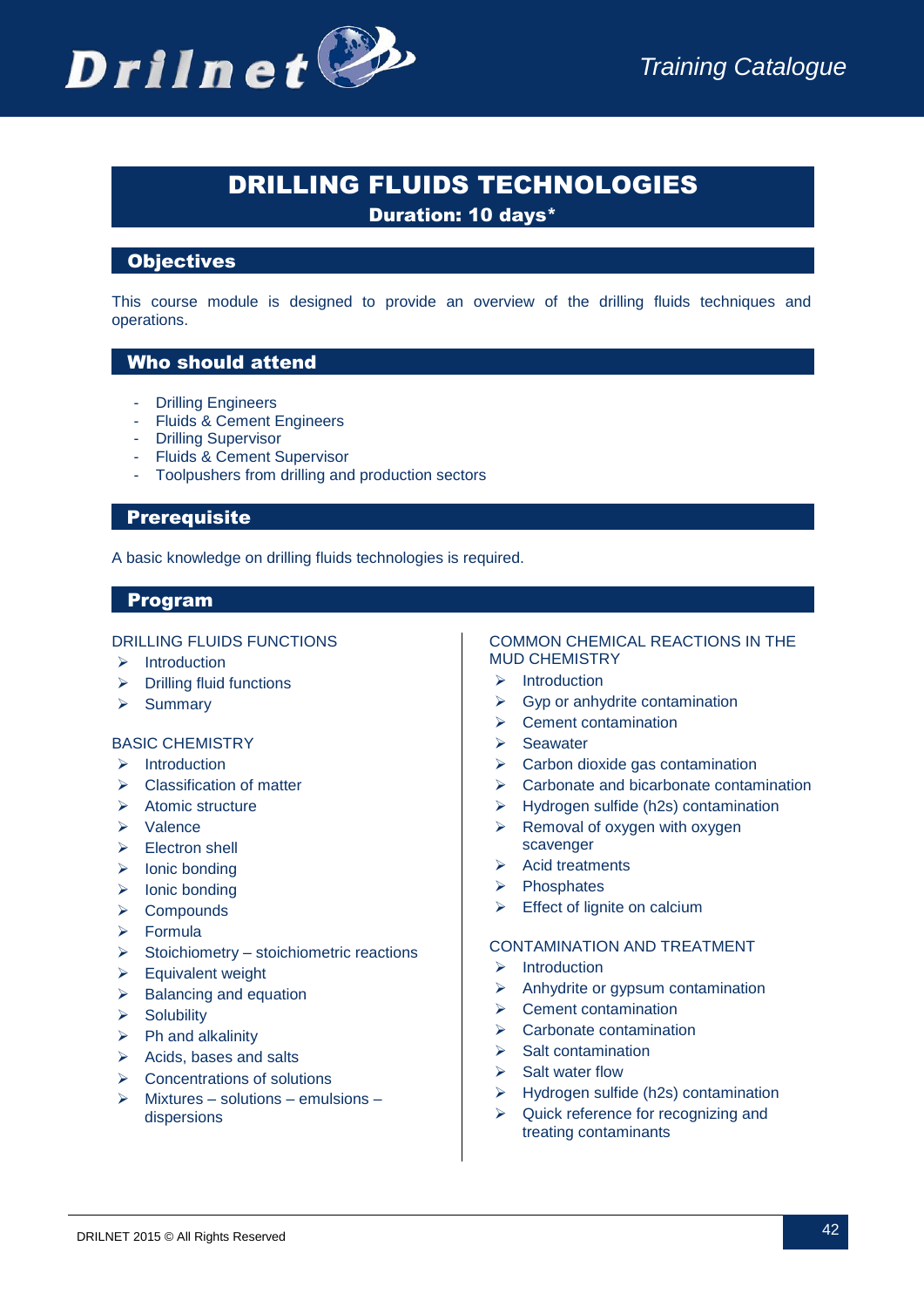

#### DRILLING FLUIDS - CALCULATIONS

- $\triangleright$  Introduction
- $\triangleright$  Us oilfield and metric units
- $\triangleright$  General wellbore calculations
- $\triangleright$  Pumps output
- $\triangleright$  Annular velocity
- $\triangleright$  Circulation time
- > Hydrostatic pressure
- $\triangleright$  Example calculations
- $\triangleright$  Weight increase using mud materials
- $\triangleright$  Weight reduction using water or oil
- $\triangleright$  Volume increase using mud materials
- $\triangleright$  Mixing liquids of different densities

#### **RHEOLOGY**

- $\triangleright$  Introduction
- $\triangleright$  Rheology
- $\triangleright$  Flow regimes

#### CLAY CHEMISTRY

- $\triangleright$  Introduction
- $\triangleright$  Type of clay
- $\triangleright$  Caution exchange capacity (cec)
- $\triangleright$  Composition of clay-water mud
- $\triangleright$  Principles of chemical treatment

#### TESTING Equipments and PROCEDURES

- $\triangleright$  Introduction
- $\triangleright$  Density of fluid (or mud weight)
- $\triangleright$  Viscosity
- $\triangleright$  Filtration
- $\triangleright$  Sand content
- $\triangleright$  Liquid and solid content
- $\triangleright$  Hydrogen ion concentration (ph)
- $\triangleright$  Chemical analysis of water drilling fluids

#### NON INHIBITIVE WATER BASED MUD **SYSTEMS**

- $\triangleright$  Introduction
- $\triangleright$  Non-inhibitive fluid

#### INHIBITIVE WATER BASED MUD SYSTEMS

- $\triangleright$  Introduction
- $\triangleright$  Calcium-based muds
- $\triangleright$  Lime muds
- $\triangleright$  Gyp muds
- $\triangleright$  Salt based muds
- $\triangleright$  Potassium-based muds
- $\triangleright$  Polymer fluids

#### OIL BASED MUDS

- $\triangleright$  Introduction
- $\triangleright$  Oil mud applications
- Disadvantages of oil mud
- $\triangleright$  Oil mud products description
- $\triangleright$  Types of base oils used
- $\triangleright$  Oil mud formulations
- $\triangleright$  Mixing procedures
- $\triangleright$  Oil mud properties
- $\triangleright$  Trouble shooting oil muds
- $\triangleright$  Oil mud calculations
- $\triangleright$  Gas solubility in oil mud

#### SOLIDS CONTROL

- $\triangleright$  Introduction
- Characteristics of solids
- $\triangleright$  Methods for solids controls
- $\triangleright$  Principles of mechanical solids separation
- $\triangleright$  Sequence of solids control devices
- $\triangleright$  Solids removal devices
- $\triangleright$  Dewatering and zero-discharge solids control

#### DRILLI-IN FLUIDS

- $\triangleright$  Introduction
- $\triangleright$  Formation damage mechanisms
- $\triangleright$  Drill-in fluids types and applications

*\*One week laboratory can be added to the course if the training is done on field or base camp having a laboratory.*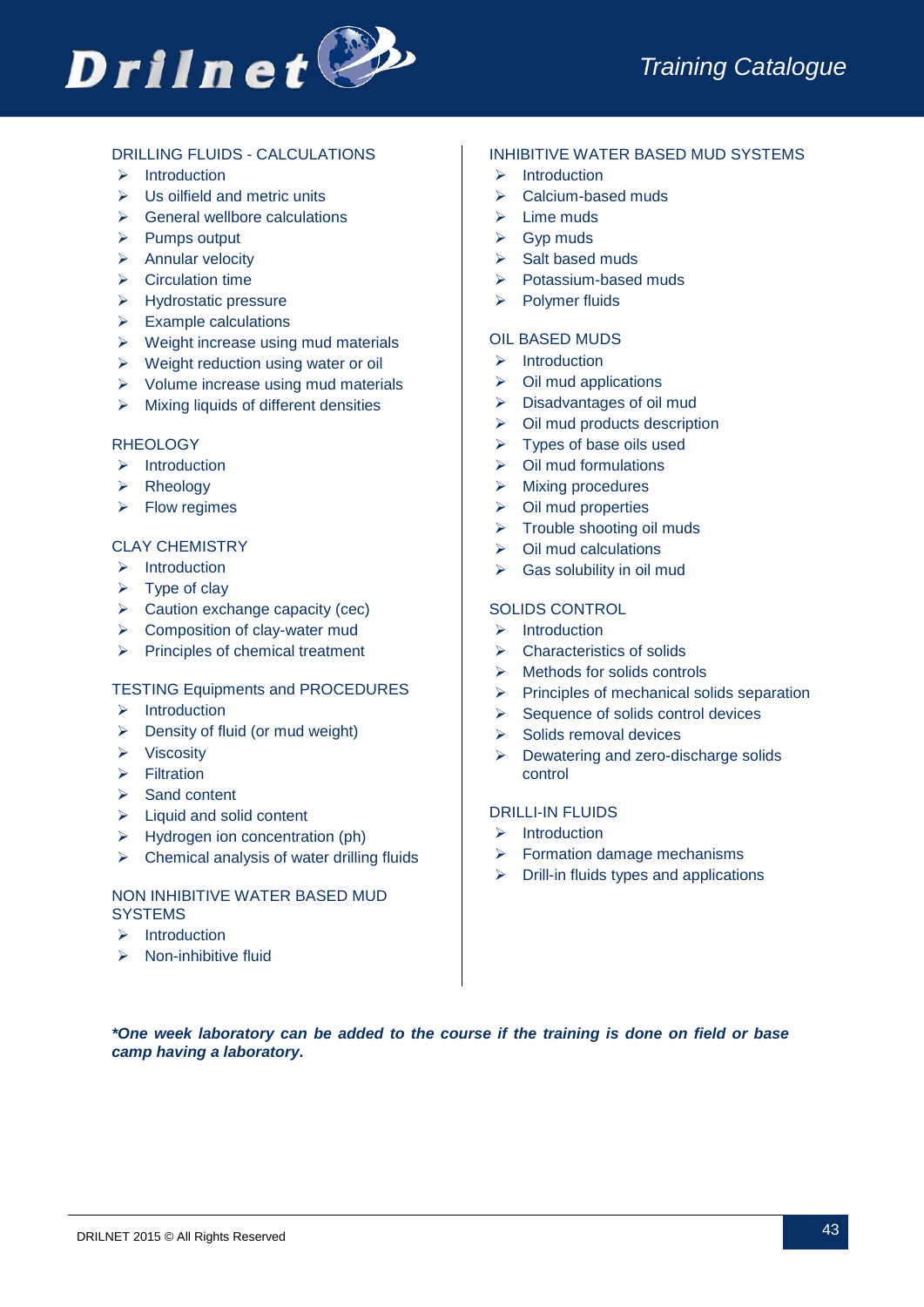# DRILLING FLUIDS & SOLIDS CONTROL

Duration: 5 days

# **Objectives**

This course module is designed to provide an overview of the drilling fluids and the solids control.

# Who should attend

- Drilling Engineers
- Fluids & Cement Engineers
- Drilling Supervisor
- Fluids & Cement Supervisor
- Toolpushers from drilling and production sectors

#### **Prerequisite**

#### None

# Program

#### DRILLING FLUIDS AND HYDRAULICS

#### DRILLING FLUIDS

- $\triangleright$  Make-up of a drilling fluid
- $\triangleright$  Normal drilling fluids
- $\triangleright$  Special drilling fluids
- $\triangleright$  Lime base muds
- $\triangleright$  Lime-treated muds
- $\triangleright$  Emulsion muds oil in water
- $\triangleright$  Inhibited muds
- Sypsum base muds
- $\triangleright$  Oil based muds
- $\triangleright$  Inverted emulsions
- $\triangleright$  Salt water muds
- $\triangleright$  Silicate muds
- $\triangleright$  Low solids muds
- $\triangleright$  Drilling fluid classification systems
- $\triangleright$  Drilling fluid additives

#### MATERIAL BALANCE EQUATIONS

#### OIL-BASED DRILLING FLUIDS

- Electrical Stability
- Oil: Water Ratio
- > Aniline Point

#### DRILLING FLUID ECONOMICS

#### DRILLING FLUID PROPERTIES

#### PRESSURE

- > Hydrostatic pressure
- $\triangleright$  Hydraulic pressure
- > Imposed pressure
- $\triangleright$  Pressure imposed by the pump
- $\triangleright$  Pressure imposed by the formation
- $\triangleright$  Pascal's law

#### DRILLING FLUID REPORTING PARAMETERS

- $\triangleright$  Density
- $\triangleright$  Plastic viscosity
- $\triangleright$  Yield point
- $\triangleright$  Gel strength
- $\triangleright$  Ph
- Filtrate/water loss
- $\triangleright$  Alkalinity, mud pm alkalinity, filtrate
- $\triangleright$  Salt/chlorides
- $\triangleright$  Calcium
- $\triangleright$  Sand content
- $\triangleright$  Solids content
- $\triangleright$  Funnel viscosity

#### HYDRAULICS

- $\triangleright$  Bingham plastic model
- $\triangleright$  Power law model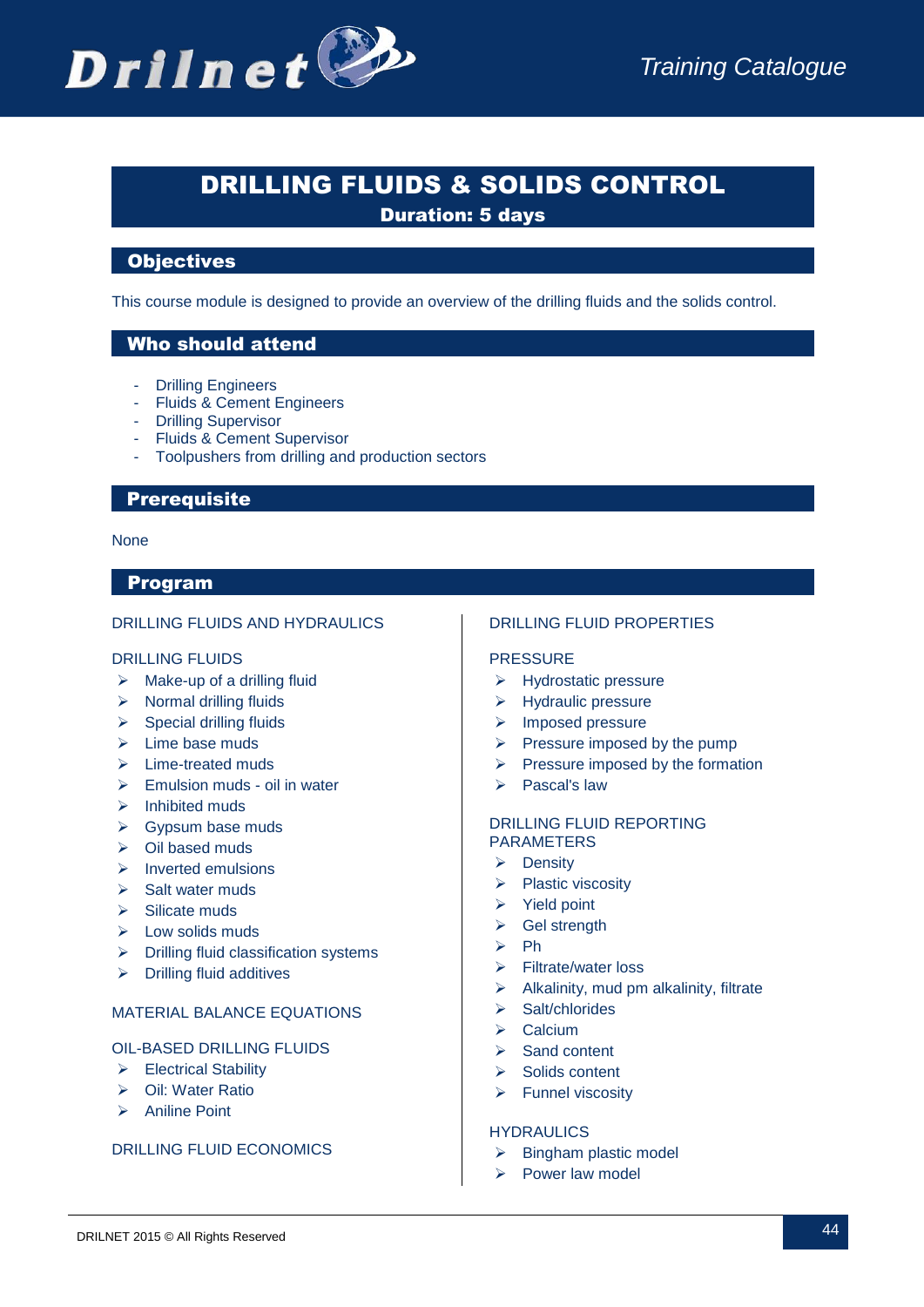

#### HYDRAULIC CALCULATIONS

- $\triangleright$  Surface pressure losses
- $\triangleright$  Pressure loss in the drillstring
- Drillstring pressure losses
- **▶ Annular pressure losses**
- $\triangleright$  Reynolds number and critical velocity

#### CUTTINGS TRANSPORT

 $\triangleright$  Cuttings slip velocity

#### SWAB AND SURGE PRESSURE

 $\triangleright$  Swab and surge analysis report

#### MUD HYDRAULICS ANALYSIS REPORT

#### SOLIDS CONTROL INTRODUCTION

#### CHARACTERISTICS OF SOLIDS

- $\triangleright$  Types of solids
- > Classification of particles sizes
- $\triangleright$  Shape of solids
- $\triangleright$  Concentration and size distribution of solids

#### METHODS FOR SOLIDS CONTROLS

- $\triangleright$  Dilution method
- $\triangleright$  Gravity settling method
- $\triangleright$  Mechanical separation method
- $\triangleright$  Chemical-mechanical separation method

#### PRINCIPLES OF MECHANICAL SOLIDS **SEPARATION**

- $\triangleright$  Processing in sequence
- $\triangleright$  Total flow processing
- $\triangleright$  No bypassing

#### SEQUENCE OF SOLIDS CONTROL **DEVICES**

- $\triangleright$  Solid removal region
- $\triangleright$  Addition region
- $\triangleright$  Mud check (suction) region

#### SOLIDS REMOVAL DEVICES

- $\triangleright$  Shale shakers
- Hydrocyclones
	- **Desanders**
	- **Desilters**
	- Mud Cleaners
- $\triangleright$  Centrifuges

#### DEWATERING AND ZERO-DISCHARGE SOLIDS CONTROL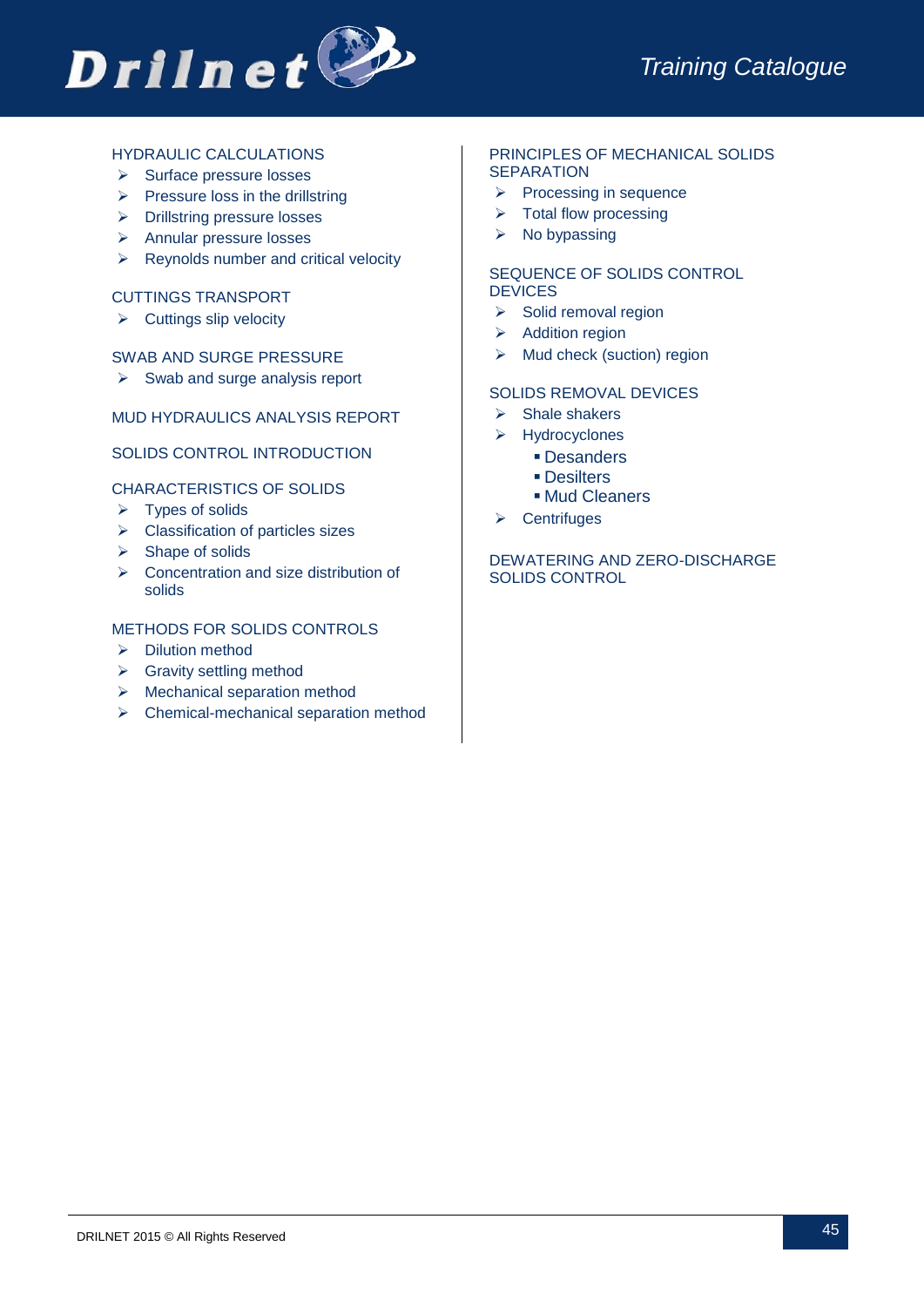

# CEMENTING TECHNOLOGIES BASIC

# Duration: 5 days

# **Objectives**

This 5-days course is designed to provide a basic knowledge on the cementing technologies. This session will cover cement standards, cement materials, primary cementing, plug cementing, squeeze cementing, cement evaluation, and good cementing practices.

#### Who should attend

- **Drilling Engineers**
- **Fluids & Cement Engineers**
- Drilling Supervisor
- Fluids & Cement Supervisor
- Toolpushers from drilling and production sectors

# **Prerequisite**

#### None

Program

#### CEMENTING-GENERAL

- $\triangleright$  Introduction
- $\triangleright$  Casings
	- Types of casing strings
- $\triangleright$  Cementing
	- Cementing objectives
	- Cement slurry volume
	- **Displacement volume**
	- Cements usage
	- Cementing job process
	- Cementing equipment for single stage column
	- Cementing for multiple stage column

#### CEMENT SLURRY PROPERTIES

- $\triangleright$  Introduction
- $\triangleright$  Cement slurry properties
	- Slurry properties as defined in laboratory testing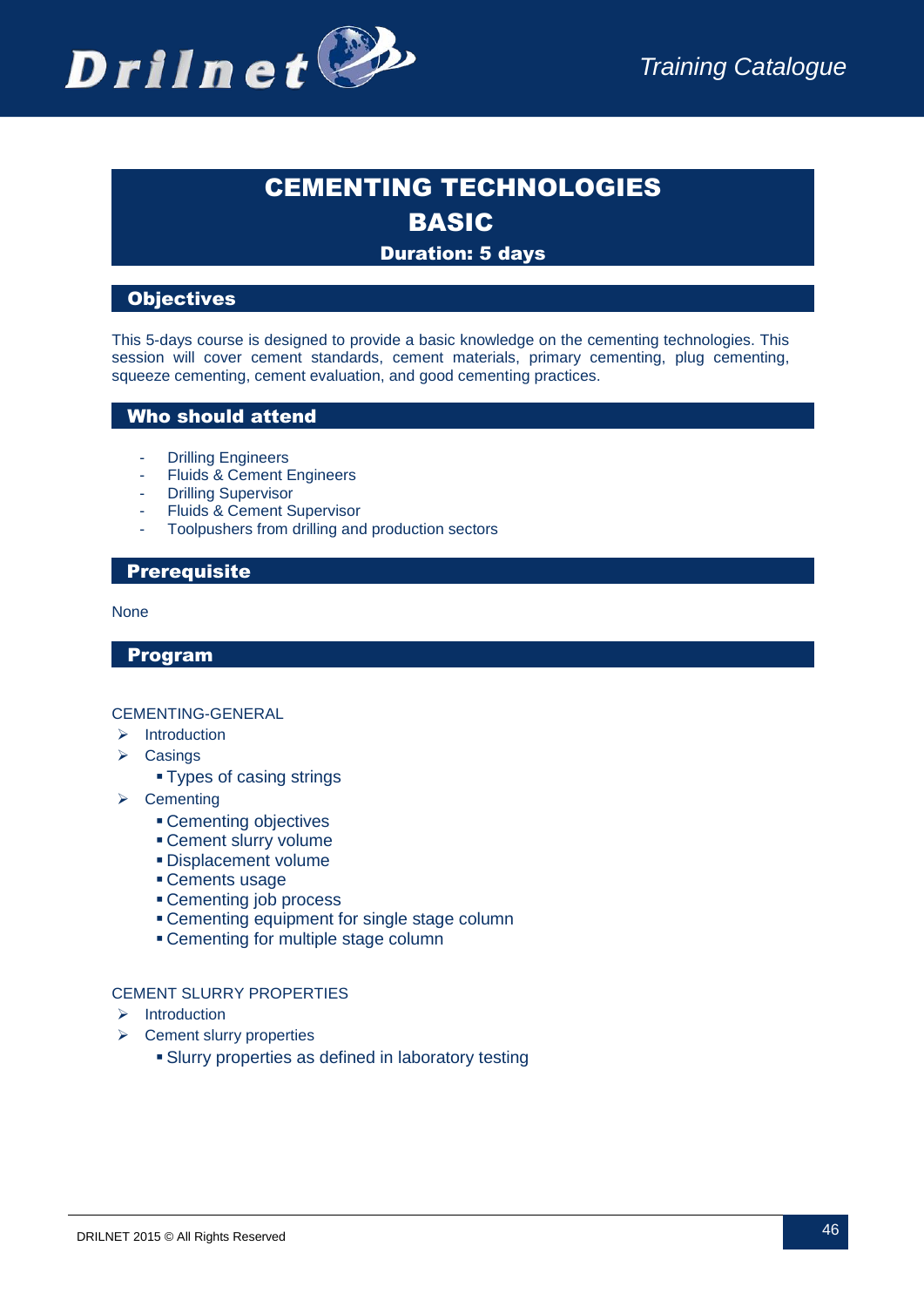

#### LABORATORY TESTING

- $\triangleright$  Introduction
- $\triangleright$  Slurry preparation
- $\triangleright$  Slurry tests
	- **Density measurement**
	- **Fluid-loss testing**
	- Rheology testing
	- **Thickening-time tests**
	- Compressive strength testing
	- **Transition time testing**
	- Slurry contamination testing
	- **Free fluid testing**
	- Slurry stability/settling test
- $\triangleright$  Other tests

#### CEMENTING EQUIPMENT

- $\triangleright$  Introduction
- $\triangleright$  Bulk cement handling equipment
- $\triangleright$  Cement mixing equipment
- $\triangleright$  Auxiliary equipment

#### MUD REMOVAL-SLURRY DISPLACEMENT

- $\triangleright$  Introduction
	- Importance of mud displacement
	- Mud-removal process
	- Factors affecting mud-displacement efficiency
- $\triangleright$  Well preparation
	- Mud conditioning before running casing
	- Running casing
	- Conditioning the drilling fluid
- $\triangleright$  Displacement techniques
	- **Problem analysis**
	- Turbulent-flow technique
	- **Effective laminar-flow technique**
- $\triangleright$  Displacement fluids or preflushes
	- Purpose of chemical washes and spacers
	- Chemical washes
	- Spacers
	- **Preflush volumes for turbulent-flow displacement**
	- Preflush volumes for effective laminar-flow displacement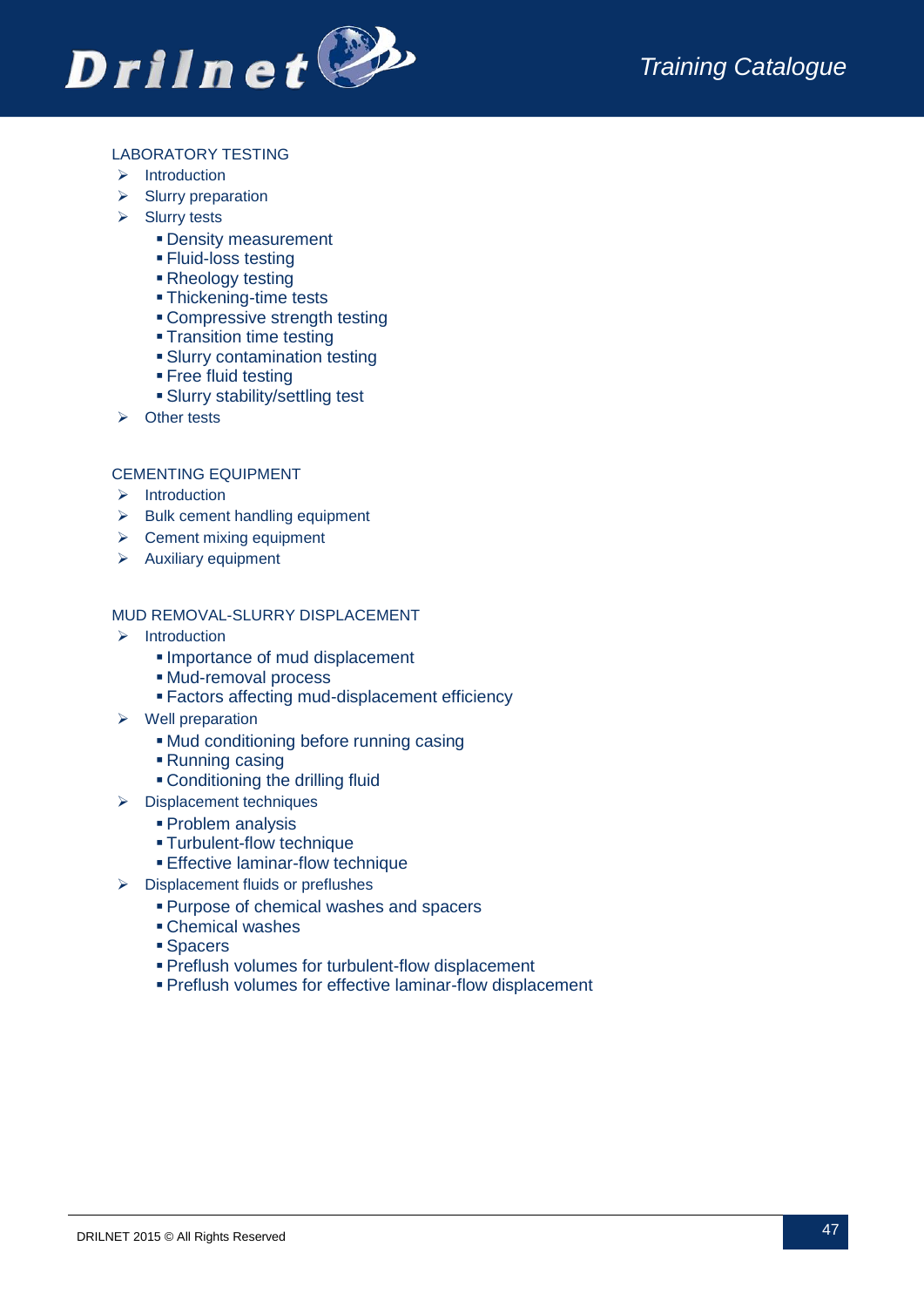

# CEMENTING TECHNOLOGIES ADVANCED

# Duration: 10 days\*

# **Objectives**

This 10-days course is designed to develop and deepen the basic knowledge on cementing. This session will cover cement standards, cement materials, primary cementing, plug cementing, squeeze cementing, cement evaluation and good cementing practices

#### Who should attend

- **Drilling Engineers**
- Fluids & Cement Engineers
- Drilling Supervisor
- Fluids & Cement Supervisor
- Toolpushers from drilling and production sectors

# **Prerequisite**

A basic knowledge on the cementing technologies is required.

#### Program

- $\triangleright$  Primary cementing & casing hardware
- $\triangleright$  Cement manufacturing and additives
- $\triangleright$  Cement slurry properties
- $\triangleright$  Laboratory testing
- $\triangleright$  Cementing equipments
- $\triangleright$  Mud removal Slurry displacement
- $\triangleright$  Gas migration
- > Foam cement
- $\triangleright$  Special cements
- $\triangleright$  Well analysis and slurry selection
- $\triangleright$  Horizontal well cementing
- $\triangleright$  Cementing failure Causes and Solutions
- $\triangleright$  Remedial cementing
- $\triangleright$  Introduction to cementing evaluation

*\*One week laboratory can be added to the course if the training is done on field or base camp having a cement laboratory.*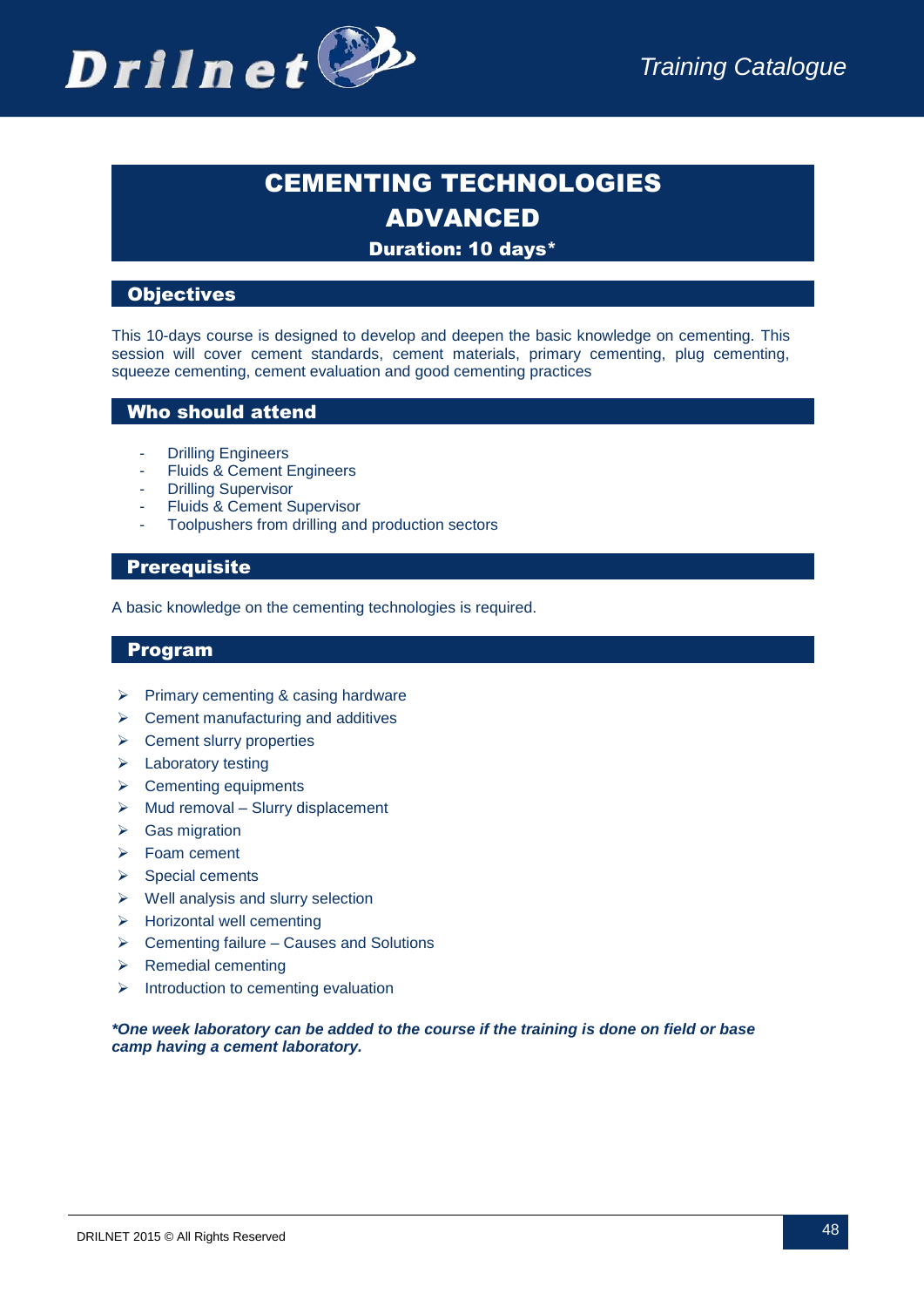

# DRILLING FLUIDS & CEMENT TECHNOLOGIES & PRACTICES

Duration: 17 weeks

# **Objectives**

The purpose of this training course is to train future drilling fluid supervisors or anyone else responsible for Fluid engineering projects in the company.

At the end of the training, the trainees acquired the necessary knowledge to analyze a drilling fluids program (mud and cement). They are able to prepare and to follow the operations while drilling and to converse efficiently with the specialists.

# Who should attend

- Senior technicians
- Mud engineers
- Any other personnel involved in operations

#### **Prerequisite**

- Basic knowledge of physics and chemistry,
- Training as a Derrickman and Assistant Driller in a contractor drilling company
- Drilling knowledge: level Assistant driller of the "Drilling supervisor training program"

#### Program

If the pre-requisites are respected, the training start with the module "Basic Fluids & Cements" courses named "BFC". If the trainees have no experience in drilling, they must follow the module "Basic Drilling Training (BDT)" before to start "BFC".

#### *I. BASIC DRILLING TRAINING PROGRAM (3 weeks)*

#### **INTRODUCTION TO PETROLEUM GEOLOGY (5 days)**

- $\triangleright$  Introduction The Earth
- $\triangleright$  The Rocks
- $\triangleright$  Tectonic
- $\triangleright$  Stratigraphy
- $\triangleright$  Reservoir characterization
- $\triangleright$  Exploration : geology, geophysics
- $\triangleright$  Cartography (theory and practice on)
- $\triangleright$  Rig site geology

#### **INTRODUCTION TO DRILLING (10 days)**

- $\triangleright$  Drilling rigs
- $\triangleright$  Drilling rig functions
- $\triangleright$  Drill string and equipments
- $\triangleright$  Architecture of a well
- $\triangleright$  Casing and equipment
- $\triangleright$  Well head
- $\triangleright$  Bop and Auxiliary equipment
- $\triangleright$  Drilling bit technology
- $\triangleright$  Coring technology and core bit
- $\triangleright$  Directional drilling
- $\triangleright$  Well control
- $\triangleright$  DST (introduction)
- $\triangleright$  Completion (introduction)
- $\triangleright$  Safety on rig site
- $\triangleright$  Knowledge Evaluation

#### *II. BASIC FLUIDS & CEMENTS (BFC) (14 weeks)*

#### BASIC DRILLING FLUIDS (8 weeks)

- $\triangleright$  Drilling Fluid Functions, types and properties of the drilling fluids.
- $\triangleright$  Basic Chemistry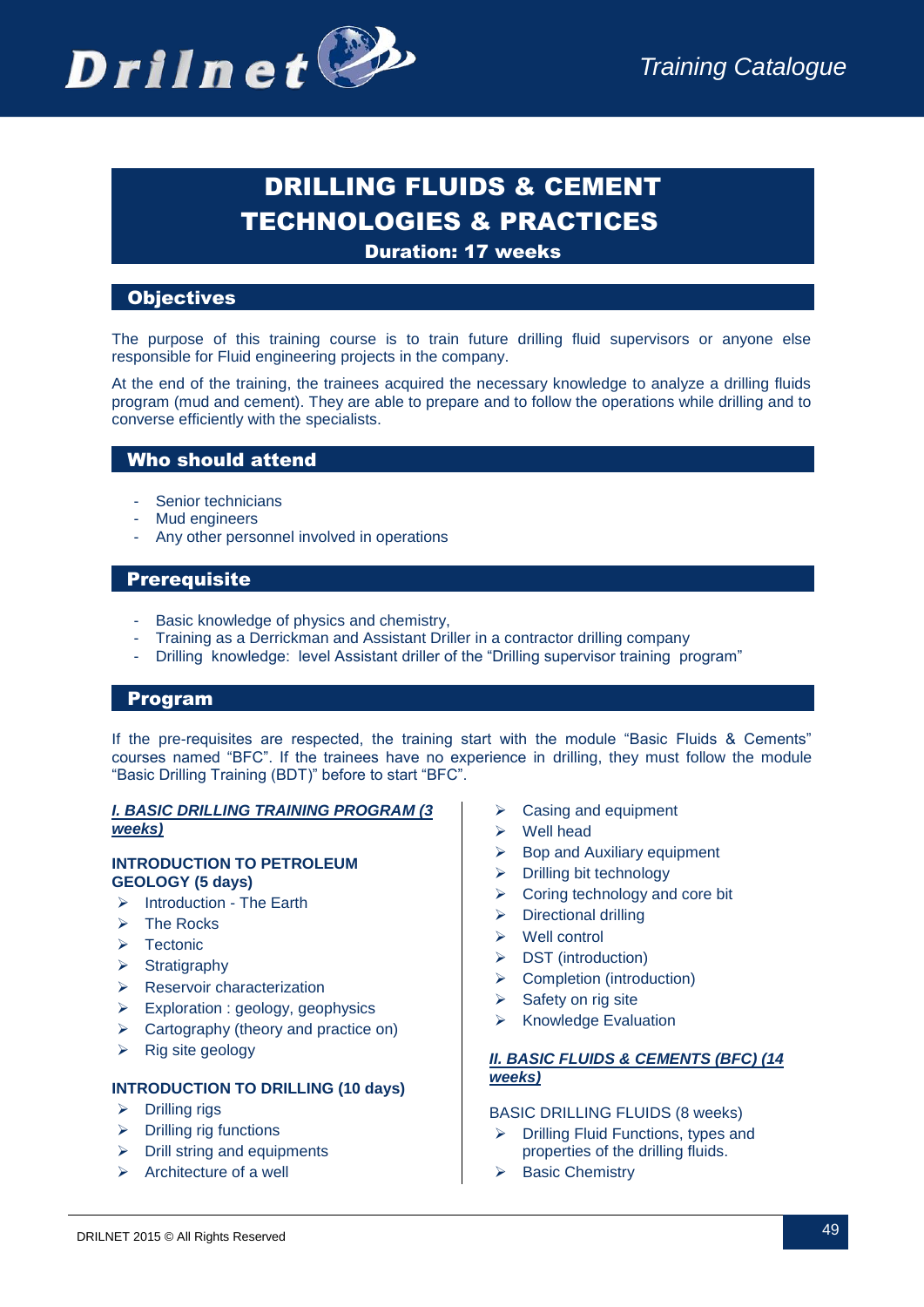# **Drilnet**

- **▶** Chemical dosages
- $\triangleright$  Common Chemical reaction in mud chemistry
- $\triangleright$  Use of the control material
- $\triangleright$  Basic Engineering calculations
- $\triangleright$  Rheology
- $\triangleright$  Hydraulic
- $\triangleright$  Clays chemistry, structures and properties
- $\triangleright$  Shale caused problems
- $\triangleright$  Solid content
- ▶ Calculations on LGS/HGS
- Filtration, Darcy's law
- Water-based mud systems
- $\triangleright$  Testing water based mud system
- $\triangleright$  Contamination
- $\triangleright$  Polymer mud system
- $\triangleright$  Gypsum mud system
- $\triangleright$  Saturated salt water mud.
- $\triangleright$  KCL, PHPA mud system
- > Borehole Stability
- $\triangleright$  Oil based mud system
- $\triangleright$  Solids removal Solids analysis
- $\triangleright$  Drill-in Fluids, damaging fluids
- $\triangleright$  Service Companies presentation: Systems & Produces
- $\triangleright$  Elaboration of a drilling fluid program
- $\triangleright$  Drilling fluid reports and well reports

# **WORKOVER/COMPLETION FLUIDS (5 days)**

- ▶ Completion/Workover Fluid Functions, types and properties.
- $\triangleright$  Characteristics and usage limits (engineering).
- $\triangleright$  Application and fluid design.
- Formation damage

#### **BASIC CEMENT (5 weeks)**

Theoretical Training (20 days)

- $\triangleright$  Primary cementing
- **▶ Casing hardware**
- $\triangleright$  Cement manufacturing and cement chemistry Cement laboratory introduction
- $\triangleright$  Properties and characteristics of slurries
- $\triangleright$  Cementing additives
- $\triangleright$  Calculation on slurries: definition of the different terms
- $\triangleright$  Rheology: models, calculations, application to slurry rules displacement
- $\triangleright$  Spacers
- $\triangleright$  Mechanism of fluids displacement: mud/spacer/slurry
- $\triangleright$  Application to Primary cementation
- $\triangleright$  Cementing equipments : cementing unit, batch mixer, cementing head, visit on yard
- $\triangleright$  Primary cementing: calculations
- $\triangleright$  Liner cementing: method and calculations
- $\triangleright$  Special systems: Saturated salty slurries, Thixotropic, Lightweight slurry system
- $\triangleright$  Introduction to horizontal well cementing
- $\triangleright$  Gas migration
- $\triangleright$  Criteria for successful cementing
- $\triangleright$  Reasons of failures of the cementing operations and remedies
- $\triangleright$  Plug cementing and placement
- $\triangleright$  Remedial cementing
- $\triangleright$  Cementing job evaluation: during the job, after the job
- $\triangleright$  Cementing job evaluation: during the job, after the job
- Service Companies presentation: Systems & Products

#### Laboratory (5 days)

- Laboratory facilities and equipments
- $\triangleright$  Procedures & Normalization of API tests
- $\triangleright$  Realization and mixing of a cement slurry
- $\triangleright$  Density design and Rheological characteristic
- Filtration test
- Thickening time test Compressive strength test spacer scavenging capabilities determination
- $\triangleright$  Mixing spacer : rheology and compatibilities
- Laboratory cement report
- > Application Computer Aid

#### \**There are two possibilities for on-the-job training:*

- *Organized by the client without Drilnet*
- *Organized by the client with the "On job training" process from Drilnet*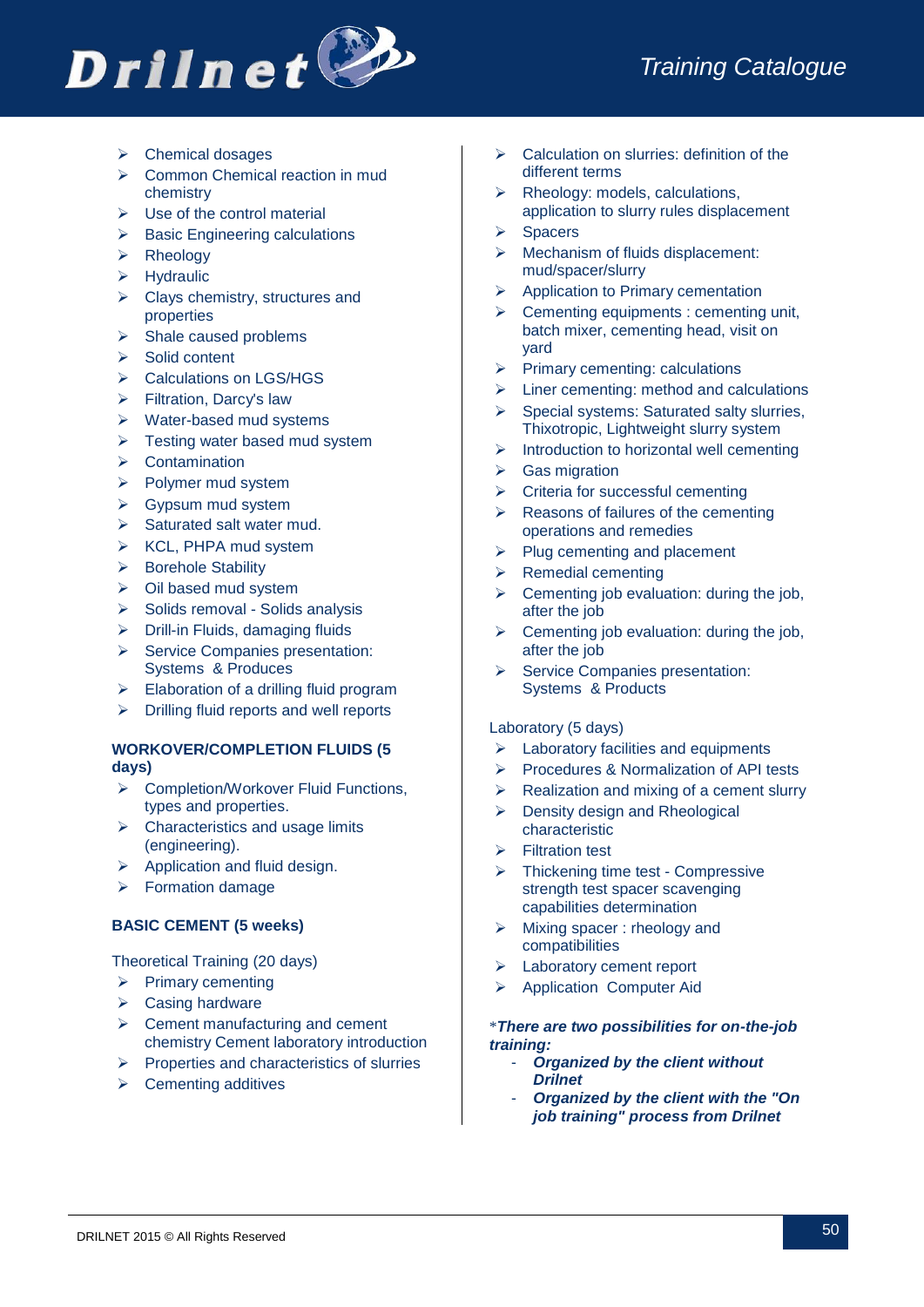

# WELL TESTING Duration: 5 days

# **Objectives**

This 5-day basic course is designed to provide drilling supervisors, drilling engineers and operations engineering staff with knowledge on the well testing allowing the production optimization.

The aim of the course is to provide trainees with sufficient knowledge to understand the importance of the planning and programming stage in defining the requirements of the well test. Upon completion of this course, the participants will have a better understanding of the factors in planning and preparing a successful well program.

#### Who should attend

- Production Supervisor
- Production Engineer
- Any other personnel involved in E&P operations as a coordinator

# **Prerequisite**

None

- $\triangleright$  Introduction
- $\triangleright$  Aims And Objectives
- > Introduction To Well Testing
- Types Of Well Tests
- Formation Damage & Skin Effect
- ▶ Reservoir Fluid Sampling
- $\triangleright$  Surface Sampling
- $\triangleright$  Safety Planning
- $\triangleright$  Responsibilities
- $\triangleright$  Defined Responsibilities For The Well Test Program
- $\triangleright$  The Well Test Design
- ▶ Operations Design
- > Offsite Checklists
- **▶ Onsite Checklists**
- Examples Of Well Test Programs/Procedures
- End Of Well Test Operations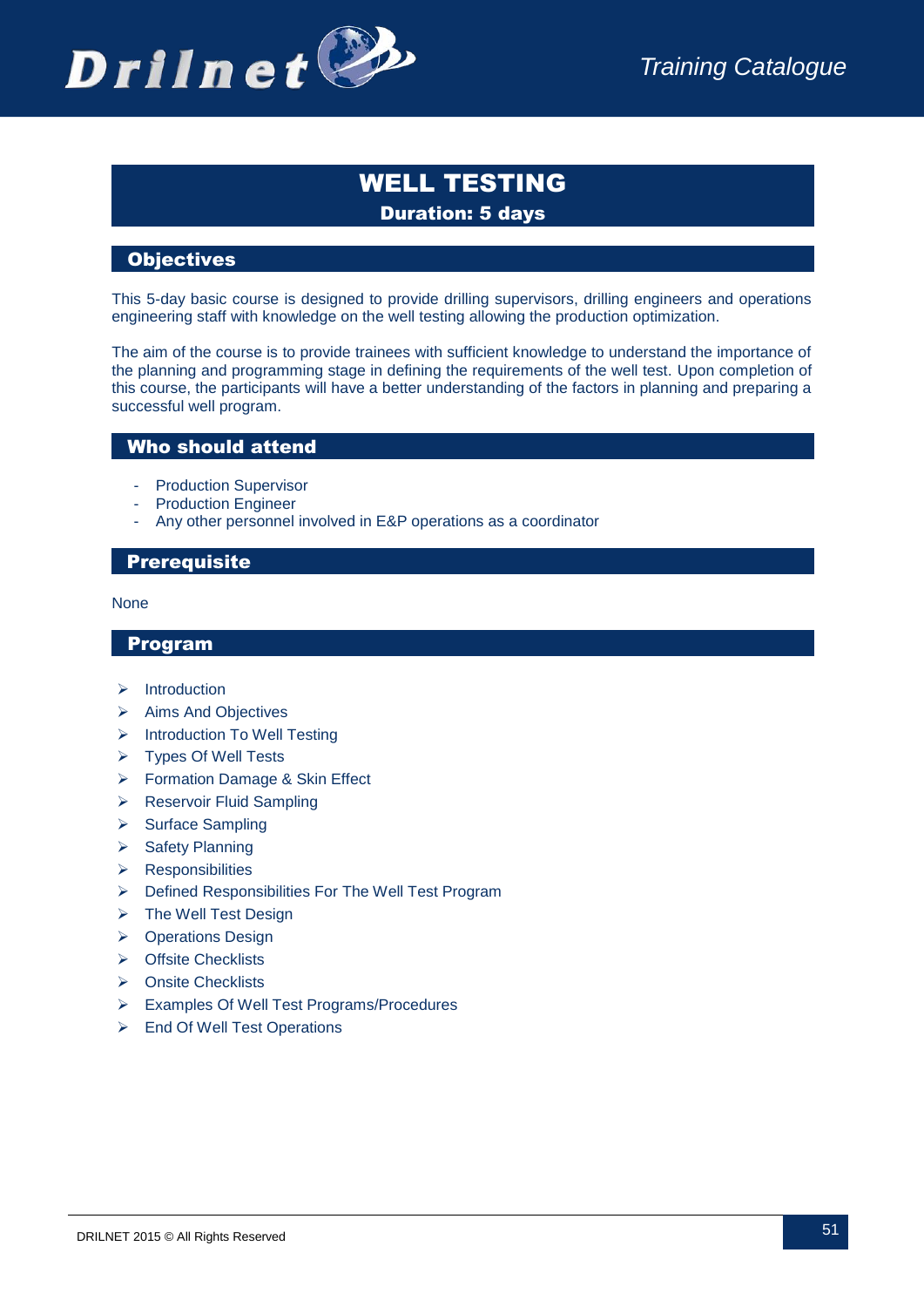

# ARTIFICIAL LIFT: GAS LIFT Duration: 5 days

### **Objectives**

The aim of this course is to explain how a gas lifted well is working and how to design it.

This course covers all the aspects of a gas lift installation from the reservoir aspect up to the surface installation and trouble shooting.

#### Who should attend

This course is intended primarily for reservoir engineers and petroleum engineers beginners or experienced.

# **Prerequisite**

None

- $\triangleright$  Flowing gradients -Tubing performances curves
- $\triangleright$  Inflow performances
- Well representation
- Reservoir performances
- $\triangleright$  Nodal analysis
- $\triangleright$  Outflow performances
- $\triangleright$  Vertical pressure gradients curves for two-phase flow
- $\triangleright$  Introducing gas lift
- $\triangleright$  Principles, main parameters
- $\triangleright$  Characteristics, advantages and **limitations**
- $\triangleright$  Gas lift downhole equipment
	- Valves- type and functions
	- Casing operated valves, butting operated valves
	- Miscellaneous valves
	- Valve calibration at workshop
	- Design of gas lift installation
	- Positioning side pocket mandrels
	- Valve selection
	- Gas lift design
	- Completion designs
- $\triangleright$  Special gas lift system
	- Close-circuit gas lift.
	- **Intermittent gas lift.**
	- High-pressure gas lift, high IP,
	- Dual gas lift
- $\triangleright$  Analyzing and monitoring a gas lift operation
	- Surface equipment
	- Start up procedures and recommendations.
	- **Trouble shooting**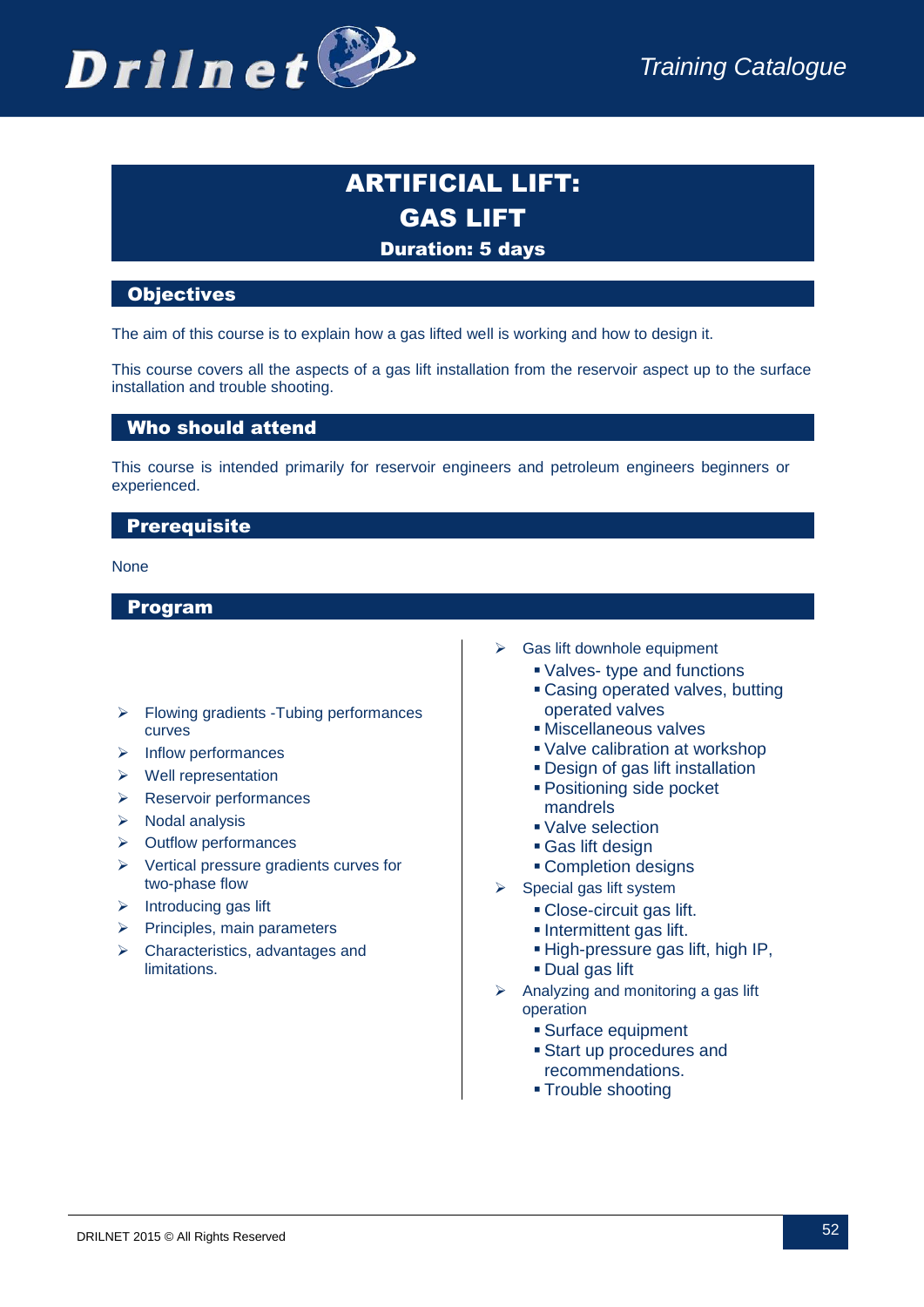# WATER INJECTION OPERATIONS

Duration: 1 day

# **Objectives**

This 1-day course is designed to provide oil & gas technicians with knowledge and understanding of water injection operations.

# Who should attend

Oil & Gas Technicians

# **Prerequisite**

None

- $\triangleright$  Principles of water injection
- $\triangleright$  Principles of deaeration
- $\triangleright$  Principles of oxygen scavenging
- $\triangleright$  Deaeration and filtration plant
- $\triangleright$  Types of water injection filtration plant available
- $\triangleright$  Water injection wells, downhole completions and reservoir formation
- $\triangleright$  Water injection operations and monitoring
- $\triangleright$  Hazards associated with water injection operations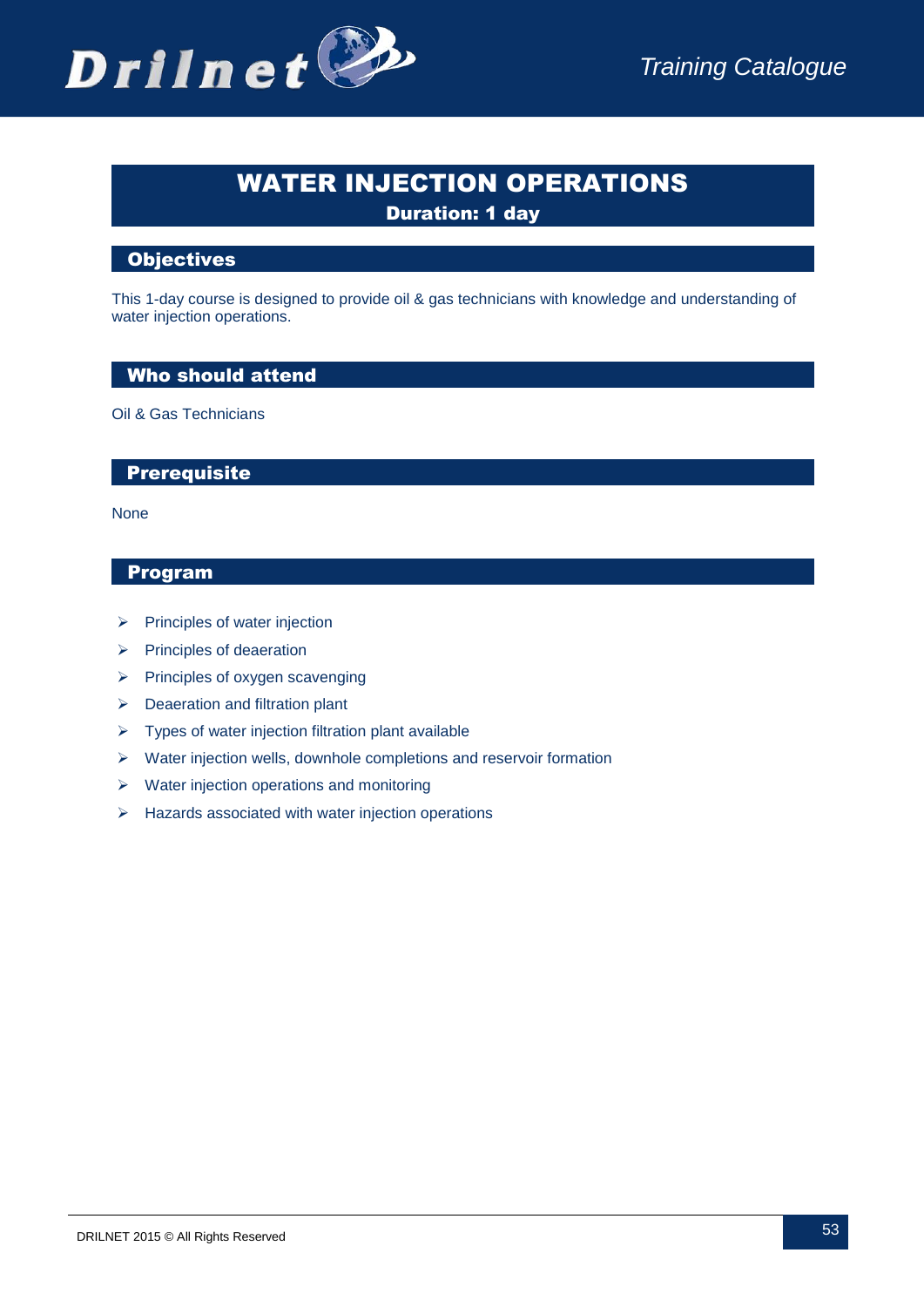

# INTRODUCTION TO HYDRAULIC FRACTURING Duration: 2 days

**Objectives** 

The course is designed to give a broad overview of how fracturing works, the terminology used, and the processes that are incorporated into hydraulic fracturing. The attendees will be presented an in-detail tour of the various processes, history, requirements, and issues surrounding hydraulic fracturing. On the completion of the course the attendees will be able to identify the processes of hydraulic fracturing and articulate the various challenges and issues associated with this drilling technique.

# Who should attend

- Oil and gas industry executives, managers, and directors
- Project managers and directors
- Operational directors and managers
- Environmental, health, and safety managers and directors
- Regulators from local, state, and federal levels of government
- Legal personnel involved with the oil and gas industry
- Financial institutions involved in oil and gas activities
- Engineers in energy extraction and production
- Governmental and community affairs executives, managers, and directors
- Individuals new to the oil and gas industry

#### Program

#### PERSPECTIVE

#### HYDRAULIC FRACTURING IN OIL & GAS **ACTIVITIES**

#### **GEOLOGY**

- $\triangleright$  Classification of rocks
- Formation
- $\triangleright$  Porosity
- $\triangleright$  Permeability
- $\triangleright$  Geological mapping
- $\triangleright$  Creation of oil and gas
- $\triangleright$  Brief history of oil and gas production

#### DRILLING

- $\triangleright$  What it takes to drill (people, equipment, money, time, etc.)
- $\triangleright$  History of drilling: from water to oil and gas
- $\triangleright$  Differences in drilling techniques
- $\triangleright$  Vertical and horizontal
- $\triangleright$  Casing in drilling
- $\triangleright$  Problems with drilling
- Well completionFRACTURING
- $\triangleright$  History of hydraulic fracturing
- $\triangleright$  Action of fracturing
- $\triangleright$  Frac design
- Shale plays = differences in fracturing
- $\triangleright$  Onshore vs. offshore fracturing
- > Post-treatment reports
- $\triangleright$  Well bore diameter
- Fracturing horizontal wells

#### TRUTHS AND MYTHS

- $\triangleright$  Groundwater contamination
- $\triangleright$  Water used for fracturing
- $\triangleright$  Fracturing causing earthquakes
- $\triangleright$  Emissions stemming from fracturing
- **EPA's Pavilion, Wyoming, report**
- $\triangleright$  Current issues facing fracturing

#### FUTURE OF HYDRAULIC FRACTURING

- $\triangleright$  Regulations and transparency
- > "Super fracturing": How deep? How far?
- $\triangleright$  Technology development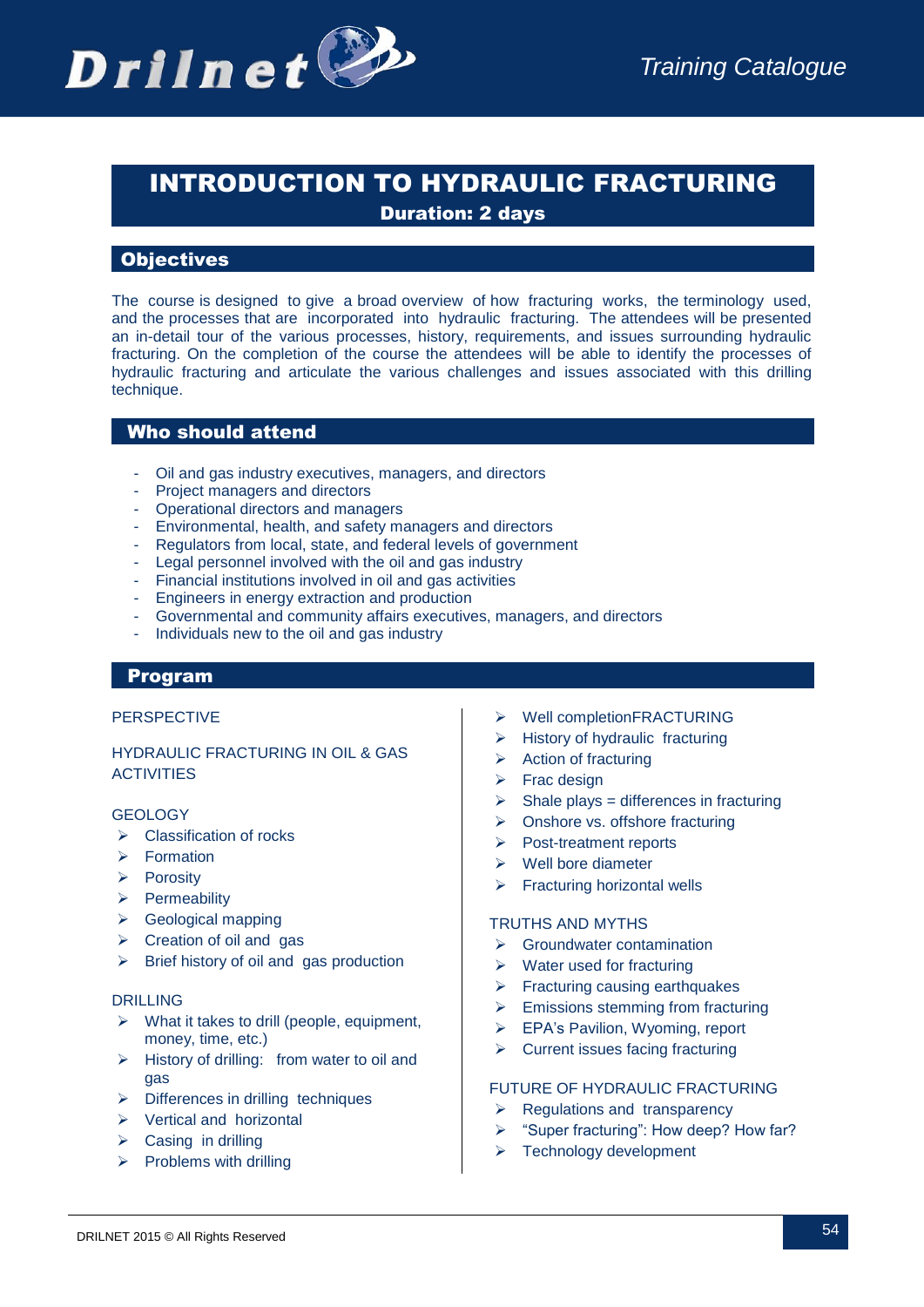

# HP/HT WELL DRILLING Duration: 5 days

# **Objectives**

This 5-day basic course is designed to provide drilling supervisors, drilling engineers and operations engineering staff with knowledge on the drilling of high pressure and high temperature wells.

#### Who should attend

Drilling supervisors, drilling engineers and operations engineers of petroleum companies, drilling contractors and services companies

# **Prerequisite**

#### None

#### Program

#### **DEFINITION**

#### RIG SELECTION

#### MUD SELECTION

- **►** Comparison between Water Based and SBM muds
- $\triangleright$  Well control issues
- $\triangleright$  FIT considerations
- $\triangleright$  Thermal effects on fracture gradient
- $\triangleright$  Pressure to break gel
- $\triangleright$  Pipe speed
- $\triangleright$  Breathing and/or Ballooning
- $\triangleright$  Barite sagging in HPHT Wells

#### CASING DESIGN

 $\triangleright$  Example casing design for HPHT Wells

#### TEMPERATURE EFFECTS ON CASING **STRENGTH**

 Example Reduced Burst Strength Due to High Temperature

#### DRILLING STRING CONSIDERATIONS

- Drilling components
- > Measurement tools

#### WELL TESTING CONSIDERATIONS

- $\triangleright$  Mud as a test fluid
- $\triangleright$  Kill weight brine as a test fluid
- $\triangleright$  Sea water as a test fluid
- $\triangleright$  Consequences for testing with sub kill or kill weight fluid
- $\triangleright$  Typical test string design

#### CEMENTING CONSIDERATIONS

#### TRAPPED ANNULUS PRESSURE

- **▶ Cause**
- $\triangleright$  Mathematical analysis
- $\triangleright$  Differential pressures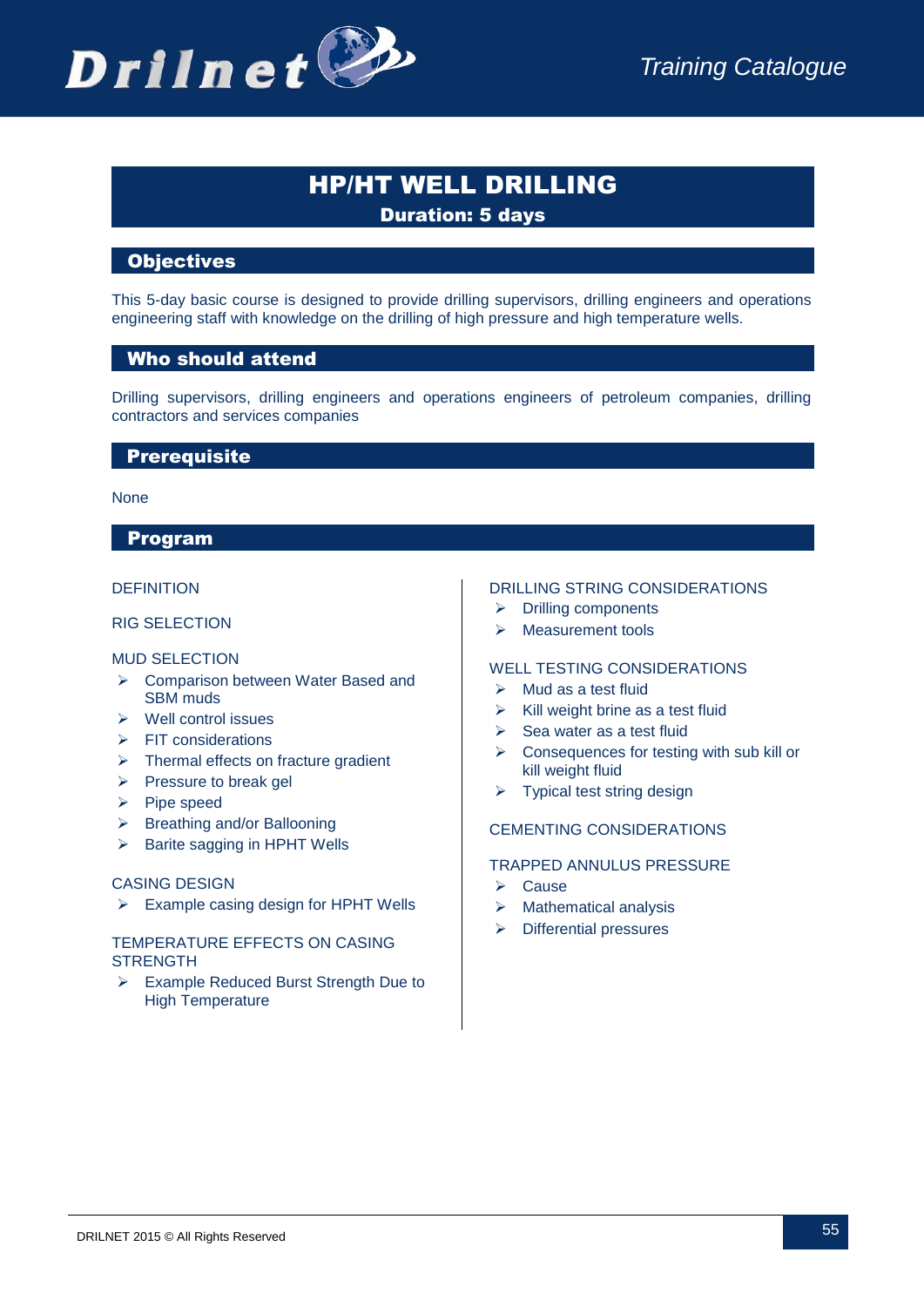

# PORE PRESSURE DETERMINATION

Duration: 5 days

# **Objectives**

This 5-day course is designed to provide drilling supervisors and drilling engineers with an advanced knowledge on the pore pressure determination.

# Who should attend

- **Drilling Supervisors**
- **Drilling Engineers**

**Prerequisite** 

A basic knowledge on the pore pressure determination is required to follow this course.

# Program

#### **DEFINITIONS**

#### HYDROSTATIC PRESSURE

- ▶ Overburden Pressure
- > Matrix Stress

#### PORE PRESSURE

- > Normal Pore Pressure
- > Abnormal Pore Pressure
- $\triangleright$  Subnormal Pore Pressure

#### CAUSES OF ABNORMAL PORE PRESSURE

- ▶ Depositional Effects
- **▶** Diagenetic Processes
- > Tectonic Effects
- **▶ Structural Causes**
- ▶ Reservoir Structure
- > Thermodynamic Processes
- Abnormal Pore Pressure Evaluation

#### MUD LOGGING METHODS

- $\triangleright$  Rate of Penetration (ROP)
- **▶ Corrected D Exponent**
- Pore Pressure Calculation From DC Exponent Data
- $\triangleright$  Limitations of the D Exponent
- ▶ Drag, Torque and Fill
- **▶ Gas Levels**
- $\triangleright$  Temperature Data
- $\triangleright$  Flowline Temperature
- **▶ Cuttings Parameters**

#### LOGS

- Gamma Ray
- $\triangleright$  Resistivity
- $\triangleright$  Sonic Logs
- > Theory Of Sonic Logging
- **▶ Resistivity Logs**
- **▶ Formation Density Logs**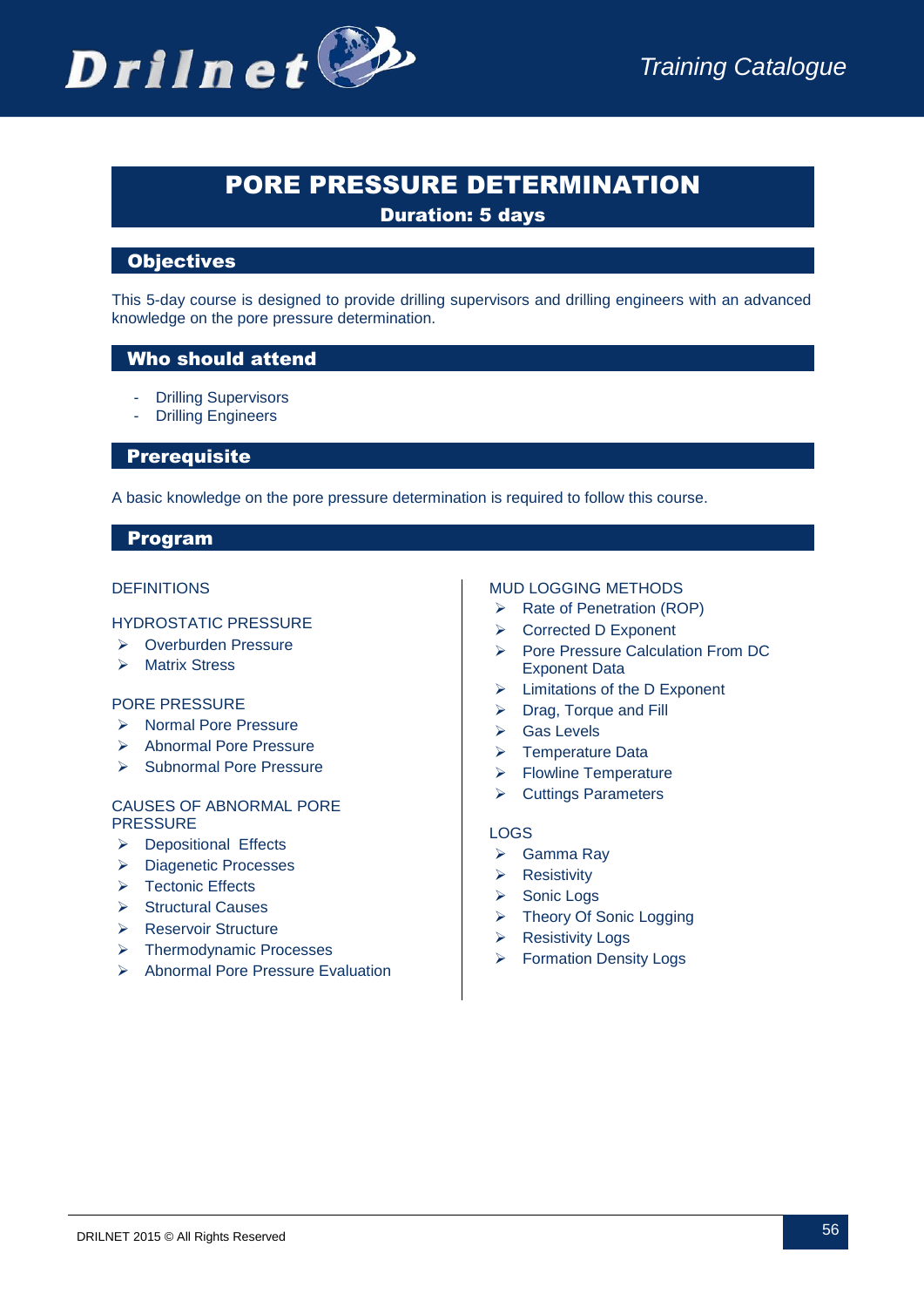# DAILY MONITORING OF WELLS

Duration: 5 days

# **Objectives**

This 5-day basic course is designed to provide production engineers and technicians with knowledge on the daily monitoring of wells.

# Who should attend

Production engineers & technicians from petroleum and services companies

# **Prerequisite**

None

# Program

#### PRESENTATION: "FROM RESERVOIR TO SEPARATOR"

#### BASIC KNOWLEDGE

- $\triangleright$  The effluent
- $\triangleright$  The reservoir
- $\triangleright$  The effluent and the reservoir

#### TUBING ARCHITECTURE

- $\triangleright$  Types of completion
- $\triangleright$  Discussion of a typical completion
- $\triangleright$  Pressure drops
- > Hydrostatic pressure loss
- $\triangleright$  Effects of friction
- $\triangleright$  Pressure loss in the installations
- $\triangleright$  Representation of pressure loss

#### **ACTIVATION**

- $\triangleright$  Selection of an activation means
- $\triangleright$  Gas lift activation
- $\triangleright$  Reciprocating rod pumping
- $\triangleright$  Electrical submersible pumping
- $\triangleright$  Progressing cavity pumping
- $\triangleright$  Hydraulic reciprocating pumping
- $\triangleright$  Hydraulic jet pumping

#### WIRE-LINE AND MAINTENANCE **OPERATIONS**

- $\triangleright$  Plugs, SCSSV, injection valves
- $\triangleright$  Bottom hole measurements, simultaneous surface measurements
- $\triangleright$  Other wire-line operations
- $\triangleright$  Coiled tubing, Swabbing
- Reservoir treatment

#### MEASUREMENTS AND RECORDINGS

- $\triangleright$  Definitions
- $\triangleright$  Location
- **>** Procedures
- $\triangleright$  What for?
- ▶ Which record types?

#### THE WELL AND ITS DRAWBACKS

- $\triangleright$  Deposits
- $\triangleright$  Hydrates
- $\triangleright$  Corrosion

#### THE WELL AND ITS CONTROL

- $\triangleright$  Wells monitoring
- $\triangleright$  Wells kick off
- $\triangleright$  The collapse
- $\triangleright$  The trouble shooting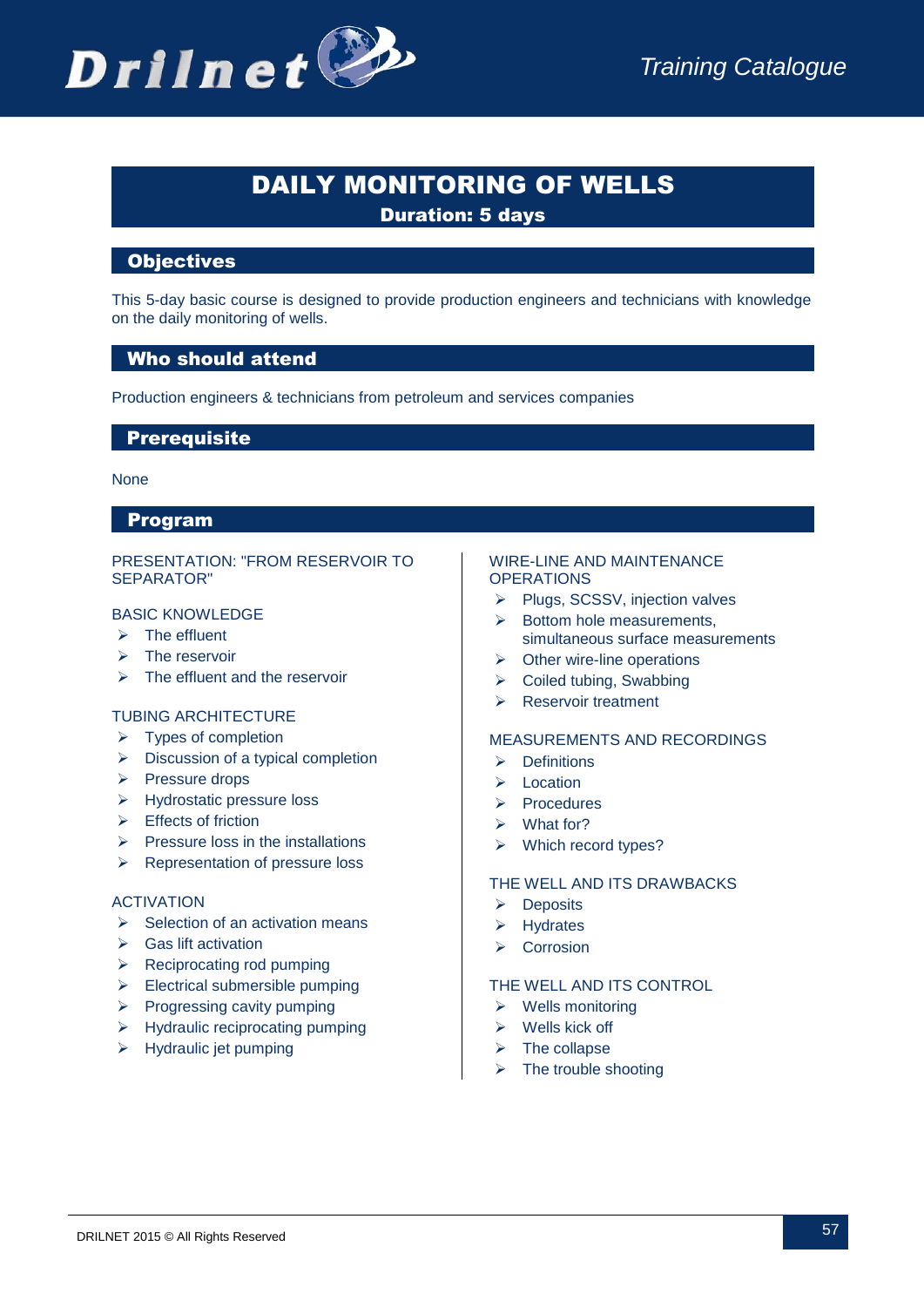

# MANAGED PRESSURE DRILLING (MPD)

Duration: 5 days

# **Objectives**

This 5-day course is designed to provide drilling supervisors and drilling engineers with an advanced knowledge on the managed pressure drilling. The purpose of this training is to provide a comprehensive and practical knowledge of non-conventional techniques used in advanced drilling and completion processes to enhance drilling performance and oil recovery

# Who should attend

- **Drilling Engineers**
- Mud Engineers
- Superintendents
- **Supervisors**
- All professionals involved in well planning and operations

# **Prerequisite**

A basic knowledge on drilling and well control is required to follow this course.

#### Program

#### BASIC PRINCIPLES OF MANAGED PRESSURE DRILLING

- $\triangleright$  History, objectives and definitions
- $\triangleright$  Occurrence and implications of narrow pore and fracture pressures windows on well design and well control
- $\triangleright$  Dynamic factors affecting bottom hole pressure
- $\triangleright$  Mathematics and examples

#### MUD CAP DRILLING

- $\triangleright$  History of mud cap drilling
- $\triangleright$  Pressurized and floating mud cap
- $\triangleright$  Mud cap operation

#### MANAGED PRESSURE DRILLING EQUIPMENT

- $\triangleright$  Rotating control devices
- $\triangleright$  Chokes
- $\triangleright$  Drill pipe non return valves and downhole annular valves
- $\triangleright$  ECD reduction tools
- $\triangleright$  Coriolis flow-meter, friction pump

#### MANAGED PRESSURE DRILLING USING PRESSURE AS PRIMARY CONTROL

- $\triangleright$  Introduction, open and closed back pressure systems
- $\triangleright$  Automated back pressure system technology
- $\triangleright$  Continuous circulating system technology

#### MANAGED PRESSURE DRILLING USING FLOW AS PRIMARY CONTROL

- $\triangleright$  Process description
- $\triangleright$  Equipment and technology
- $\triangleright$  Applications

#### **CONCLUSION**

- $\triangleright$  Advantages of managed pressure drilling
- Potential and limitations
- $\triangleright$  Typical applications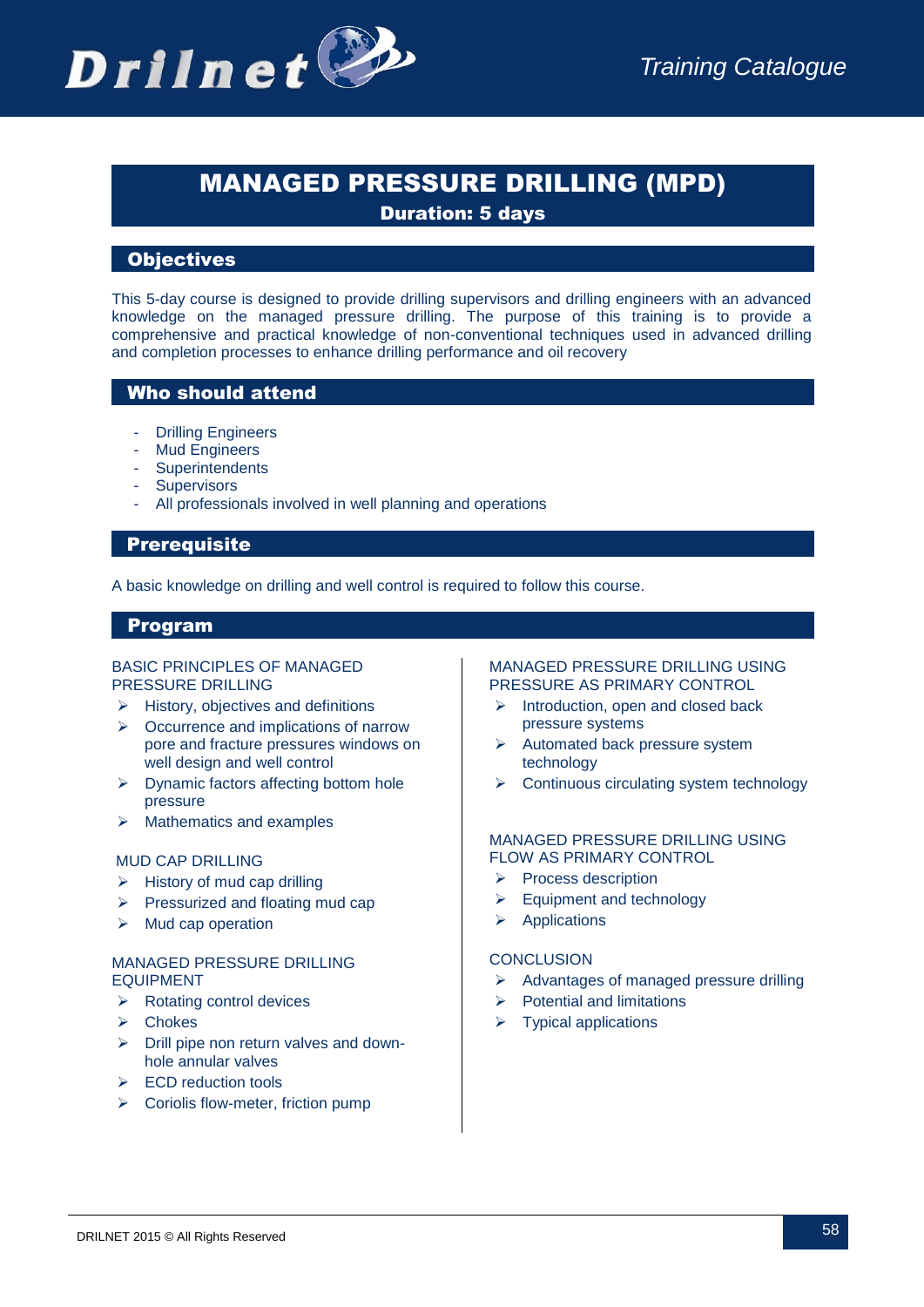

# UNDER BALANCED DRILLING

Duration: 5 days

# **Objectives**

This 5-day basic course is designed to provide drilling supervisors, drilling engineers and operations engineering staff with knowledge on the under balanced drilling.

# Who should attend

Drilling supervisors, drilling engineers and operations engineers of petroleum companies, drilling contractors and services companies

#### **Prerequisite**

#### None

# Program

#### INTRODUCTION TO UBD

- $\triangleright$  Why the UBD?
- $\triangleright$  Well Candidate for UBD, the criteria
- $\triangleright$  Misunderstandings on UBD

#### UBD FLUID TYPES

- $\triangleright$  Liquid drilling Fluids
- Gaseous drilling Fluids
- $\triangleright$  Mist Drilling
- $\triangleright$  Foam Drilling
- $\triangleright$  Aerated Fluid Drilling

#### UBD TECHNIQUES

- $\triangleright$  Gas Injection through Standpipe
- Gas Injection through Parasitic String
- $\triangleright$  Gas Injection through Parasitic Liner

#### SYSTEM REQUIREMENTS

- $\triangleright$  Surface equipment
- > Downhole equipment
- ▶ Coiled Tubing drilling

#### DRILLING ENGINEERING

- $\triangleright$  Fluid mechanics
- $\triangleright$  Torque & Drag
- $\triangleright$  Hole Stability

#### SPECIAL CONSIDERATIONS

- $\triangleright$  Safety
- $\triangleright$  Regulation Requirements
- Environmental issues
- ▶ Corrosion of Drillstring
- Erosion of Tubulars
- $\triangleright$  Downhole Fire
- $\triangleright$  Vibrations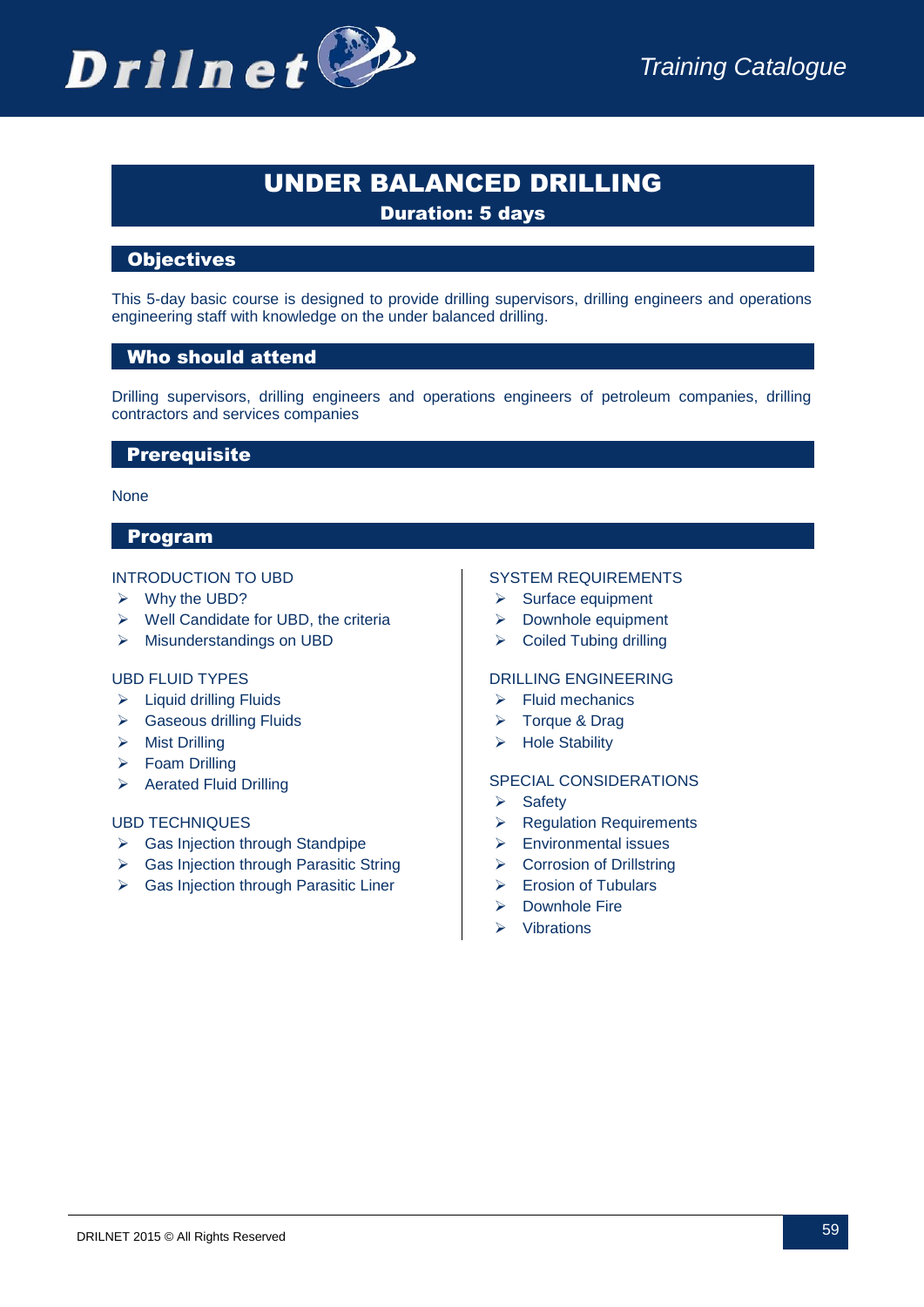# COIL TUBING TECHNOLOGIES

Duration: 5 days

# **Objectives**

This 5-days course is designed to provide a comprehensive introduction to coil tubing equipments and operations.

# Who should attend

Drilling, production and operations engineers, drilling and production supervisors, toolpushers, managers and technical support personnel engaged in drilling, completions and workover.

# **Prerequisite**

Drilling technologies knowledge's are necessary to better understand the program content.

- $\triangleright$  CT Unit types
- **▶ CT Components**
- $\triangleright$  CT Auxiliary Equipments
- $\triangleright$  CT Tools
- $\triangleright$  Nitrogen Equipments
- $\triangleright$  CT Application
	- Gas Lift, Fill Removal, Jetting, Stimulation, etc.
	- Milling, Drilling, Cementing, Fishing, Sand Control, etc.
- $\triangleright$  N2 Calculations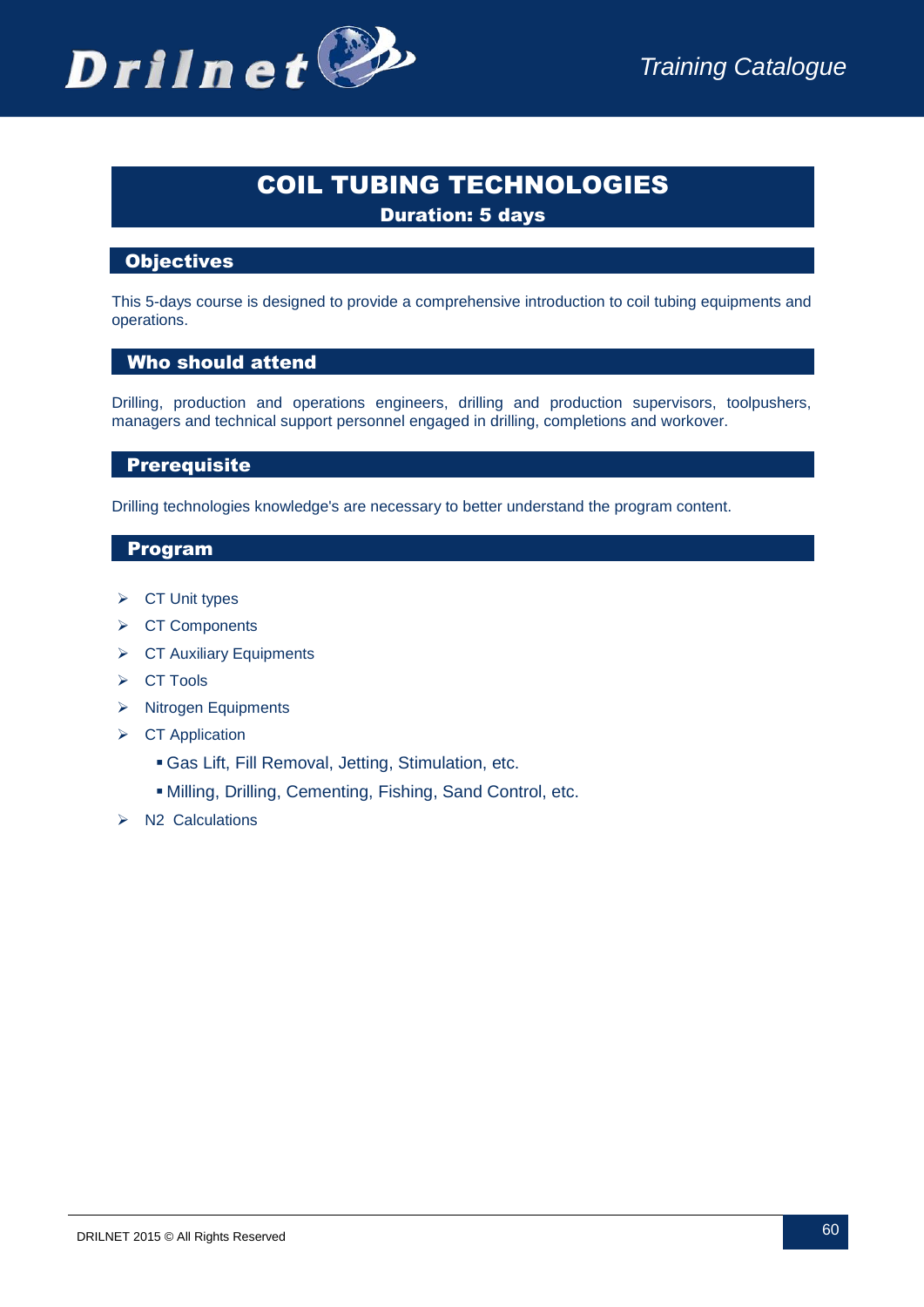

# CASING WHILE DRILLING

Duration: 2 days

# **Objectives**

This 2-days course is designed to provide trainees with an overview of the casing while drilling techniques.

#### Who should attend

Drilling supervisors, drilling engineers and operations engineers of petroleum companies, drilling contractors and services companies

# **Prerequisite**

#### **None**

- General view
- $\triangleright$  Advantages and Disadvantages
- $\triangleright$  Types of CwD, Scenarios for CwD applications
- Operational aspects of CwD
- $\triangleright$  Rig and downhole tool equipment design and applications
- $\triangleright$  Hydraulics
- $\triangleright$  Drilling fluids for CwD
- $\triangleright$  Well control while drilling with casing
- $\triangleright$  Surface-hole casing while drilling
- $\triangleright$  Drilling efficiency optimization
- $\triangleright$  New technology development and application
- $\triangleright$  Successful implementation of the technology around the world
- $\triangleright$  Drilling feasibility analysis
- $\triangleright$  HPHT, deepwater
- $\triangleright$  Review of benefits, challenges and limitations
- $\triangleright$  Cost comparisons and risk management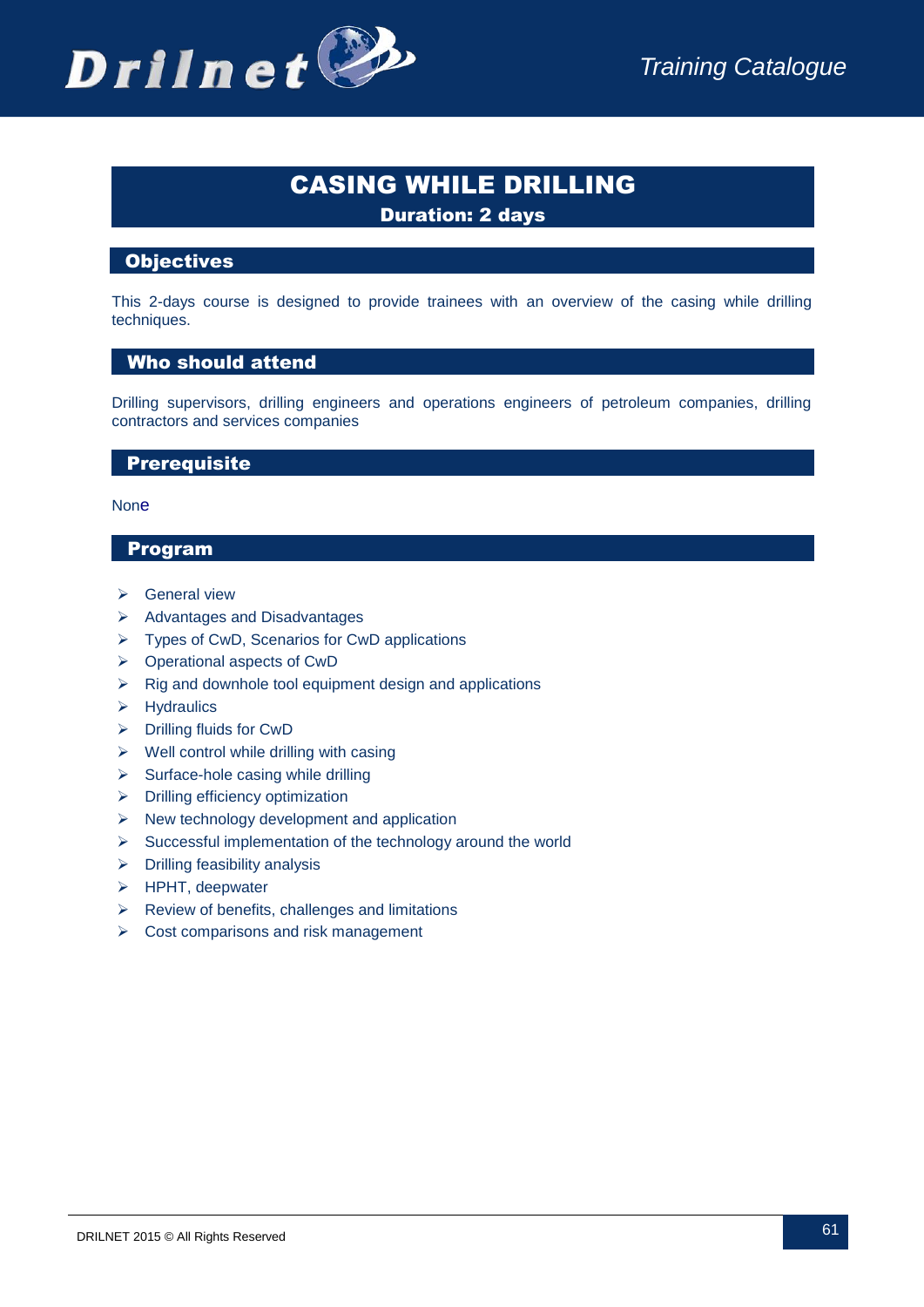

# WELL COMPLETION Duration: 5 days

# **Objectives**

This course module is designed to provide an overview of the completion design process, and a fundamental explanation of the well and service equipment and operations. On completion of the course, the attendees will be able to describe a completion process, to cope with the completion operations and with the use of selected equipments.

#### Who should attend

Drilling, production and operations engineers, drilling and production supervisors, toolpushers, managers and technical support personnel engaged in drilling, completions, and workovers.

# **Prerequisite**

The course requires a good understanding of basic well construction and operations.

#### Program

INTRODUCTION TO THE TOPIC AND PROGRAM

#### COMPLETION OBJECTIVE AND **FUNCTIONS**

#### COMPLETION DESIGN

- > Reservoir
- $\triangleright$  Mechanical considerations
- $\triangleright$  Safety

#### COMPLETION CONFIGURATION

- $\triangleright$  Single completion method and scheme
- $\triangleright$  Single selective characteristics
- $\triangleright$  Intelligent completions
- $\triangleright$  Dual completion
- $\triangleright$  Gravel pack completion

#### TUBING

- $\triangleright$  Classification
- $\triangleright$  API's nomenclature
- $\triangleright$  Tubing thread and size
- $\triangleright$  Tubing API

#### PACKERS

- $\triangleright$  Packer functions
- $\triangleright$  Main elements of the packer
- $\triangleright$  Different type of packer
- Tubing-packer connection

#### SAFFTY VALVE

- $\triangleright$  General
- $\triangleright$  Surface controlled safety valve
- $\triangleright$  Control lines

#### AUXILIARY EQUIPMENT

- $\triangleright$  Landing nipples Circulating valve
- $\triangleright$  Flow coupling

#### COMPLETION FLUID

- Definition Characteristics
- $\triangleright$  Well gradient Type of completion fluid

#### CASING PERFORATION

- $\triangleright$  Objective
- $\triangleright$  shaped charge perforating
- $\triangleright$  Casing's perforating mechanism
- $\triangleright$  Charge performance

#### WELLHEAD AND CHRISTMAS TREE

#### GATE VALVE

#### WELL UNLOADING (DISPLACEMENT FLUID AND DISPLACEMENT SYSTEM)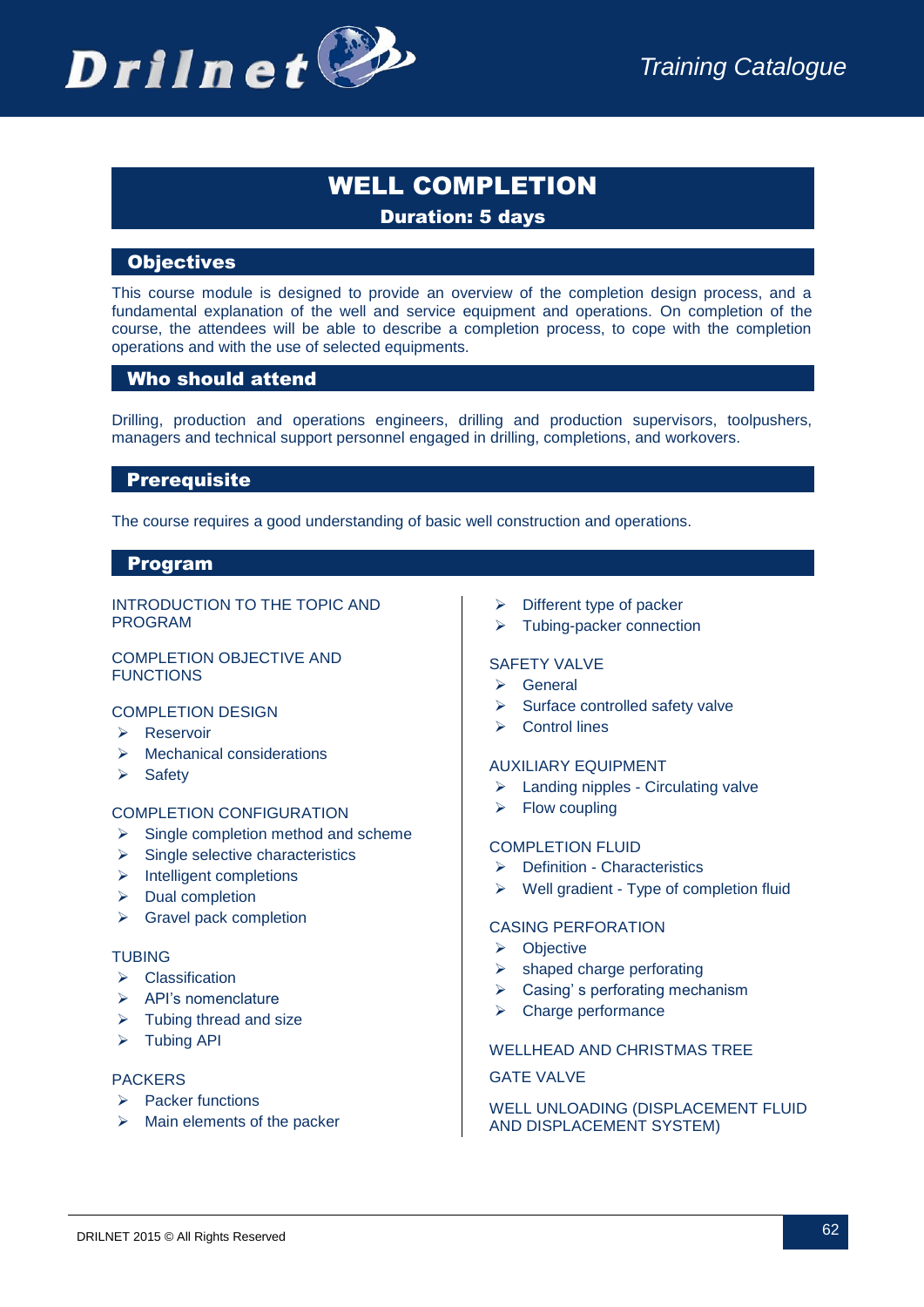# WELL TESTING - DST Duration: 5 days

# **Objectives**

This course module is designed to provide an overview of the well test process during drilling or after completion, and a fundamental explanation of the formation testing technologies, service providers, tool/gauge types, measurement principles. On completion of the course, the attendees will be able to describe a well test process, to cope with the well testing operations and with the use of selected equipments.

# Who should attend

Drilling, production and operations engineers, drilling and production supervisors, toolpushers, managers and technical support personnel engaged in drilling, completions, and workovers.

#### **Prerequisite**

Drilling technologies knowledge's are necessary to better understand the program content.

#### Program

#### INTRODUCTION TO WELL TESTING TYPES OF WELL TESTS FORMATION DAMAGE & SKIN EFFECT

#### RESERVOIR FLUID SAMPLING

- $\triangleright$  Definition , Importance of reservoir fluid sampling
- $\triangleright$  Sampling procedures design

#### SURFACE SAMPLING

- $\triangleright$  Introduction, Well conditioning
- $\triangleright$  Gas surface sampling methods
- $\triangleright$  Oil surface sampling methods
- $\triangleright$  Special surface sampling cases
- $\triangleright$  Wellhead sampling, Safety

#### SAFETY PLANNING RESPONSIBILITIES FOR THE WELL TEST **PROCESS** WELL TEST DESIGN

#### OPERATION DESIGN

- **►** General process
- Electronic gauge guidelines & design
- $\triangleright$  Data acquisition

 $\triangleright$  Sampling program design

OFF-SITE CHECKLIST

- $\triangleright$  Electronic gauges checklist
- $\triangleright$  Surface test equipment checklist
- $\triangleright$  Sampling checklist

#### ON-SITE CHECKLIST

- $\triangleright$  Well-site preparation
- $\triangleright$  General preparation checklist
- $\triangleright$  Electronic gauges checklist
- $\triangleright$  Sampling checklist

#### EXAMPLE OF WELL TEST PROGRAM AND PROCEDURE GLOSSARY

#### DST PRINCIPLE

- $\triangleright$  Historic of DST
- $\triangleright$  DST environment and operating conditions, DST advantages

#### DST BASIC CONCEPT

- $\triangleright$  Downhole pressures
- ▶ Operation sequences
- $\triangleright$  DST string and components

#### EXAMPLE OF DST APPLICATION (PROGRAM AND OPERATION)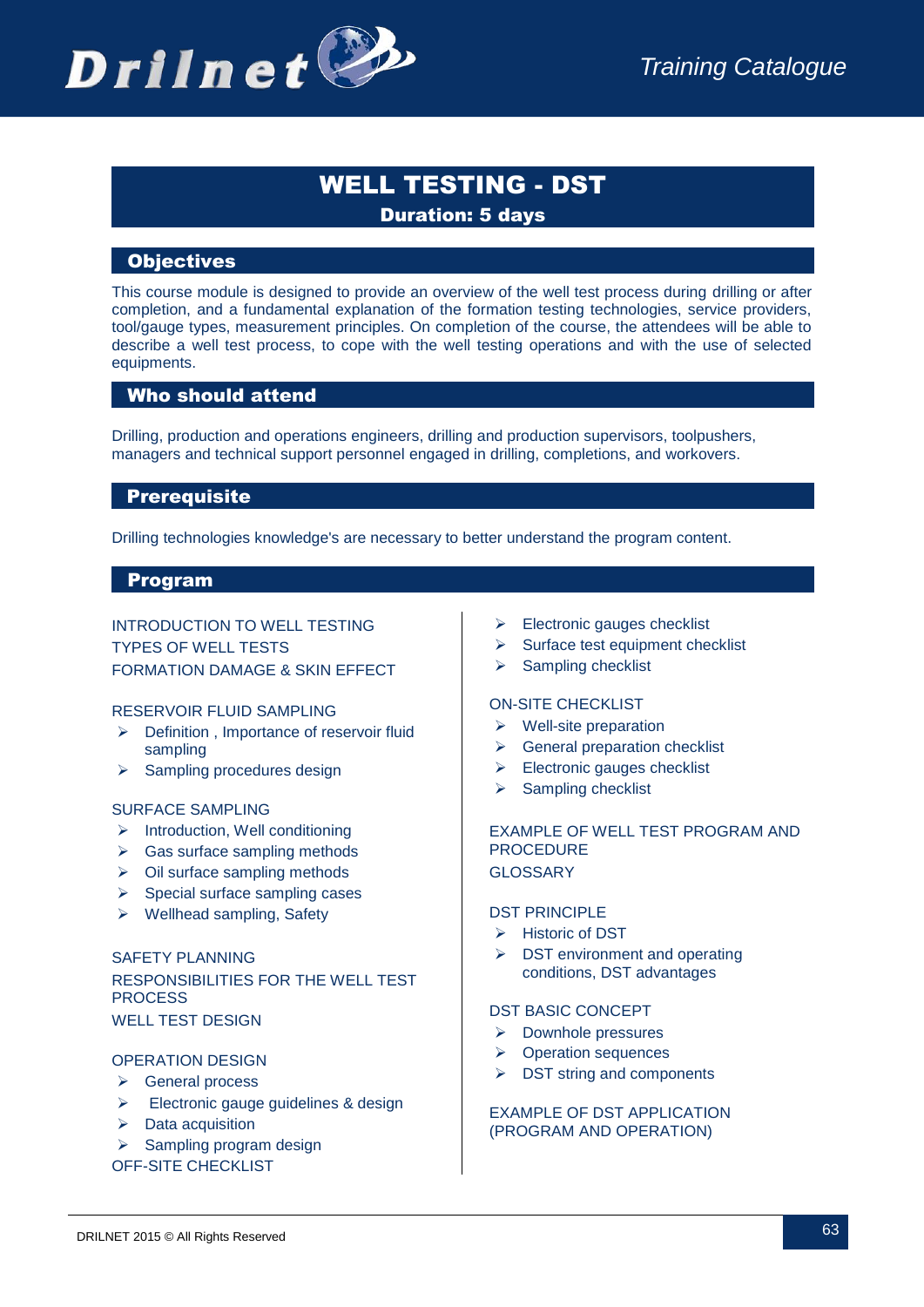

# WIRELINE LOGGING & SLICKLINE OPERATIONS Duration: 5 days

# **Objectives**

This 5-day basic course is designed to provide drilling supervisors, drilling engineers and operations engineering staff with knowledge on the wireline logging and the slickline operations.

#### Who should attend

Drilling, production and operations engineers, drilling and production supervisors, toolpushers, managers and technical support personnel engaged in drilling, completions and workover.

#### **Prerequisite**

None

# Program

#### WIRELINE LOGGING

- $\triangleright$  General quidelines
- $\triangleright$  Preparations
- **▶** Quality control
- $\triangleright$  Witnessing wireline logging runs
- $\triangleright$  Handling explosives
- $\triangleright$  Handling radioactive sources

#### WRELINE LOGGING APPLICATIONS

#### CCL-CBL-VDL-USIT

- $\triangleright$  Calipers
- $\triangleright$  Gamma-Ray (Gr)
- $\triangleright$  Resistivity
- **►** Temperature & pressure
- $\triangleright$  Sonic
- $\triangleright$  Density
- $\triangleright$  Neutron
- $\triangleright$  Spontaneous potential

#### OTHER WL OPERATIONS

- $\triangleright$  Wireline set inflatable bridge plug
- $\triangleright$  Wireline set packers
- $\triangleright$  Logging tool fishing

#### SLICK LINE OPERATIONS

- $\triangleright$  Introduction
- $\triangleright$  Slickline equipment
- $\triangleright$  Slickline applications
- $\triangleright$  Slickline issues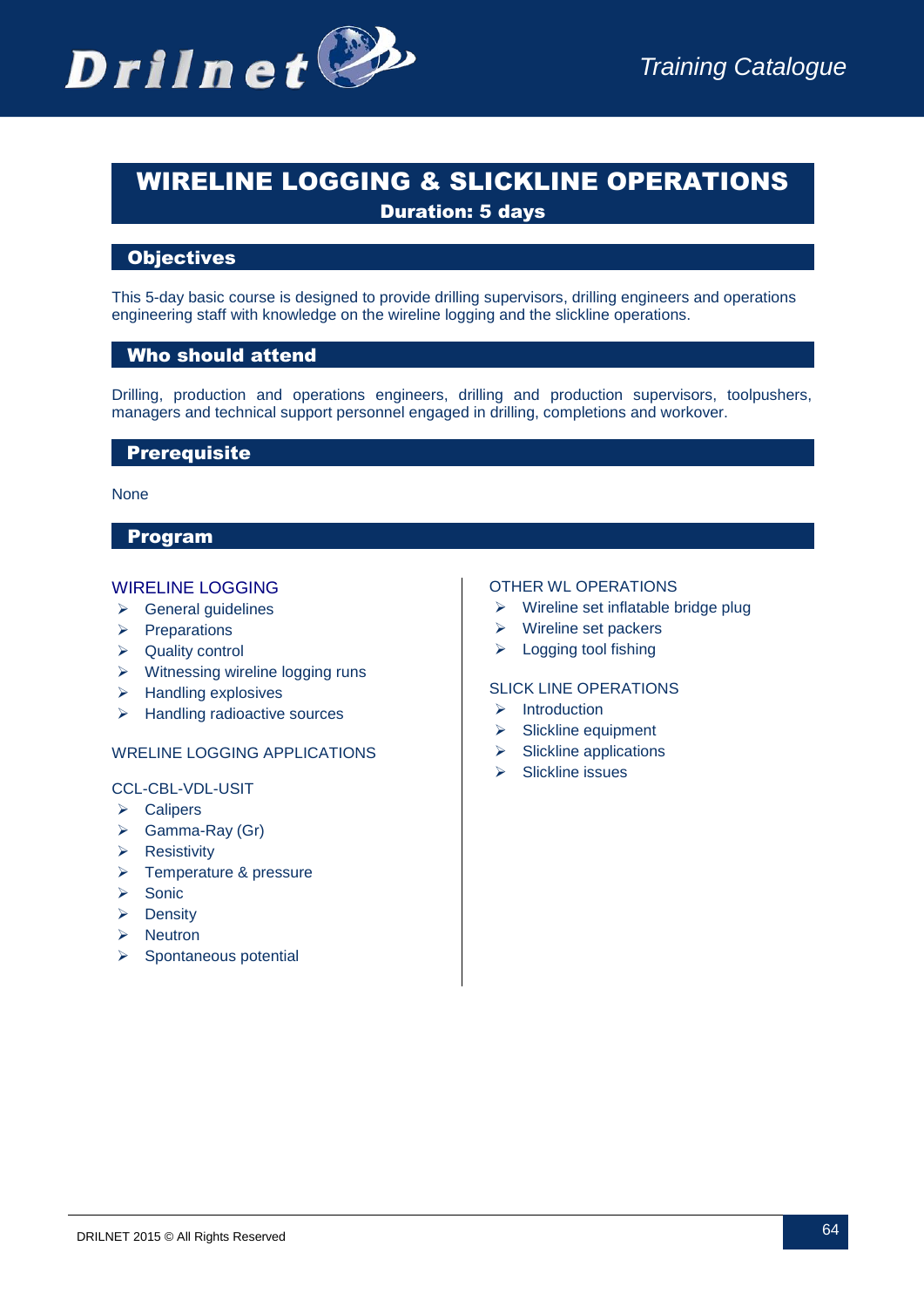

# WELL COMPLETION ENGINEERING

Duration: 10 days

# **Objectives**

This course module is designed to provide an overview of completion techniques and operations. On completion of the course, the attendees will be able to define the material needed to equip an oil/gas well, to understand a completion program and to follow the rig operations.

# Who should attend

Drilling, production and operations engineers, drilling and production supervisors, toolpushers, managers and technical support personnel engaged in drilling, completions, and workovers.

#### **Prerequisite**

The course requires a good understanding of basic well construction and operations.

#### Program

#### COMPLETION DESIGN ASSUMPTIONS AND **CONSIDERATIONS**

- $\triangleright$  Planning
- **≻** Concept
- $\triangleright$  Type and Classification
- $\triangleright$  Wellbore and reservoir interface
- $\triangleright$  Completion configuration
- $\triangleright$  Equipments

#### FROM PRE-FEASIBILITY TO INSTALLATION

- $\triangleright$  Pre-feasibility
- $\triangleright$  Feasibility, Detail and Dedicated study
- $\triangleright$  Special project Gas storage
- $\triangleright$  Nodal analysis a few more details
- $\triangleright$  Tubing design

#### WELL PREPARATION AND COMPLETION GENERAL PROCEDURE

- $\triangleright$  Well control equipment overview
- $\triangleright$  Barriers concept and configuration
- $\triangleright$  Well preparation
- **►** General procedures

#### FORMATION DAMAGE - COMPLETION FLUIDS

- $\triangleright$  Formation damage, mechanism and classification
- ▶ Completion fluids
- $\triangleright$  Reason to prevent damage
- > Brines Fluid displacement
- Fluids properties & selection
- $\triangleright$  Brine selection versus type of operation
- $\triangleright$  Packer fluid definition and function
- $\triangleright$  Additives type and purposes
- $\triangleright$  Stimulation
- $\triangleright$  Potential safety hazard in acidizing
- $\triangleright$  Acids used in well stimulation
- $\triangleright$  Carbonate acidizing
- $\triangleright$  Acidizing techniques for carbonate formation
- $\triangleright$  Sandstone acidizing

#### PERFORATION

- $\triangleright$  Process
- $\triangleright$  Charge case functions and characteristics
- $\triangleright$  Perforating mechanism
- $\triangleright$  Gun performance data
- $\triangleright$  Type of guns and perforation methods
- $\triangleright$  Perforating conditions
- $\triangleright$  Gun selection and perforating techniques

#### TUBULAR GOODS

- $\triangleright$  Manufacturing process
- $\triangleright$  Nomenclature
- $\triangleright$  Type of connection and selection criteria
- $\triangleright$  Tubing specifications and definition
- $\triangleright$  Tubular damage
- $\triangleright$  Tubing handling, transportation and storage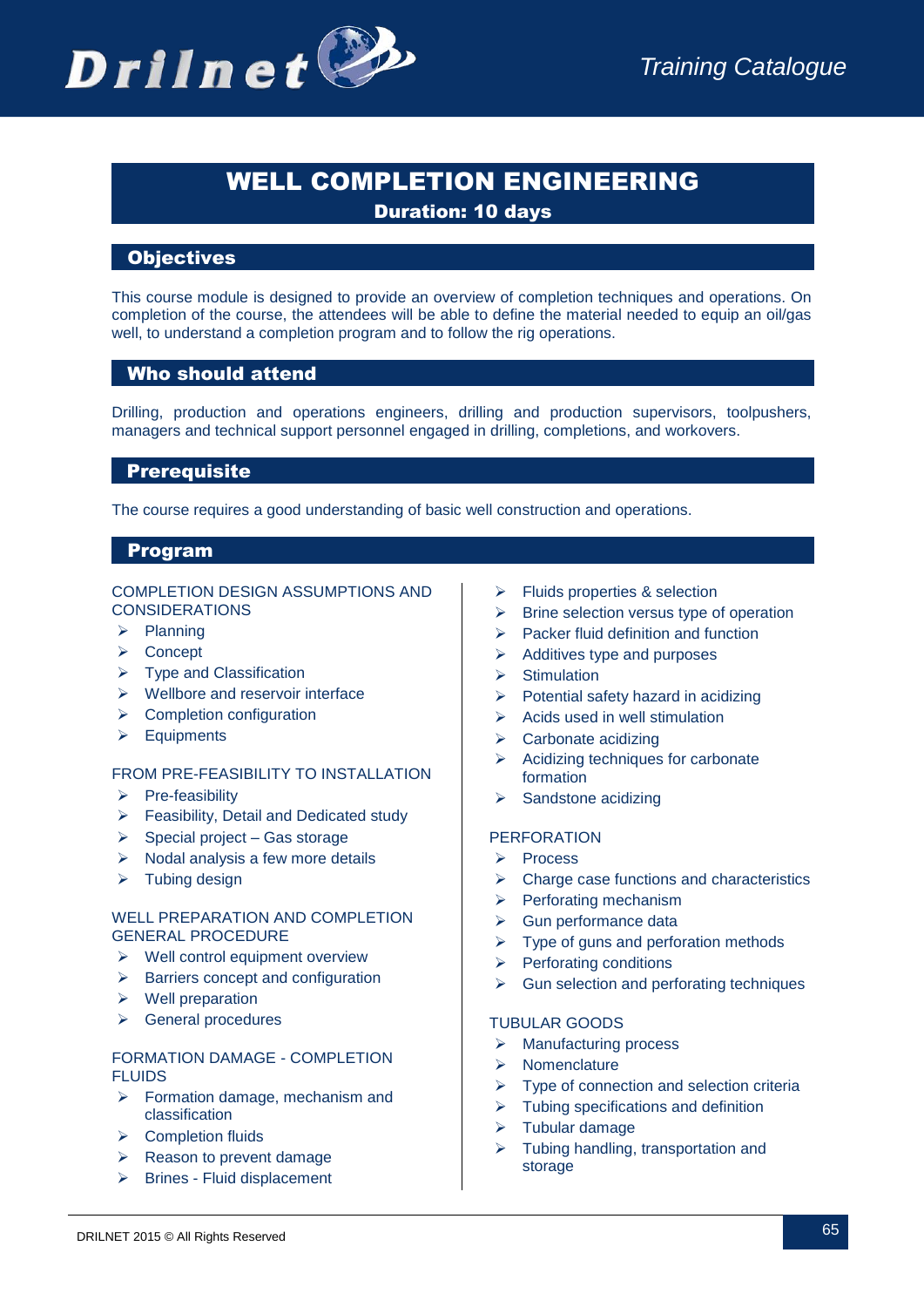

- $\triangleright$  Ancillary equipment for storing and running tubular
- $\triangleright$  Tubular expandable technology

#### PRODUCTION PACKERS AND **ACCESSORIES**

#### SUBSURFACE SAFETY VALVES

- $\triangleright$  Function, Types and Categories
- $\triangleright$  Installations
- Controlled safety valve and SSD
- $\triangleright$  Lubricator valve

#### COMPLETION EQUIPMENT ACCESSORIES

- $\triangleright$  Communication devices
- $\triangleright$  Landing nipple
- $\triangleright$  Flow control equipment
- $\triangleright$  Additional auxiliary completion tools
- $\triangleright$  Down hole pressure and temperature transmitter

#### TUBING MOVEMENT AND PACKER FORCES

- $\triangleright$  Mechanical properties and failure of the material
- $\triangleright$  Design factor overview
- $\triangleright$  Factors governing tubing movement
- $\triangleright$  Tubing stress analysis outline
- $\triangleright$  Tubing to packer connection
- $\triangleright$  Load cases for production and injection wells

#### CORROSION & EQUIPMENT SELECTION

- $\triangleright$  Corrosion causes and effects
- $\triangleright$  Metallurgy typology & definition
- $\triangleright$  Non metallic sealing material classification
- **►** Elastomer types
- $\triangleright$  Seal material selection criteria
- $\triangleright$  Effects of down hole environment
- $\triangleright$  Failure mechanism
- $\triangleright$  Plastic material

WELL HEAD EQUIPMENT AND CHRISTMAS TREE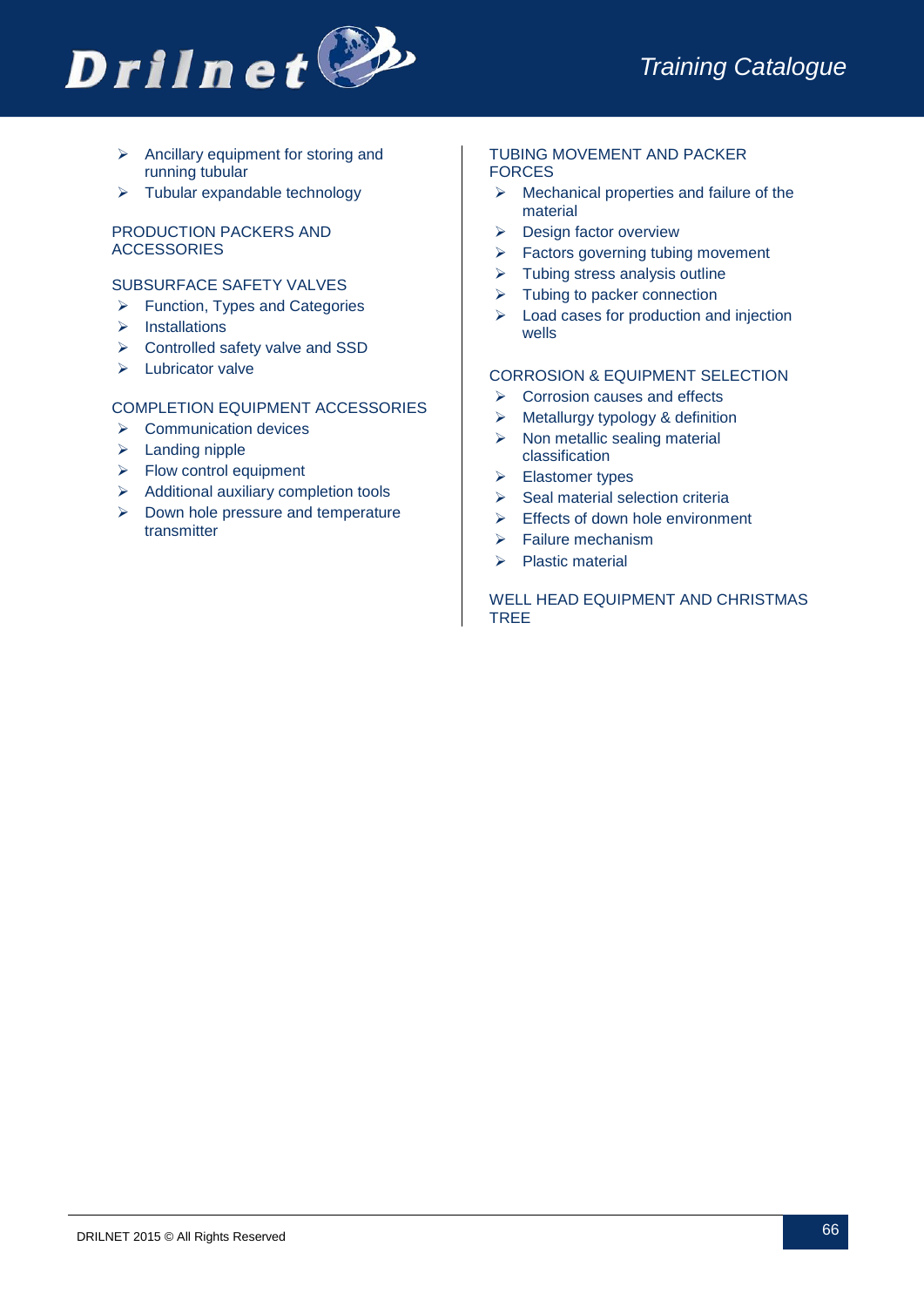

# RESERVOIR Duration: 5 days

# **Objectives**

This 5-day basic course is designed to provide reservoir engineers and other staff involved in reservoir operations with knowledge on the characteristics of the reservoir and reservoir fluids, reservoir classification and behavior, and also production tests.

# Who should attend

Petroleum & reservoir engineers, geologists, production engineers

#### **Prerequisite**

#### None

#### Program

#### GENERAL CHARACTERISTICS OF A HYDROCARBONS RESERVOIR

- $\triangleright$  Formation of oceans
- $\triangleright$  Formation of mountain chains

#### CHARACTERISTICS OF RESERVOIR

- **▶** General remarks
- $\triangleright$  Porosity
- $\triangleright$  Permeability
- $\triangleright$  Wettability
- $\triangleright$  Capillary pressure
- $\triangleright$  Distribution of fluid

#### CHARACTERISTICS OF THE RESERVOIR FLUIDS

- $\triangleright$  Dry gas
	- **Composition**
	- **Specific Gravity**
	- Compressibility factor
- Gas condensate (CO2)
- $\triangleright$  Oil
	- **Composition**
	- **Specific gravity**
	- Viscosity
	- Substances Present In the Crude
	- Gas Oil Ratio
- Water
	- Salt Content and salinity
	- Water oil ratio

#### RESERVOIR CLASSIFICATION

- $\triangleright$  Rocks
- $\triangleright$  Sedimentary rocks
- $\triangleright$  Igneous rocks
- $\triangleright$  Aquifer

#### **RECOVERY**

- $\triangleright$  General remarks
- $\triangleright$  Drive mechanism
	- **-** Depletion
	- Dissolved gas drive
	- Gravity Segregation drive
	- Gas Cap Drive
	- Water drive
	- General conclusions
- $\triangleright$  Primary and enhanced recovery
	- Water Injection
	- Gas injection

#### RESERVOIR BEHAVIOUR

- $\triangleright$  Dynamic condition
	- Flow type (Single phase and multiphase flows)
	- Drainage Area Drainage **Radius**
	- **Losses of pressure**
	- Volumes
	- Pressure
	- **Temperature**
- Static conditions
- $\triangleright$  Routine test and periodic test

#### PRODUCTION TEST

- $\triangleright$  General remarks
- $\triangleright$  Type of test
- $\triangleright$  Use of data
	- Problems of a disorderly production
	- Rate limitation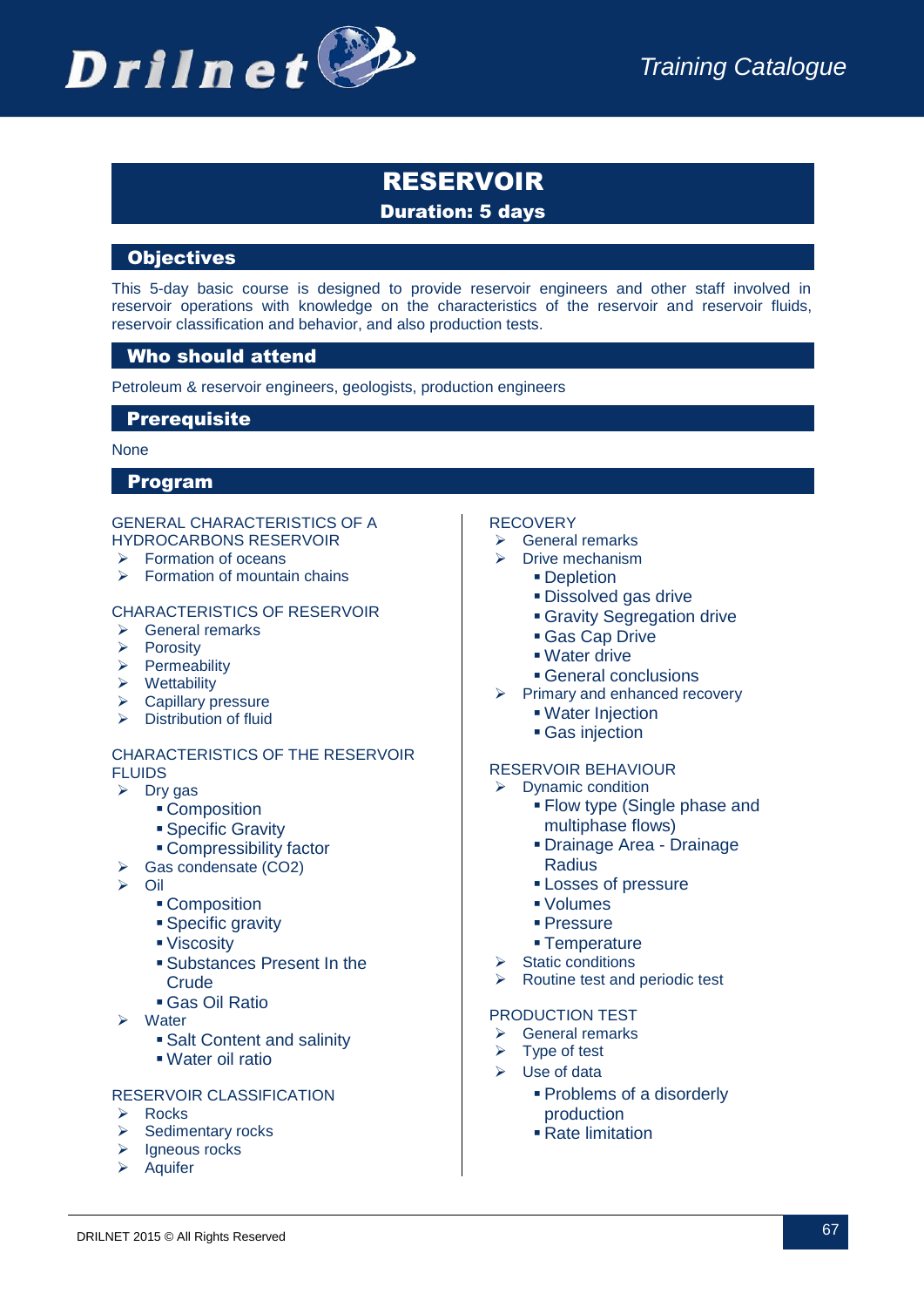

# INTRODUCTORY COURSE TO WELL CONTROL (L2 IWCF)

# Duration: 5 days

#### **Objectives**

Theoretical & practical course for surface installations at introductory level. The course is designed to enhance the understanding of the fundamentals of well control that can be applied at most well control operations, and to prepare candidates for IWCF testing.

#### Who should attend

Any personnel working on the rig who needs an introductory training in well control.

#### **Prerequisite**

None

#### Program

At the end of the training the delegates will be able to understand the followings:

#### SURFACE PRINCIPLES & PROCEDURES

- $\triangleright$  Overview
- > Introduction to Well Control
- ▶ Barrier Concept
- Risk Management
- $\triangleright$  Causes of kicks
- $\triangleright$  Kill Warning Signs and Indicators
- **▶ Circulating Systems**
- Fracture Pressure and Maximum Surface pressure
- $\triangleright$  Influx Characteristics and Behavior
- $\triangleright$  Shut In Procedures
- Well Control Methods

#### SURFACE EQUIPMENT

- ▶ Blowout Preventers
- Associated Well Control Equipment
- ▶ Choke Manifold and Chokes
- Auxiliary Equipment
- $\triangleright$  Barriers
- $\triangleright$  Testing
- ▶ BOP Control Systems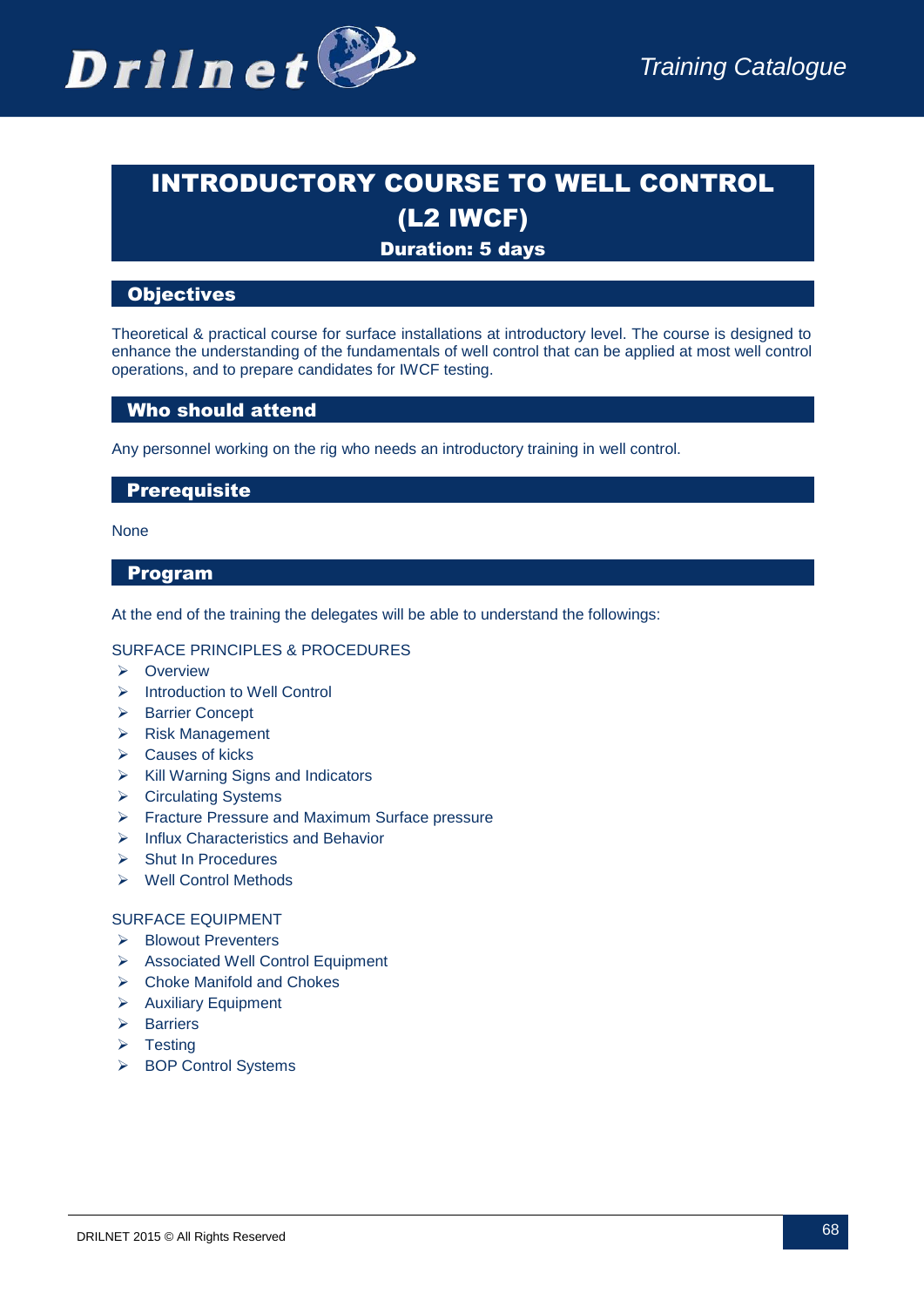

# WELL CONTROL (L3 IWCF) Duration: 5 days

# **Objectives**

Theoretical & practical course for surface installations at the driller level. The course is designed to enhance the understanding of the fundamentals of well control that can be applied at most well control operations, and to prepare candidates for IWCF testing.

# Who should attend

Anyone involved in drilling and/or well control operations in a non-supervisory position: all positions from floorman to driller inclusive.

# **Prerequisite**

Starting from September 1st, 2014 every new candidate must pass the L2 IWCF, Introductory Course to Well Control, to access to this training. Dispensation can be given to candidates who have undergone industry accepted vocational training.

#### Program

At the end of the training the delegates will be able to understand the followings:

#### SURFACE PRINCIPLES & PROCEDURES

- **E** Overview
- > Introduction to Well Control
- ▶ Barrier Concept
- $\triangleright$  Risk Management
- $\triangleright$  Causes of kicks
- $\triangleright$  Kill Warning Signs and Indicators
- **▶ Circulating Systems**
- **Fracture Pressure and Maximum Surface** pressure
- $\triangleright$  Influx Characteristics and Behavior
- $\triangleright$  Shut In Procedures
- ▶ Well Control Methods
- $\triangleright$  Well Control during Casing and Cementing Operations.
- ▶ Well Control Management
- ▶ Contingency Planning

#### SURFACE EQUIPMENT

- > Blowout Preventers
- Associated Well Control Equipment
- Choke Manifold and Chokes
- $\triangleright$  Auxiliary Equipment
- $\triangleright$  Barriers
- $\triangleright$  Testing
- ▶ BOP Control Systems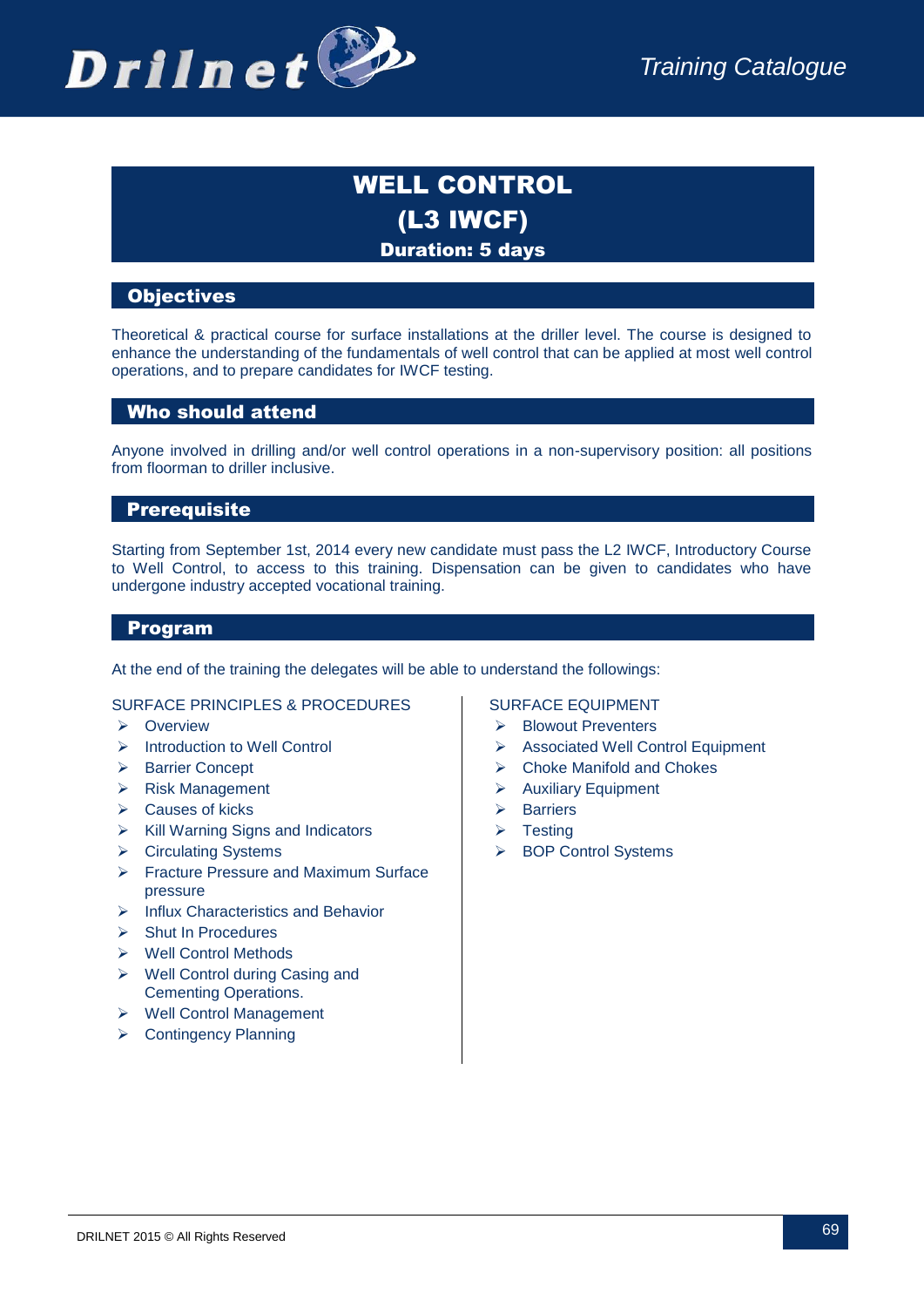

# WELL CONTROL (L4 IWCF) Duration: 5 days

### **Objectives**

Theoretical & practical course for surface installations at supervisory level. The course is designed to enhance the understanding of the fundamentals of well control that can be applied at most well control operations, and to prepare candidates for IWCF testing.

# Who should attend

Anyone involved in drilling and/or well control operations: all positions above driller.

#### **Prerequisite**

Starting from September 1st, 2014 every new candidate must pass the L3 IWCF, Well Control, to access to this training. Dispensation can be given to candidates who have successfully completed an appropriate in-house graduate training program.

#### Program

#### SURFACE PRINCIPLES & PROCEDURES

- > Overview
- > Introduction to Well Control
- ▶ Barrier Concept
- $\triangleright$  Risk Management
- $\triangleright$  Causes of kicks
- $\triangleright$  Kill Warning Signs and Indicators
- **▶ Circulating Systems**
- Fracture Pressure and Maximum Surface pressure
- $\triangleright$  Influx Characteristics and Behavior
- Shut In Procedures
- ▶ Well Control Methods
- ▶ Well Control during Casing and Cementing Operations.
- Well Control Management
- ▶ Contingency Planning

#### SURFACE EQUIPMENT

- > Blowout Preventers
- Associated Well Control Equipment
- Choke Manifold and Chokes
- Auxiliary Equipment
- $\triangleright$  Barriers
- $\triangleright$  Testing
- > BOP Control Systems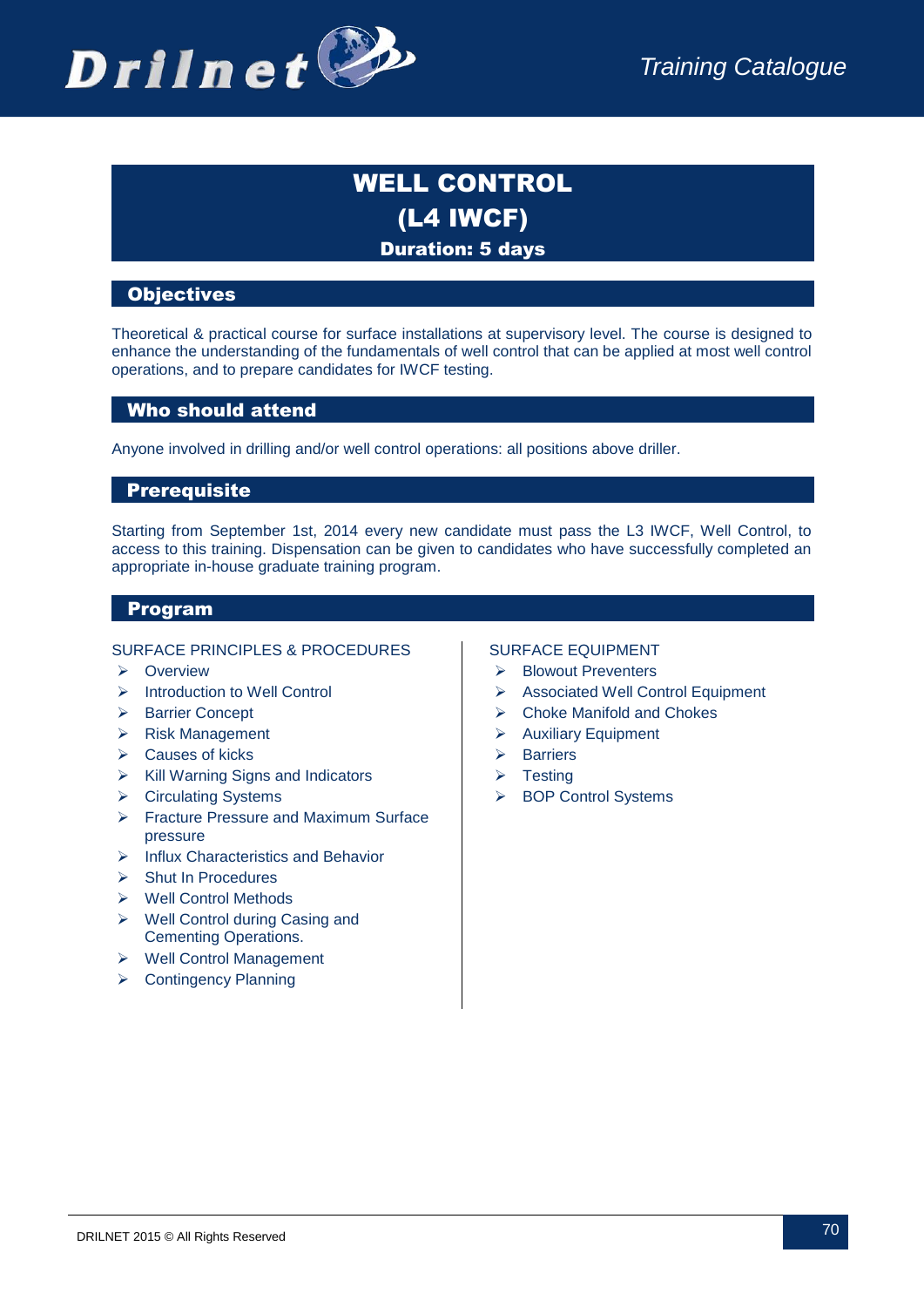

# INTRODUCTORY COURSE TO WELL INTERVENTION (L2 IWCF) Duration: 5 days

# **Objectives**

Theoretical & practical course providing candidates at introductory level with an understanding of pressure control methods relating to the various well servicing operations, and to prepare candidates to IWCF testing.

# Who should attend

Any personnel working on the rig who needs an introductory training in well intervention.

# **Prerequisite**

None

- $\triangleright$  Overview of completions
- $\triangleright$  Well control methods
- $\triangleright$  Reasons for well interventions
- $\triangleright$  Overview of well intervention services (wire line/coiled tubing/ snubbing)
- $\triangleright$  Pressure basics
- $\triangleright$  Production well kill fundamentals
- $\triangleright$  Well kill simulation and verification
- $\triangleright$  Equipment and operating procedures
- > Hydrates (formation & prevention)
- $\triangleright$  Flanges and gaskets
- $\triangleright$  Failures and effects (wireline/coiled tubing/snubbing)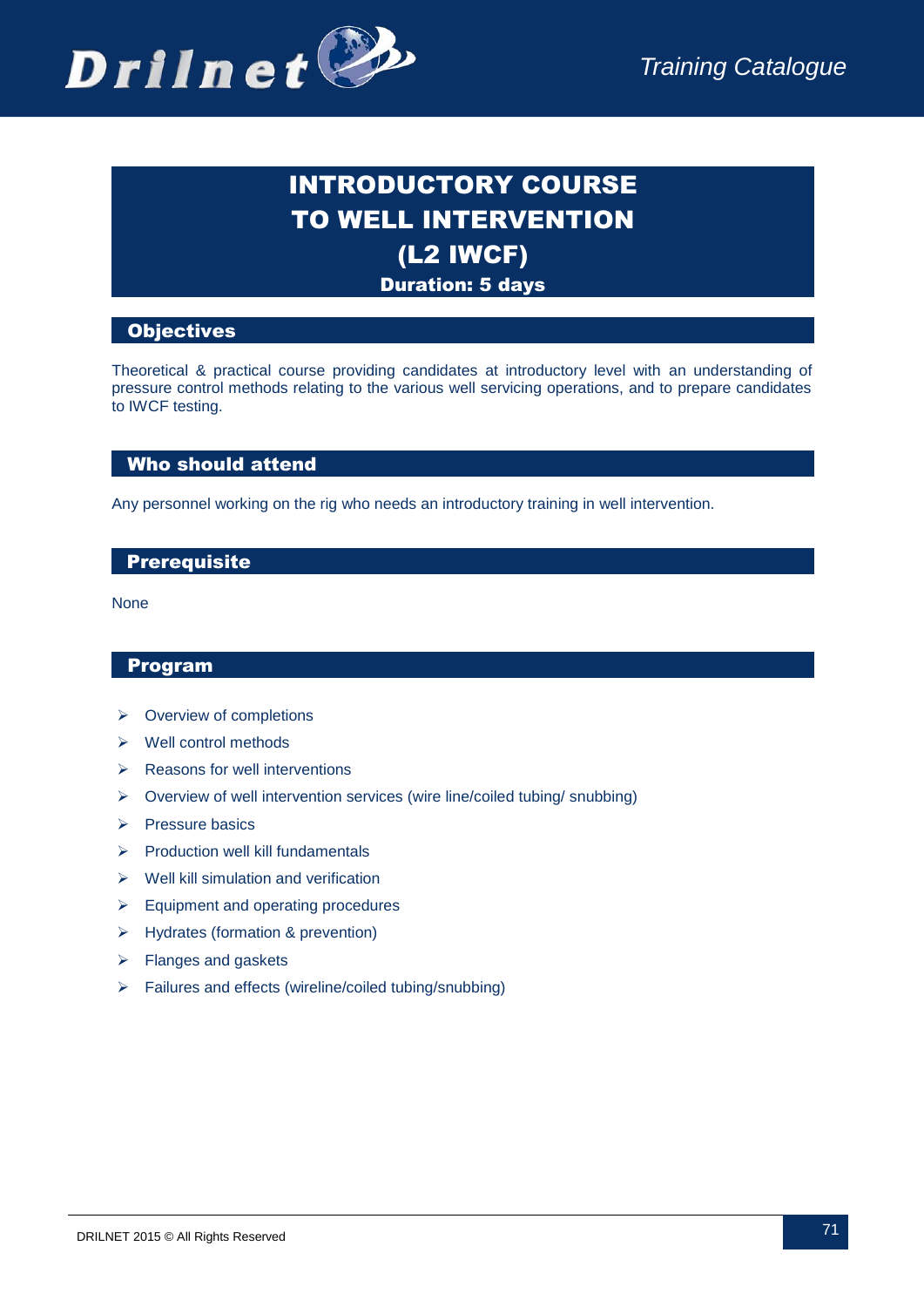

# WELL INTERVENTION (L3 IWCF) Duration: 5 days

# **Objectives**

Theoretical & practical course providing candidates at the driller level with an understanding of pressure control methods relating to the various well servicing operations, and to prepare candidates to IWCF testing.

#### Who should attend

Engineers and technicians who are involved in the planning and realization of well intervention operations as wireline, coiled tubing, snubbing.

# **Prerequisite**

Starting from September 1st, 2014 every new candidate must pass the L2 IWCF, Introduction to Well Intervention, to access to this training. The dispensation can be given to candidates who have undergone industry accepted vocational training.

- $\triangleright$  Overview of completions
- $\triangleright$  Well control methods
- $\triangleright$  Reasons for well interventions
- $\triangleright$  Overview of well intervention services (wire line/coiled tubing/ snubbing)
- $\triangleright$  Pressure basics
- $\triangleright$  Production well kill fundamentals
- $\triangleright$  Well kill simulation and verification
- $\triangleright$  Equipment and operating procedures
- $\triangleright$  Hydrates (formation & prevention)
- $\triangleright$  Flanges and gaskets
- $\triangleright$  Failures and effects (wireline/coiled tubing/snubbing)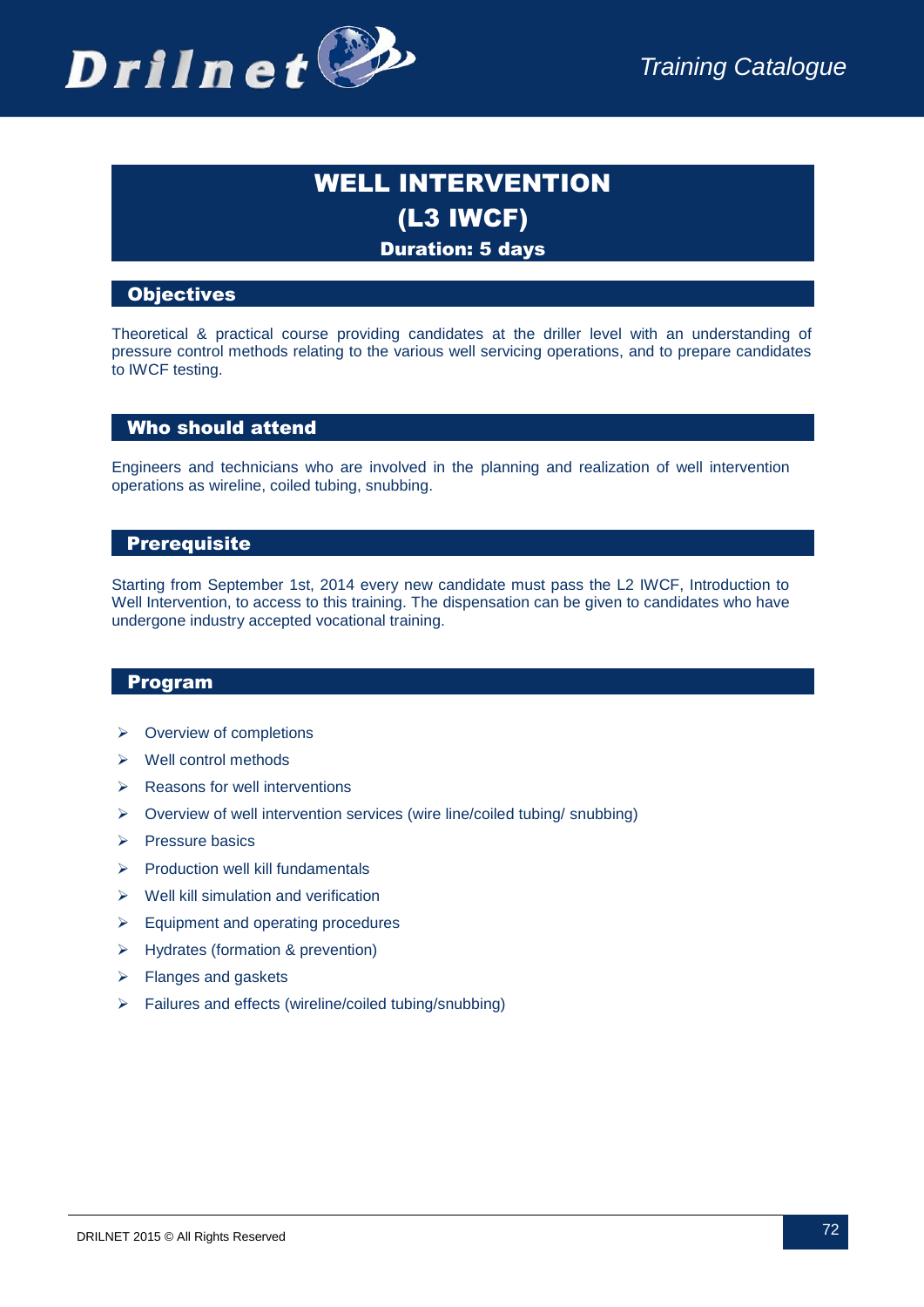

### WELL INTERVENTION (L4 IWCF) Duration: 5 days

#### **Objectives**

Theoretical & practical course providing candidates at supervisory level with an understanding of pressure control methods relating to the various well servicing operations, and to prepare candidates to IWCF testing.

#### Who should attend

Engineers and technicians who are involved in the planning and realization, and supervising of well intervention operations as wireline, coiled tubing, snubbing.

#### **Prerequisite**

Starting from September 1st, 2014 every new candidate must pass the L3 IWCF, Well Intervention, to access to this training. The dispensation can be given to candidates who have successfully completed an appropriate in-house graduate training program.

- $\triangleright$  Overview of completions
- $\triangleright$  Well control methods
- $\triangleright$  Reasons for well interventions
- $\triangleright$  Overview of well intervention services (wire line/coiled tubing/ snubbing)
- $\triangleright$  Pressure basics
- $\triangleright$  Production well kill fundamentals
- $\triangleright$  Well kill simulation and verification
- $\triangleright$  Equipment and operating procedures
- Hydrates (formation & prevention)
- $\triangleright$  Flanges and gaskets
- $\triangleright$  Failures and effects (wireline/coiled tubing/snubbing)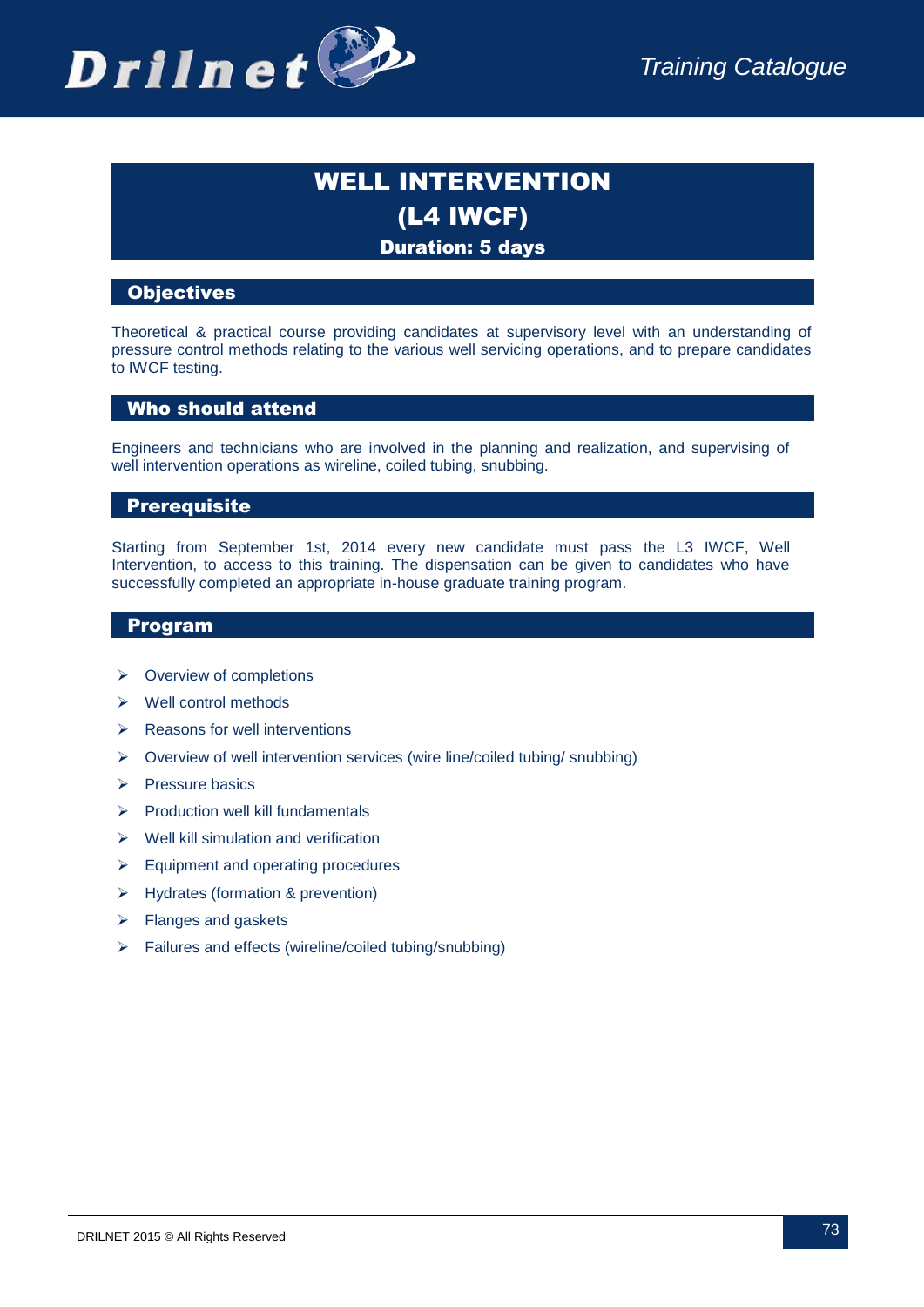

# INTRODUCTORY COURSE TO WELL CAP (L2 IADC)

### Duration: 5 days

#### **Objectives**

Theoretical & practical course for surface installations at introductory level. The course is designed to enhance the understanding of the fundamentals of well control that can be applied at most well control operations, and to prepare candidates for IADC testing.

#### Who should attend

Any personnel working on the rig who needs an introductory training in well control.

#### **Prerequisite**

None

#### Program

At the end of the training the delegates will be able to understand the followings:

- ▶ Blowout Prevention Selection
- Diverter Systems Purpose
- **EX Classification of Blowout Preventers**
- > BOP Operational Characteristic Tests
- $\triangleright$  Choke Manifolds Purpose
- $\triangleright$  Kill Lines
- **▶ Control Systems**
- ▶ Remote Control Panels
- Closing-in Kicks (Soft & Hard)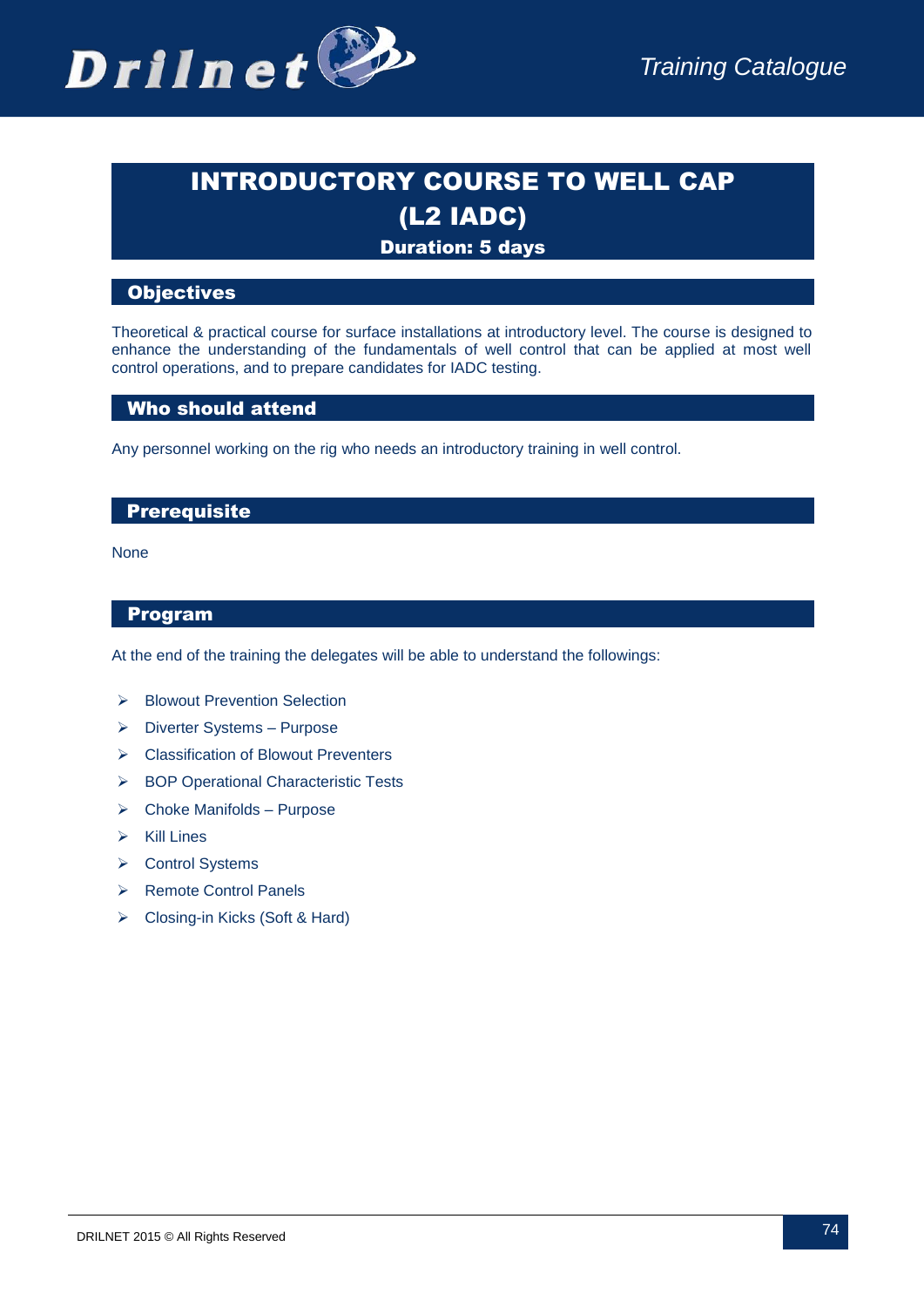

### WELL CAP (L3 IADC) Duration: 5 days

#### **Objectives**

Theoretical & practical course for surface installations at driller level. The course is designed to enhance the understanding of the fundamentals of well control that can be applied at most well control operations, and to prepare candidates for IADC testing.

#### Who should attend

Anyone involved in drilling and/or well control operations in a non-supervisory position: all positions from floorman to driller inclusive.

#### **Prerequisite**

Starting from September 1st, 2014 every new candidate must pass the L2 IADC, Introductory Course to Well Cap, to access to this training. Dispensation can be given to candidates who have undergone industry accepted vocational training.

#### Program

At the end of the training the delegates will be able to understand the followings:

- > Blowout Prevention Selection
- Diverter Systems Purpose
- Classification of Blowout Preventers
- ▶ BOP Operational Characteristic Tests
- $\triangleright$  Choke Manifolds Purpose
- $\triangleright$  Kill Lines
- ▶ Control Systems for Purpose Mounted
- ▶ Remote Control Panels
- Closing-in Kicks (Soft & Hard)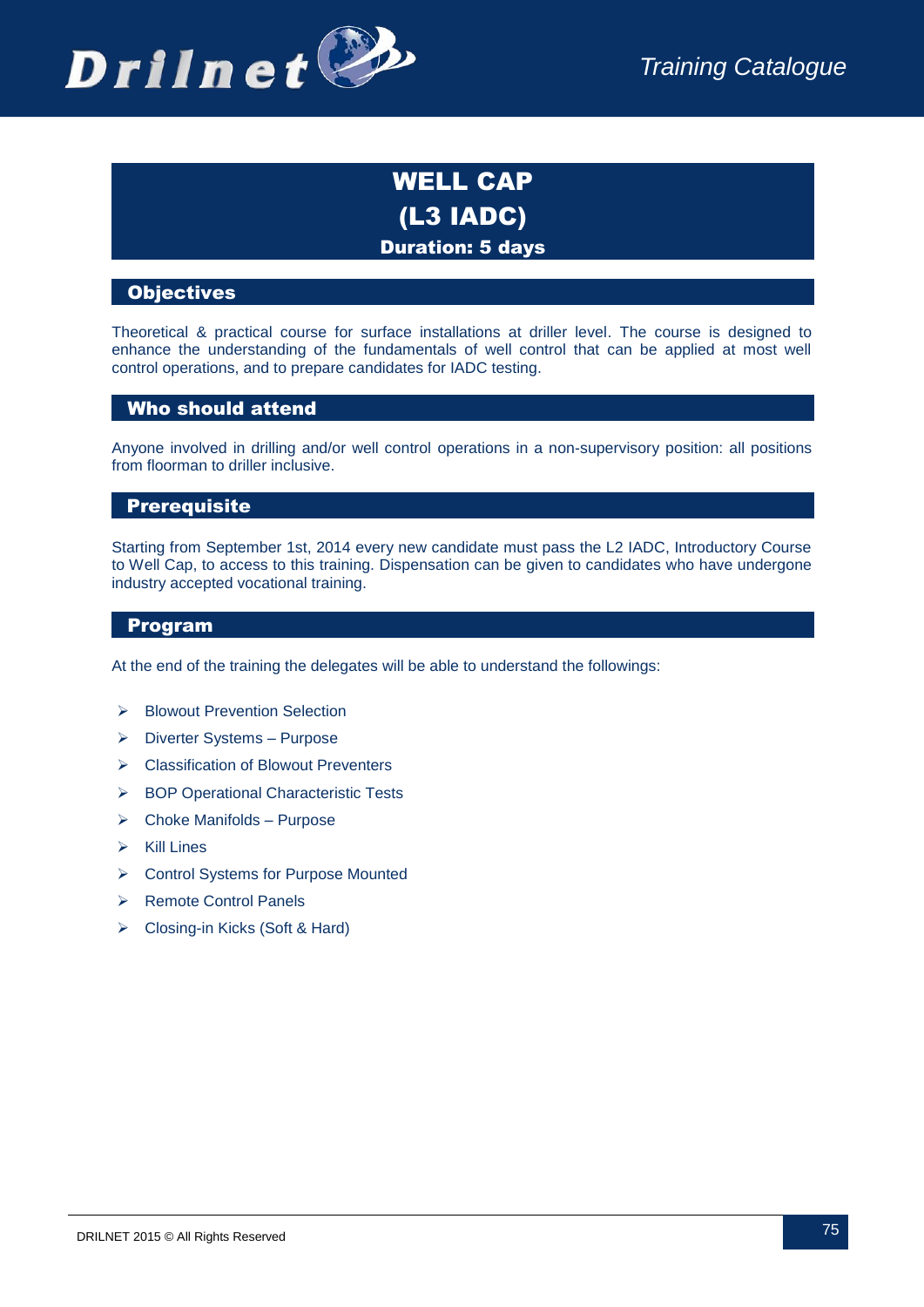

### WELL CAP (L4 IADC) Duration: 5 days

#### **Objectives**

Theoretical & practical course for surface installations at supervisor level. The course is designed to enhance the understanding of the fundamentals of well control that can be applied at most well control operations, and to prepare candidates for IADC testing.

#### Who should attend

Anyone involved in drilling and/or well control operations: all positions from driller inclusive.

#### **Prerequisite**

Starting from September 1st, 2014 every new candidate must pass the L3 IADC, Well Cap, to access to this training. Dispensation can be given to candidates who have successfully completed an appropriate in-house graduate training program.

#### Program

At the end of the training the delegates will be able to understand the followings:

- ▶ Blowout Prevention Selection
- Diverter Systems Purpose
- **EX Classification of Blowout Preventers**
- ▶ BOP Operational Characteristic Tests
- $\triangleright$  Choke Manifolds Purpose
- $\triangleright$  Kill Lines
- ▶ Control Systems for Purpose Mounted
- ▶ Remote Control Panels
- Closing-in Kicks (Soft & Hard)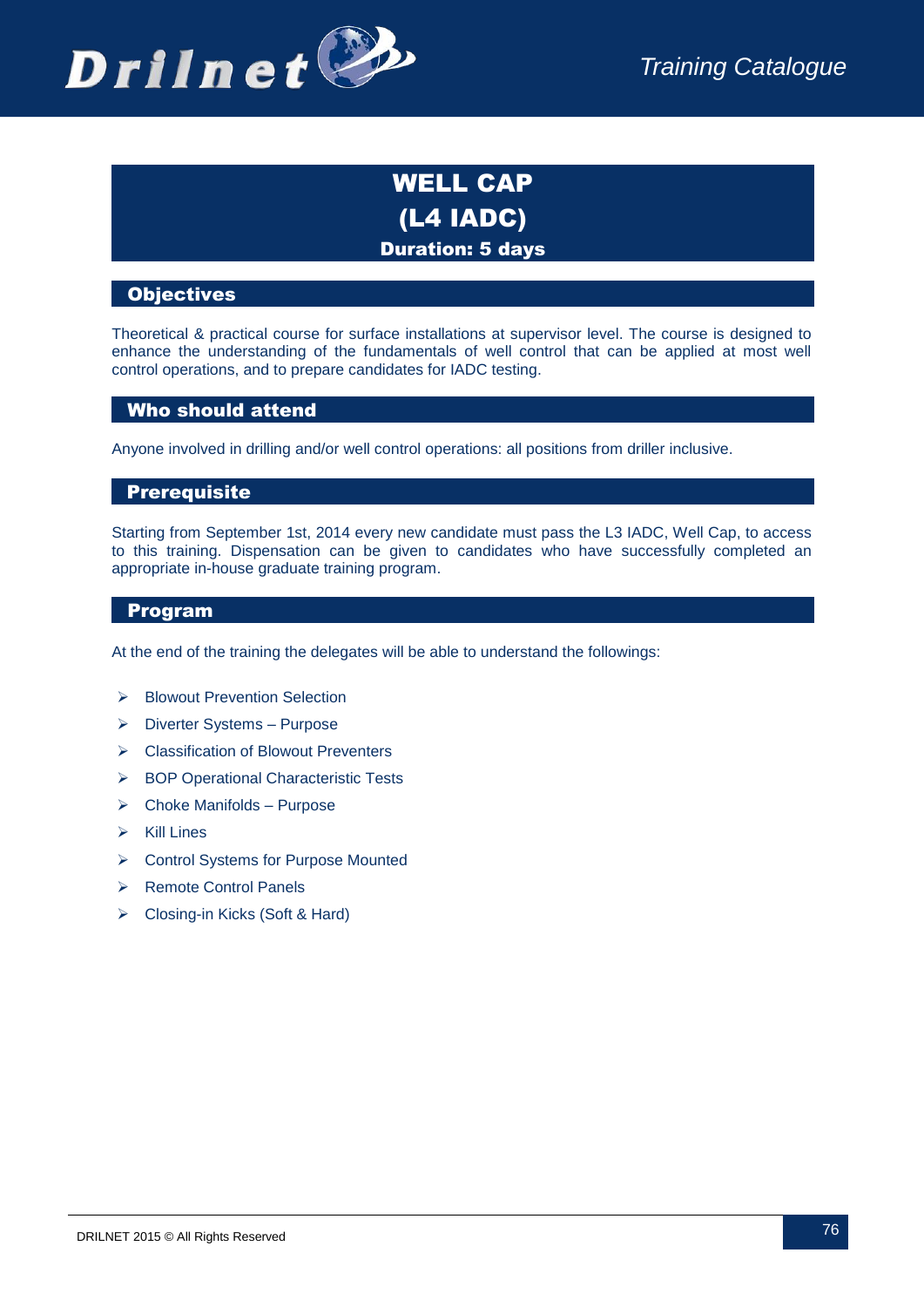

## INTRODUCTORY COURSE TO WELL INTERVENTION (L2 IADC) Duration: 5 days

#### **Objectives**

Theoretical & practical course providing candidates on the introductory level with an understanding of pressure control methods relating to the various well servicing operations, and to prepare candidates to IADC testing.

#### Who should attend

Any personnel working on the rig who needs an introductory training in well intervention.

#### **Prerequisite**

None

- $\triangleright$  Overview of completions
- $\triangleright$  Well control methods
- $\triangleright$  Reasons for well interventions
- $\triangleright$  Overview of well intervention services (wire line/coiled tubing/ snubbing)
- $\triangleright$  Pressure basics
- $\triangleright$  Production well kill fundamentals
- $\triangleright$  Well kill simulation and verification
- $\triangleright$  Equipment and operating procedures
- Hydrates (formation & prevention)
- $\triangleright$  Flanges and gaskets
- Failures and effects (wireline/coiled tubing/snubbing)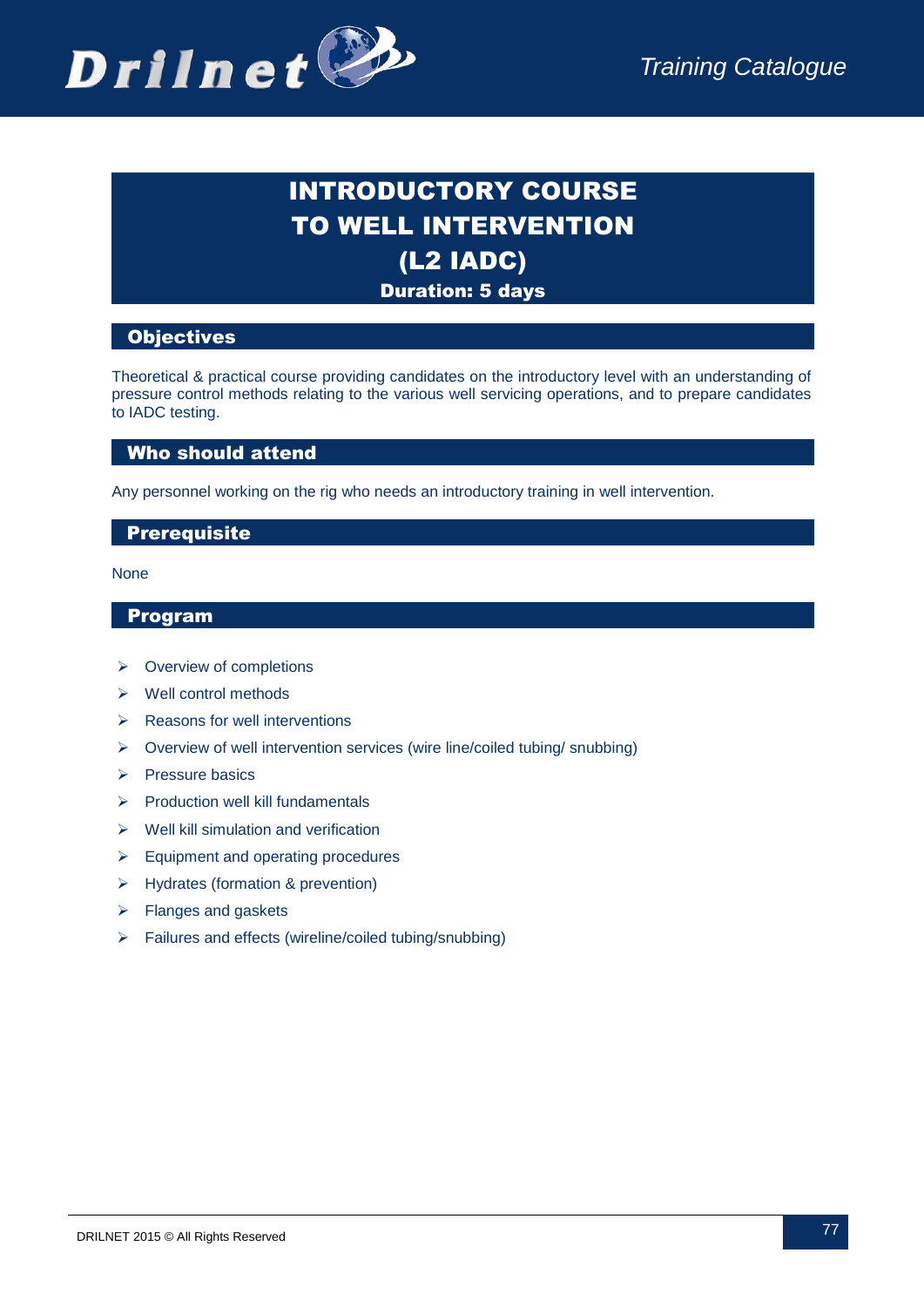

### WELL INTERVENTION (L3 IADC) Duration: 5 days

#### **Objectives**

Theoretical & practical course providing candidates on the driller level with an understanding of pressure control methods relating to the various well servicing operations, and to prepare candidates to IADC testing.

#### Who should attend

Engineers and technicians who are involved in the planning and realization of well intervention operations as wireline, coiled tubing, snubbing.

#### **Prerequisite**

Starting from September 1st, 2014 every new candidate must pass the L2 IADC, Introduction to Well Intervention, to access to this training. Dispensation can be given to candidates who have undergone industry accepted vocational training.

- $\triangleright$  Overview of completions
- $\triangleright$  Well control methods
- $\triangleright$  Reasons for well interventions
- $\triangleright$  Overview of well intervention services (wire line/coiled tubing/ snubbing)
- $\triangleright$  Pressure basics
- $\triangleright$  Production well kill fundamentals
- $\triangleright$  Well kill simulation and verification
- $\triangleright$  Equipment and operating procedures
- Hydrates (formation & prevention)
- $\triangleright$  Flanges and gaskets
- $\triangleright$  Failures and effects (wireline/coiled tubing/snubbing)